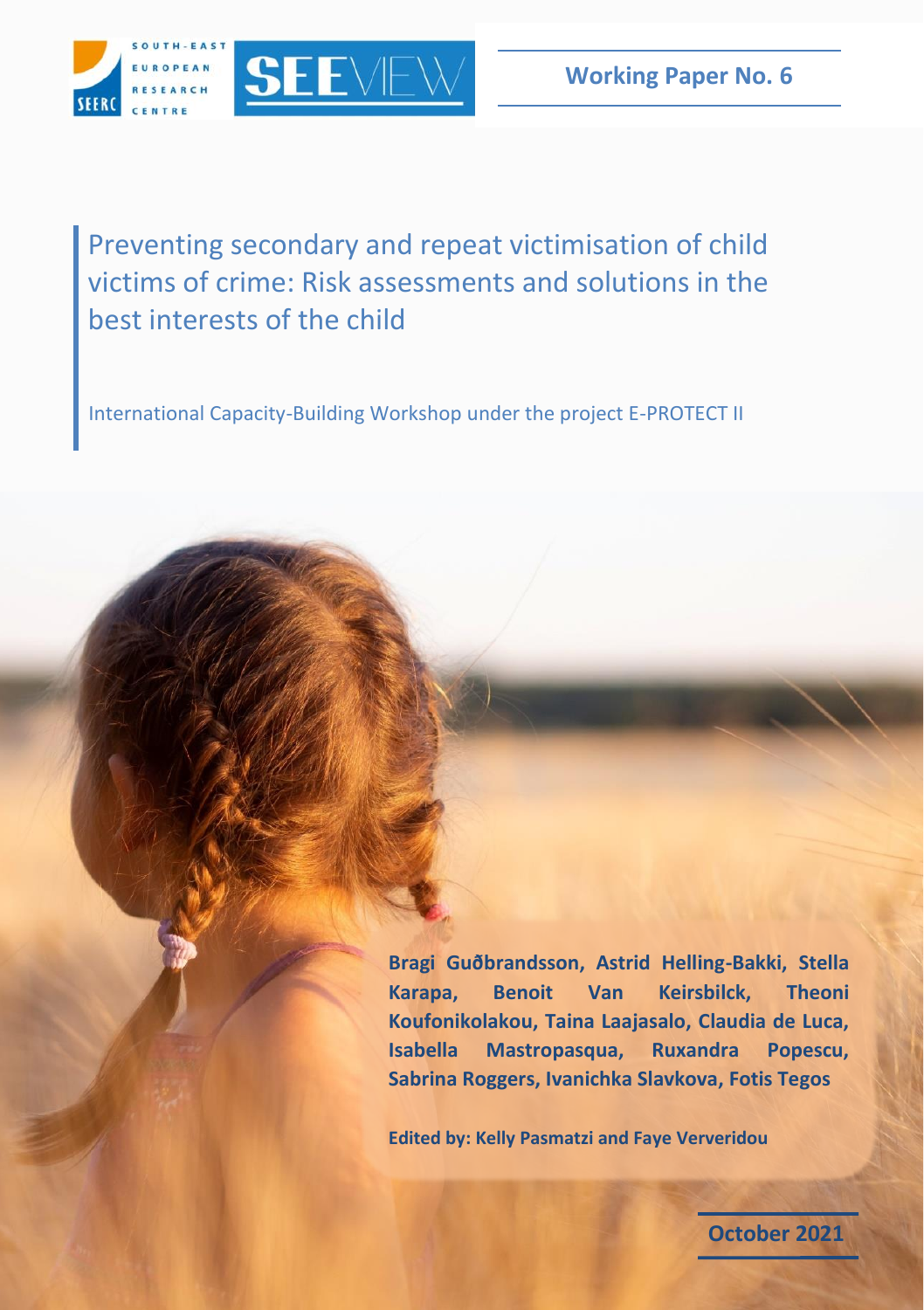Preventing secondary and repeat victimisation of child victims of crime:

Risk assessments and solutions in the best interest of the child

International Capacity-Building Workshop under the project E-PROTECT II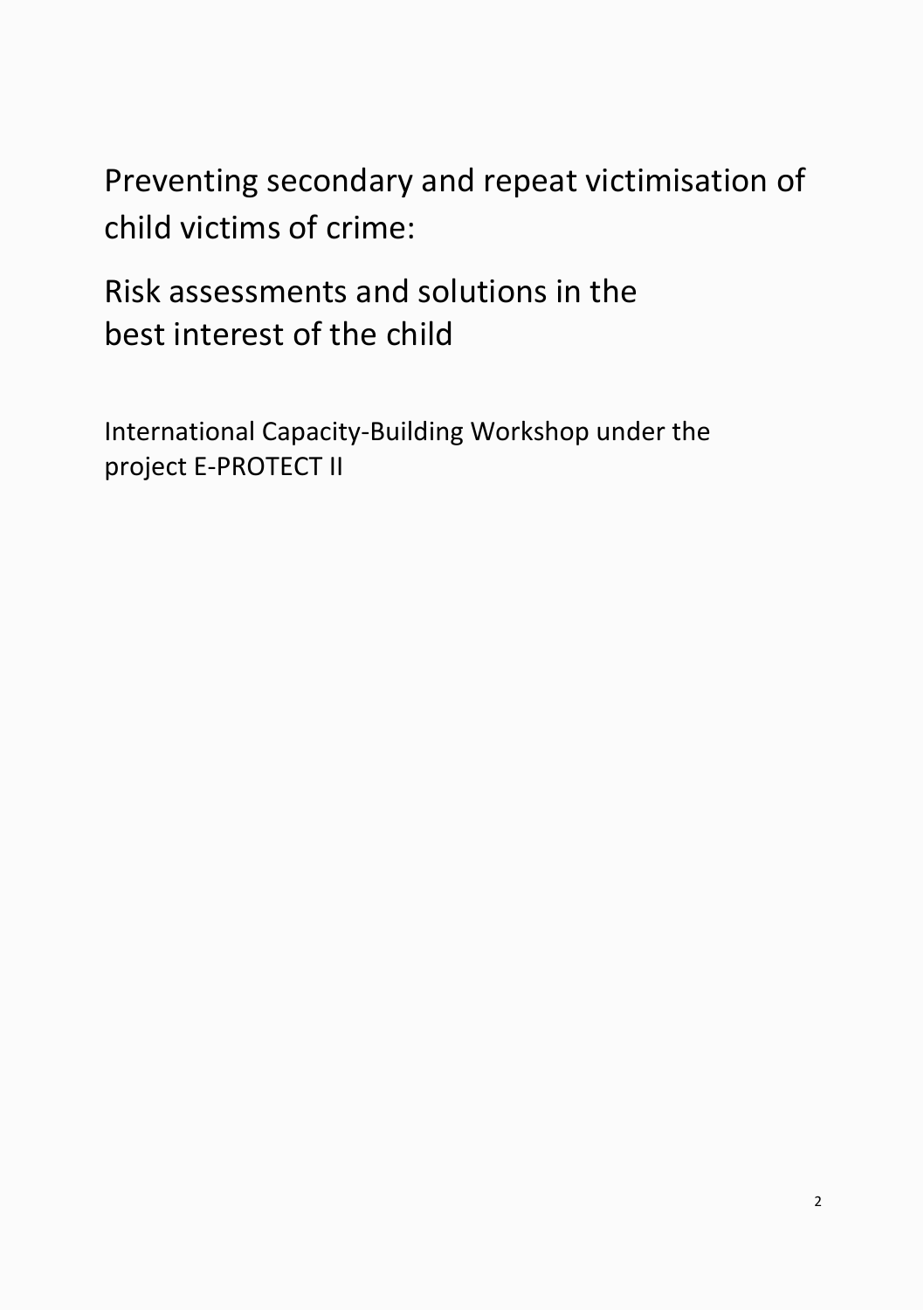The South-East European Research Centre (SEERC) is a research centre of CITY College, University of York Europe Campus, established as a non-profit, legal entity in Thessaloniki, Greece in 2004. It is conducting multidisciplinary research in the fields of Enterprise, Innovation & Development, Information & Communication Technologies, and Society & Human Development. SEERC's mission is to support the stable and smooth development of South-East Europe by conducting pure and applied research throughout and for the region. To accomplish this, SEERC employs the existing research capacities of the University of York and CITY College by facilitating the collaboration between their research staff, and by developing multi-disciplinary networks of researchers from across South-East Europe.

The SEE-VIEW Working Papers Series was launched in 2017 with the purpose of disseminating research and policy debate on subjects related to interdisciplinary issues in the Social Sciences and beyond, focusing on the region of South-East Europe. The working papers published in the Series constitute work in progress circulated to stimulate discussion and critical comments.

The present publication is a transcript of the International Capacity Building Workshop on 'Preventing secondary and repeat victimisation of child victims of crime: Risk assessments and solutions in the best interests of the child', which took place online in two consecutive weeks, namely on Wednesday,  $17<sup>th</sup>$  March and Wednesday,  $24<sup>th</sup>$  March 2021. It was organised by the South-East European Research Centre with the support of the Defence for Children-Italy (DCI-Italy), in the framework of the project "Enhancing PROfessionals' capaciTy to dEal with Child – vicTims - E-PROTECT II". The project is funded by the European Union's Justice Programme (2014- 2020) under Grant Agreement No. 878593. The content of this publication represents the views of the contributors only and is their sole responsibility. The European Commission does not accept any responsibility for use that may be made of the information it contains.

ISBN: 978-960-9416-27-6

ISSN: 2585-2116

All rights reserved. This book, or parts thereof, may not be reproduced in any form or any means, without the written permission from the Publisher.

The right of reproduction is not violated when the source is properly mentioned.

All views expressed in this book are those of the authors and do not necessarily represent the views of the Publisher.

Date of Publication: October 2021

Publisher: South-East European Research Centre (SEERC)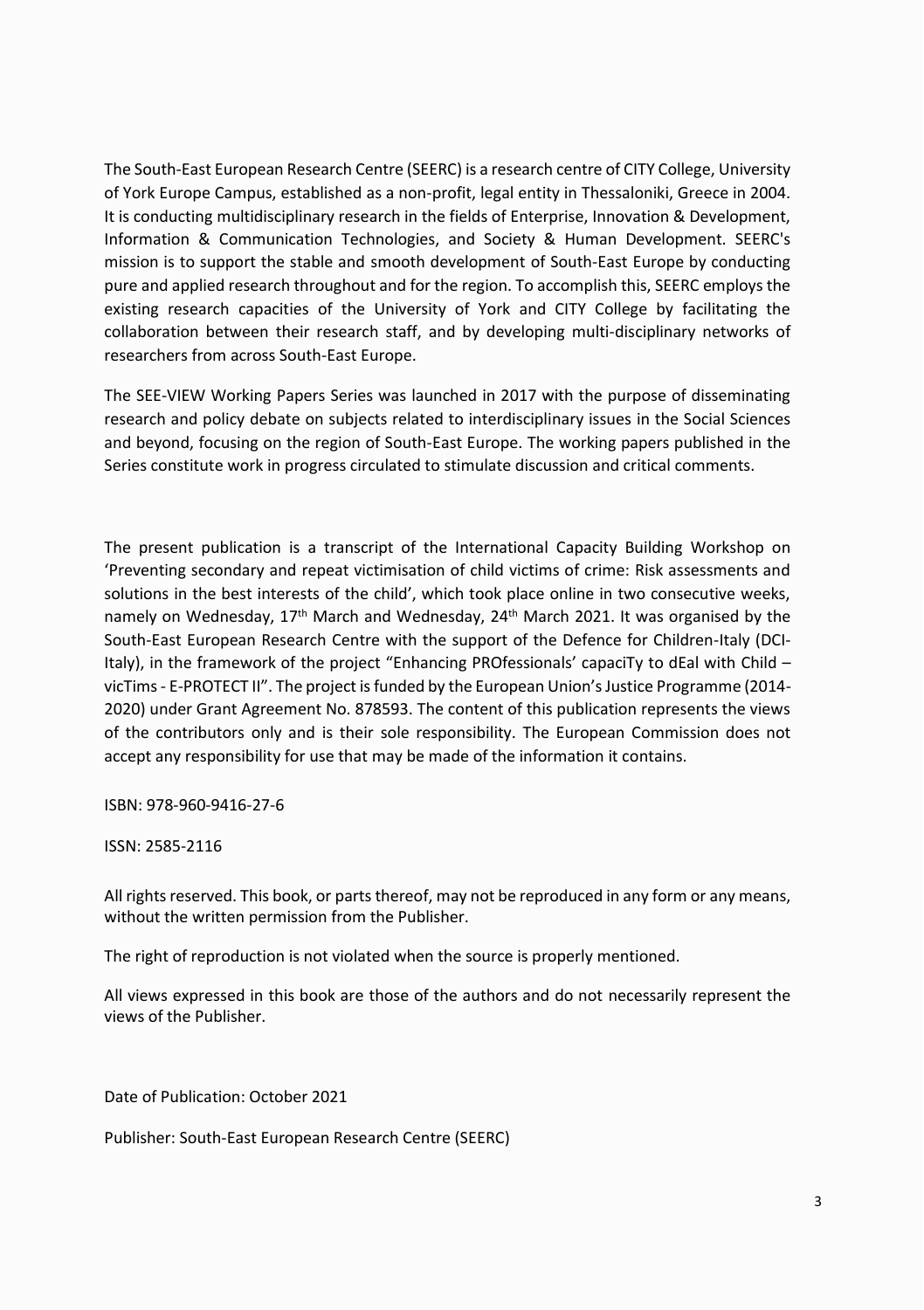### **Acknowledgements**

We would primarily like to thank all the partners of the E-PROTECT-II project (LIF, CRPE, Defence for Children-Italy, Ministry of Justice Italy) for the collaboration in this project, the support and exchange of information, views and knowledge. This workshop is a product of a four-year fruitful cooperation with a common mission, under the E-PROTECT series of projects, to enhance the protection and advocacy of child victim rights within the criminal justice system of European Member-States.

We are particularly grateful to Daja Wenke and the entire DCI-Italy team, who shared with us the challenging task of organising an international workshop under extraordinary circumstances and carrying it out with absolute success. Special thanks are due to our interpreters who enabled the delivery of the workshop in five languages, as well as to Dr Kelly Pasmatzi for the thorough work on the transcription of the workshop.

Not least, we would like to express our sincere thanks and admiration to all the professionals who agreed to take part in this workshop. Hardly did we dare to hope that we could gather so many outstanding experts to share their experience and engage in a constructive dialogue, on the road to unify fragmentary approaches and set the grounds for a uniform child protection understanding in Europe.

Selected videos of the event are available at E-PROTECT's YouTube channel. More information on the project's mission and outcomes over the course of more than 4 years of implementation can be found at the project's website, at [www.childprotect.eu](http://www.childprotect.eu/) .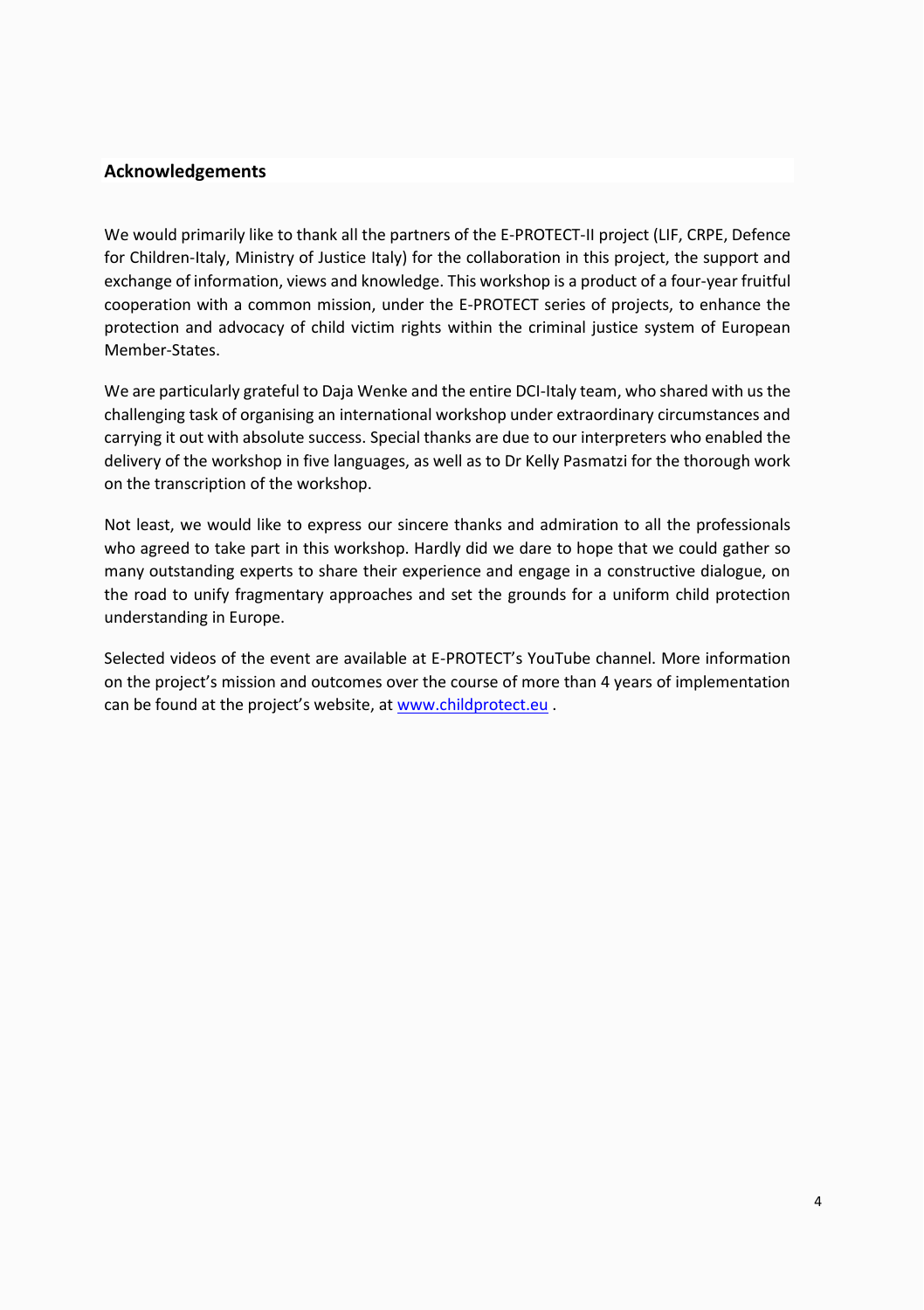# **Contents**

| Day 1, Panel 1: Safeguarding child victims of crime in the criminal justice system: The<br>comprehensive approach of Barnahus for preventing secondary and repeat victimisation 11                       |
|----------------------------------------------------------------------------------------------------------------------------------------------------------------------------------------------------------|
| The Barnahus model for child-sensitive justice and its proliferation in Europe: A comprehensive                                                                                                          |
| Challenges and solutions in setting up the "Childhood-Haus": Experience and lessons learned from                                                                                                         |
| Day 1, Panel 2: Preventing secondary and repeat victimisation of children in the criminal justice<br>system: Experience from partner countries promoting solutions in the best interests of the child 33 |
| The transition process to the Office for the Protection of Child Victims "Spiti tou Paidiou" in                                                                                                          |
| How risks of secondary and repeat victimisation, intimidation and retaliation create challenges for<br>the prosecution of perpetrators of violence against children, Experience from Naples, Italy36     |
|                                                                                                                                                                                                          |
| Day 2, Panel 1: International, European and National standards guiding the risk assessment of child                                                                                                      |
| Institutional gaps and recommended reforms and policies to safeguard the best interests of child                                                                                                         |
| Risks Of Child Victims Of Intra-Family And Gender-Based Violence And Solutions In The Best Interests<br>Of The Child: Experience From The Monitoring Work Of The Committee On The Rights Of The Child    |
| National perspective on the implementation of international standards guiding risk assessments for<br>child victims of violence: The role of social services in the criminal justice system in Italy62   |
| Day 2, Panel 2: Risk assessment of child victims of violence: Approaches and methods  65                                                                                                                 |
| LASTA - Multi-Professional Risk Assessment Method implemented in Finland 55                                                                                                                              |
|                                                                                                                                                                                                          |
| Identifying methods and gaps in risk assessment throughout the criminal procedure in Greece: a case                                                                                                      |
|                                                                                                                                                                                                          |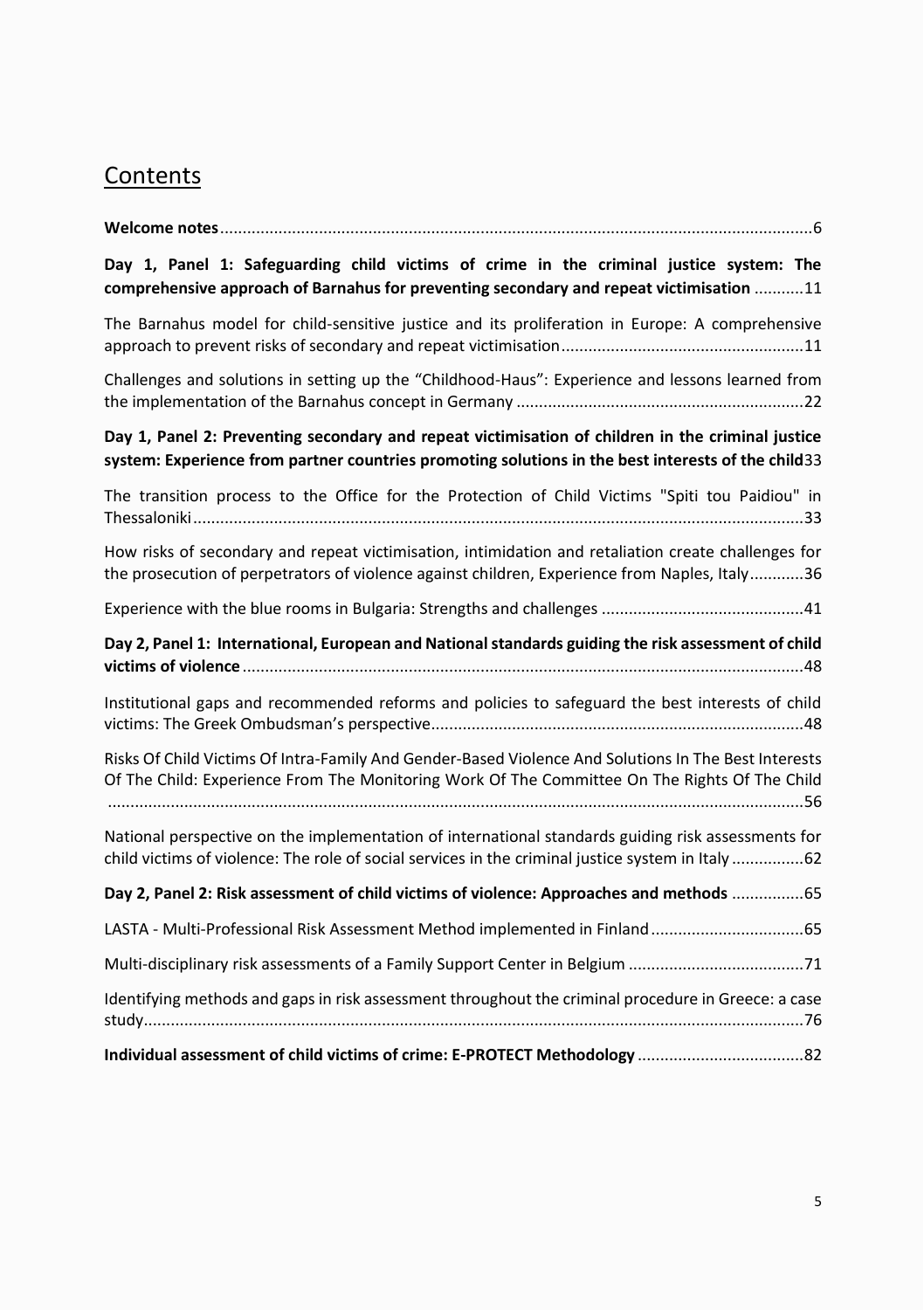# <span id="page-5-0"></span>**Welcome notes**

**Day I – Mr Nikos Zaharis**, Director of the South-East European Research Centre, Greece

Ladies and gentlemen, dear colleagues.

On behalf of the SEERC, I would like to welcome you all to this very important International Workshop, which regrettably takes place online, due to the ongoing pandemic, instead of the city of Thessaloniki, where we hope that we can soon welcome friends and colleagues again.

First of all, let me to thank our co-organisers the Law and Internet Foundation in Bulgaria the Defence for Children International – Italy in collaboration with the Department for Juvenile and Community Justice of the Ministry of Justice, Italy; and the Romanian Centre for European Policies and the European Commission, who have supported us for over 3 years now with 2 projects, E-PROTECT and E-PROTECT II.

I would also like to thank all our distinguished speakers and contributors for being with us today and next week, to offer their valuable opinions and insights.

Please also allow me to say a few words about our centre, for those of you who have not had the chance to meet us before. SEERC is the research centre of City College, Europe Campus of the University of York which is based in Thessaloniki, Greece. We do applied and policy relevant research for the benefit of the peoples of SEERC focusing on tackling major societal challenges using the capacity and knowledge of CITY College and University of York researchers.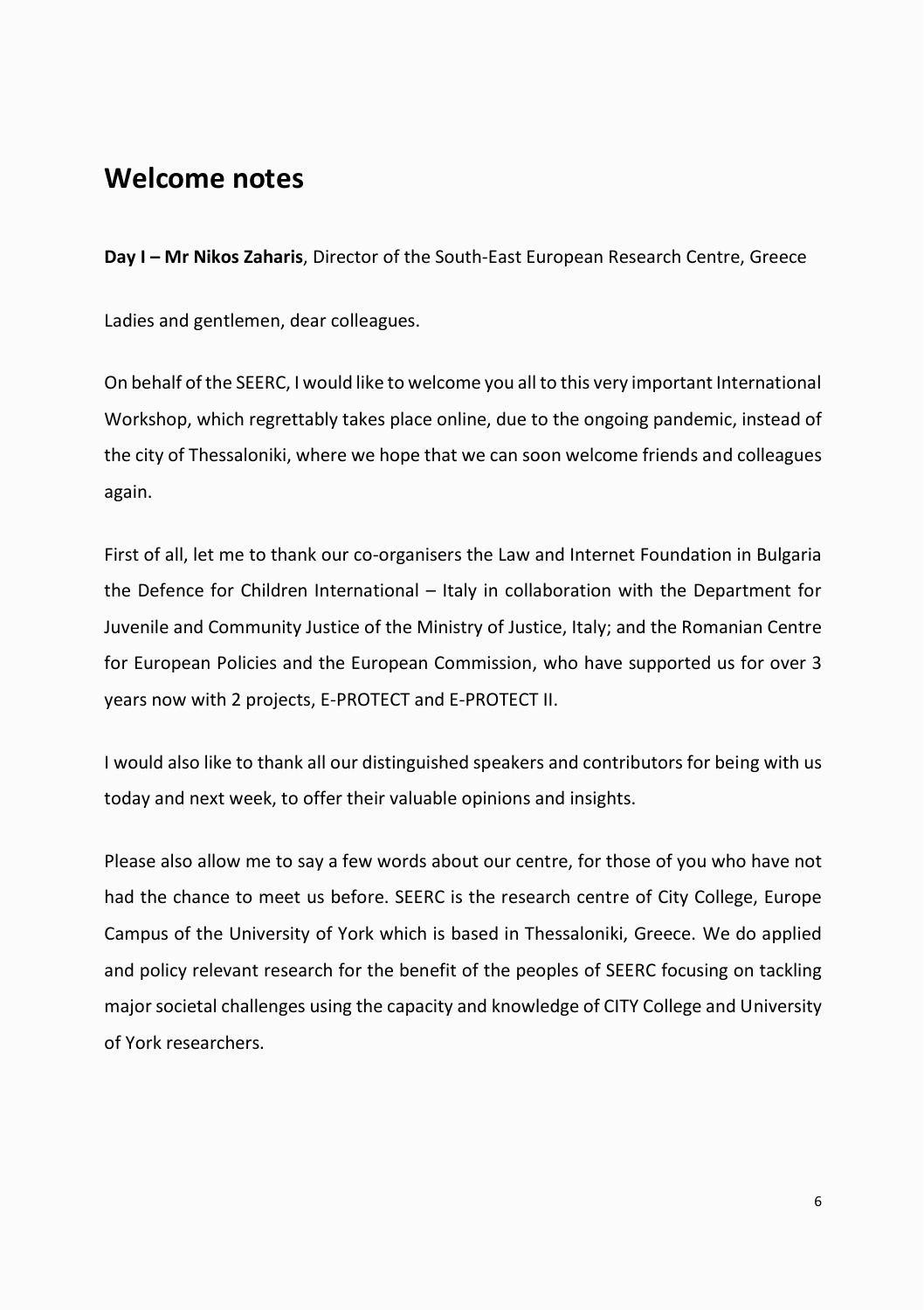This International workshop is very timely as child-friendly justice has been in the European agenda for a long time and countries like our country Greece, are trying to pursue it, while at the same time struggle with the outbreak of the pandemic which has brought an alarming increase of reported crimes against minors and particularly regarding domestic violence cases but also offenses related to cybercrime, such as distribution of child abuse material online, online bullying or child sexual exploitation. Greece is no exception to that – several actors have raised concerns regarding a volume of reports on violence at home. Recent developments in the country related to sexual harassment and misconduct against minors have brought the issue of child protection to the forefront.

While the existing data on child victimisation have been worrisome for a long time, several Member States still struggle with the establishment of a solid child protection system, which shall advocate the best interests of the child and provide safeguards to the child victims of crime, in order to prevent repeat and secondary victimisation, especially during the criminal justice procedure.

I hope that this workshop can initiate a fruitful dialogue and contribute to the cause of child protection.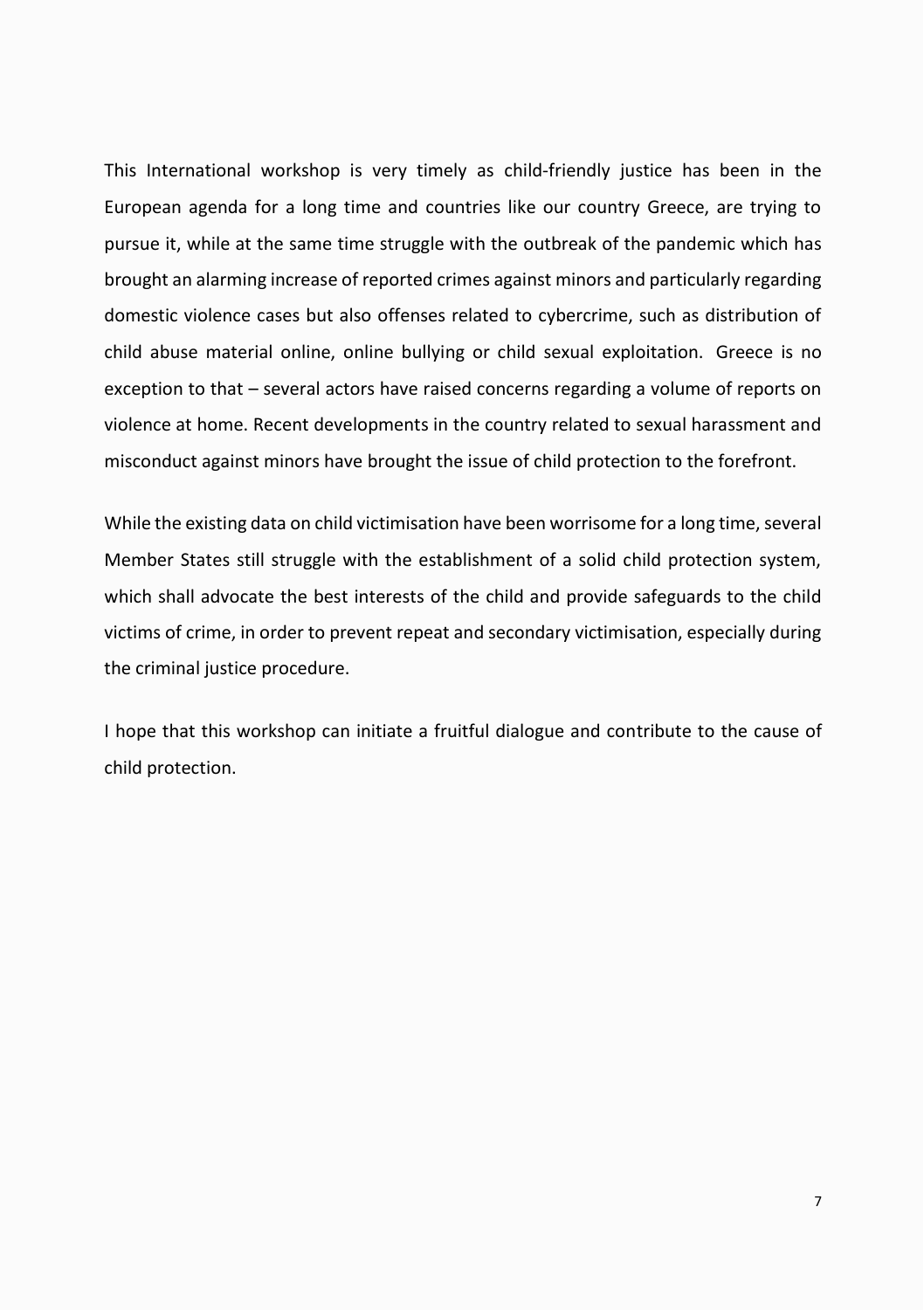### **Day II - Prof. Panos Ketikidis,** Vice Principal for Research and Innovation, CITY College, University of York Europe Campus

Nine years after the adoption of the Victims Directive in the EU, several member states have still not managed to harmonize their practice with the European standards for victims of crime in general and child victims of crime in particular.<sup>1</sup> Lack of proper mechanism, lack of official statistical data, existing legislative gaps, administrative constraints, all of those lead to a fragmented child protection approach and showcase that there are still large discrepancies among member states.

Today on the outbreak of the migration crisis and the Covid 19 pandemic, the phenomenon is far from weakened. In September 2020, a Save the Children study performed at a global scale showed that nearly 1/3 (32%) of households had a child and/or parent reporting that violence has occurred at home.<sup>2</sup> Next to this steep increase of reports for domestic violence and cybercrime offenses, recent developments in Greece and other countries, especially the area of Western Balkans, has brought the issue of child protection back to the forefront. The first day of the workshop yielded insights into the concept of child-friendly justice, and particularly the primary institution of child victim protection and the Barnahus model was discussed in detail.

The key takeaway of the first day was the following:

<sup>&</sup>lt;sup>1</sup> The Victims Directive is the European Parliament and Council Directive 2012/29/EU of 25 October 2012 establishing minimum standards on the rights, support and protection of victims of crime, and replacing Council Framework Decision 2001/220/JHA 2012 OJ L 315/57.

<sup>2</sup> Daniela Ritz, Georgina O'Hare, and Melissa Burgess, *The Hidden Impact of COVID-19 on Child Protection and Wellbeing* (Save the Children International London 2020).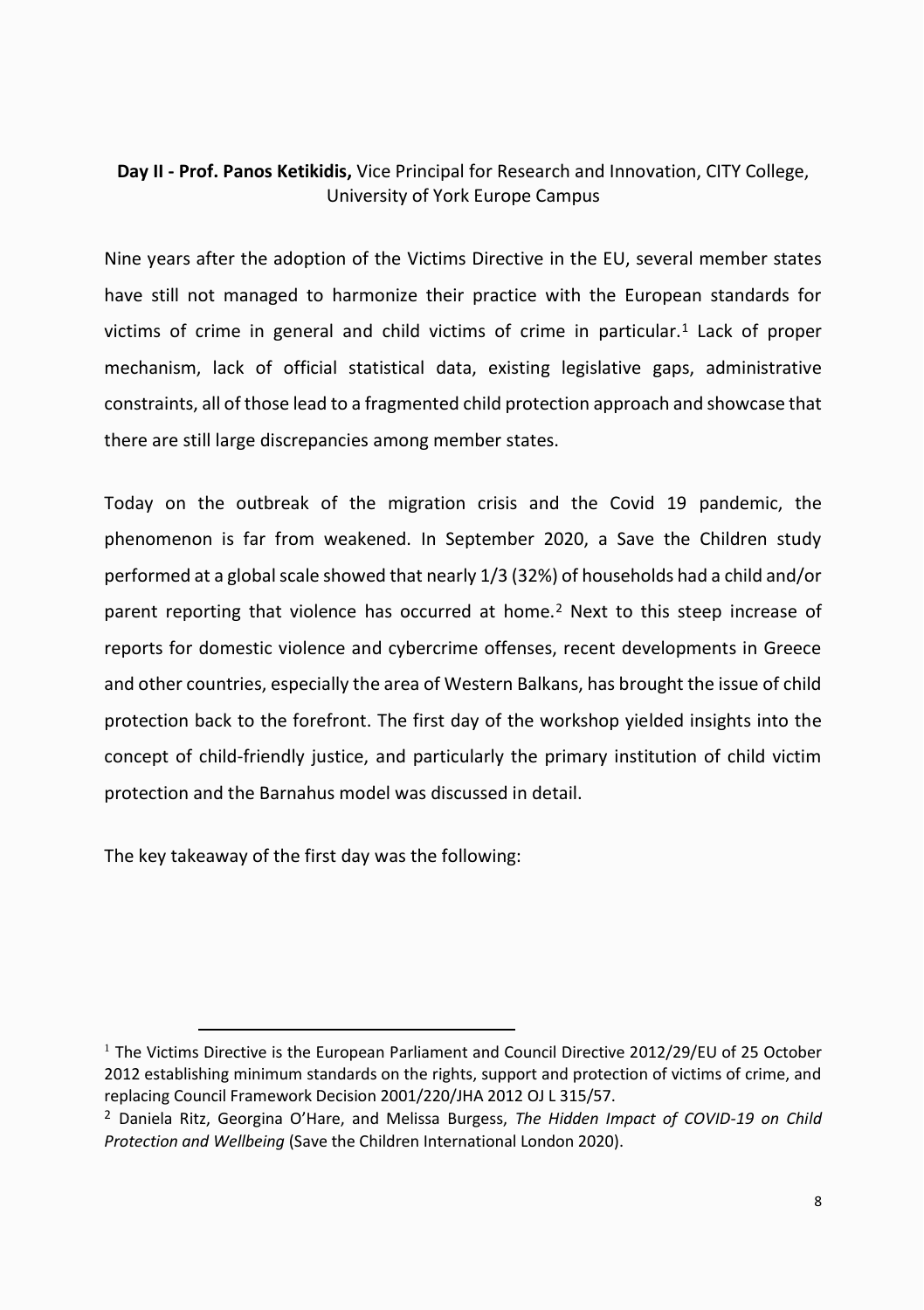- Barnahus was first developed in Iceland, as a multi-agency and interdisciplinary response to the flawed existing approaches to child abuse, and has since evolved to be recognized as the best practice to child victim support in Europe.
- Another key take-away from the Barnahus model was that it brings all agencies involved together in child victim support under the umbrella of one structure, which is specifically designed to accommodate a variety of services and to create a child friendly environment.
- Even if the legislative framework is in place, such as in Greece, no institution, especially those commissioned with the support of child victims can operate without a clear mandate, appropriate technical equipment and organization at an administrative level.
- Specialized training is also essential for professionals who are involved in child victim protection in any capacity, psychologist conducting the interviews, lawyers representing the child, etc.
- When the lack of a uniform model for child victim support continues to exist, such as in Italy, judicial authorities may assume a more active role in providing the necessary procedural safeguards for child victims of crime without violating at the same time the rights of the defendant in the criminal case.
- The Barnahus model has inspired similar structures across Europe, such as the Blue Rooms in Bulgaria and the Childhood House in Germany, whose operation has significantly reduced the risk of secondary or repeat victimization to the minimum.
- Secondary or repeat victimization can only be prevented through a thorough assessment of the relevant risks, followed by the identification of optimal solutions to promote the best interest of the child.

This brings us to today's discussion, and in today's discussion, the panels will tackle several questions. Questions such as the following: What are the national and European standards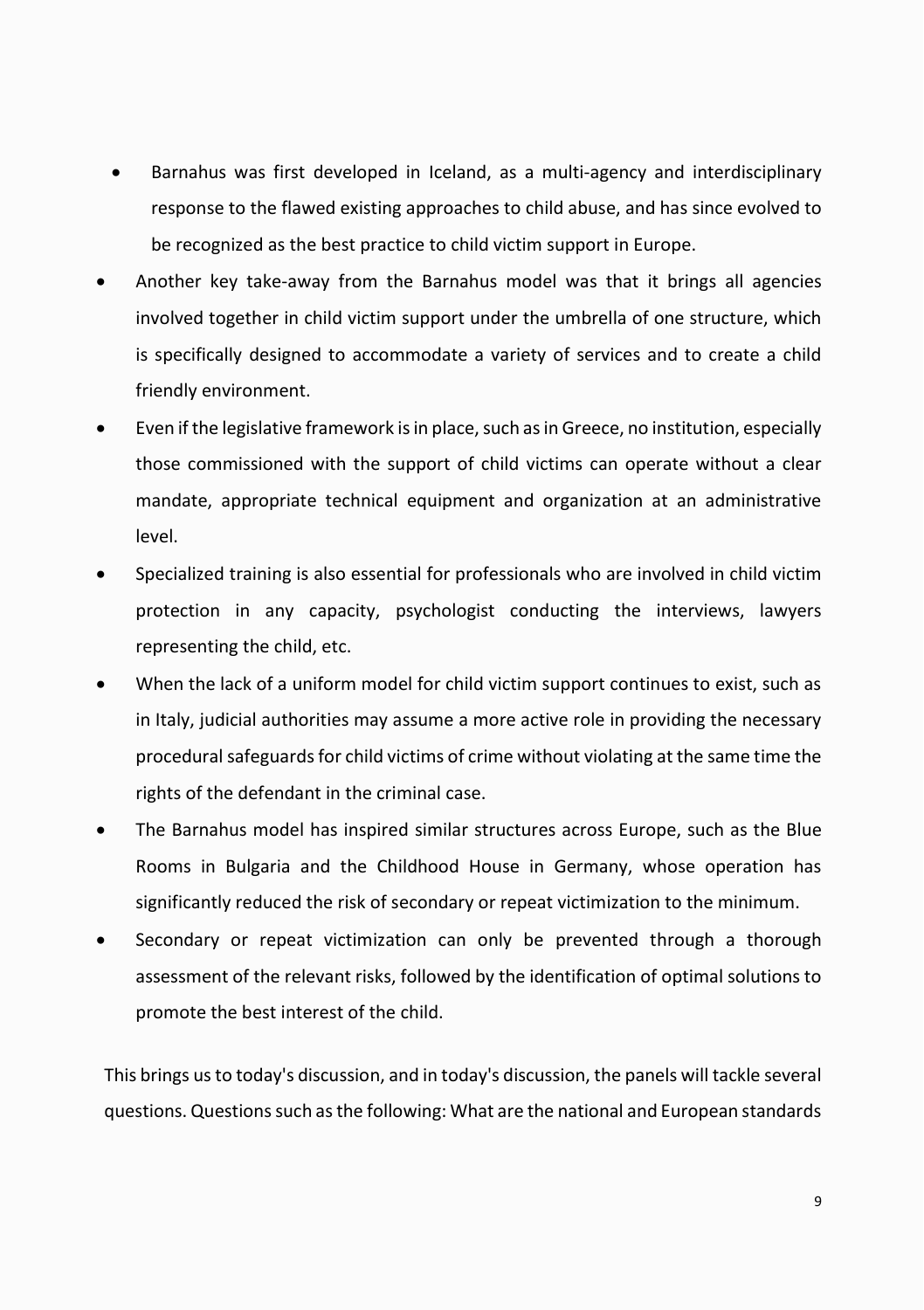for the risk assessment in cases of child victims of crime? What risk assessment methods can be developed at national level? What reforms are necessary at national level to implement these standards and guarantee that the child is placed in the centre in such cases? Those are a few of the questions that will be addressed in this second day of the workshop.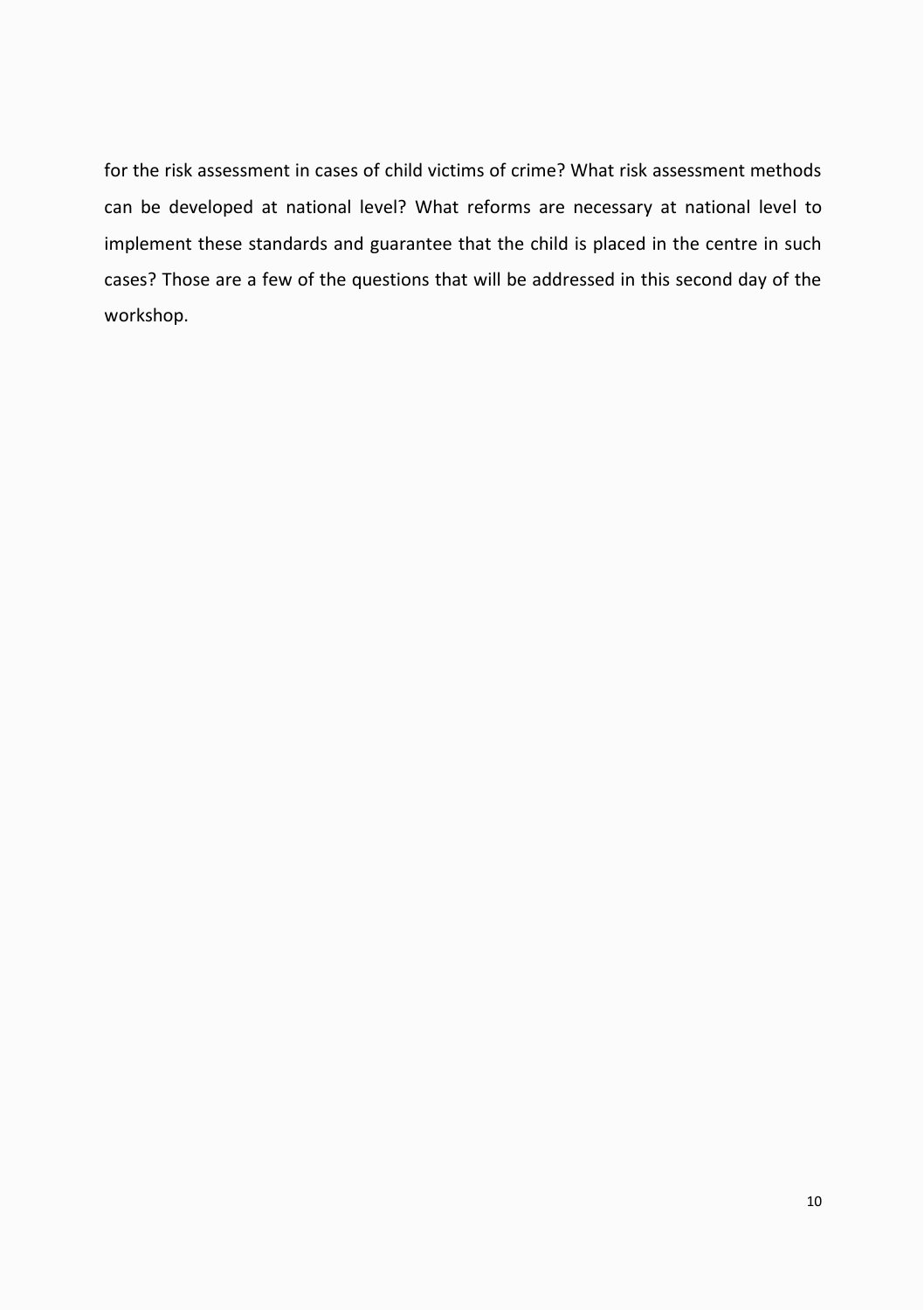# <span id="page-10-0"></span>**Day 1, Panel 1: Safeguarding child victims of crime in the criminal justice system: The comprehensive approach of Barnahus for preventing secondary and repeat victimisation**

### <span id="page-10-1"></span>*The Barnahus model for child-sensitive justice and its proliferation in Europe: A comprehensive approach to prevent risks of secondary and repeat victimisation*

**Bragi Guðbrandsson**, Member of the United Nations Committee on the Rights of the Child, Founder of Barnahus and former Director of the Government Agency for Child Protection of Iceland

The Barnahus concept was initially developed as a response to the shortcomings of traditional approaches to Child Sexual Abuse (CSA) in the European Justice system. First, the repeated interrogations within the justice system in multiple locations, such as the police stations and court settings add to the traumatic experience and lead to the revictimization of child-victim. In addition to this, the months, even years of waiting for trials put the life of the victim at halt and cause constant distress to the child and the child is put in an impossible paradoxical situation in which the child is constantly reminded that he/she must remember every detail of the abusive event so he/she can deliver his/her statement to the court trial. But on the other hand, it is expected that life should go on as usual, the child should get on with his studies, etc. So, these barriers that children face, have been explained and illustrated in research and are an extreme trauma for the child.

The third shortcoming is the hostile cross examination, which is intimidating, degrading, oppressive and traumatic to the child-witness, often in a language which is incomprehensible to the child and, of course, in a very unfriendly environment. I should like to add these additional elements, which are not within the framework of the justice system, but which relate to the lack of appropriate therapeutic services for the child victims, and his/her family, who may also be traumatized by the abuse and the non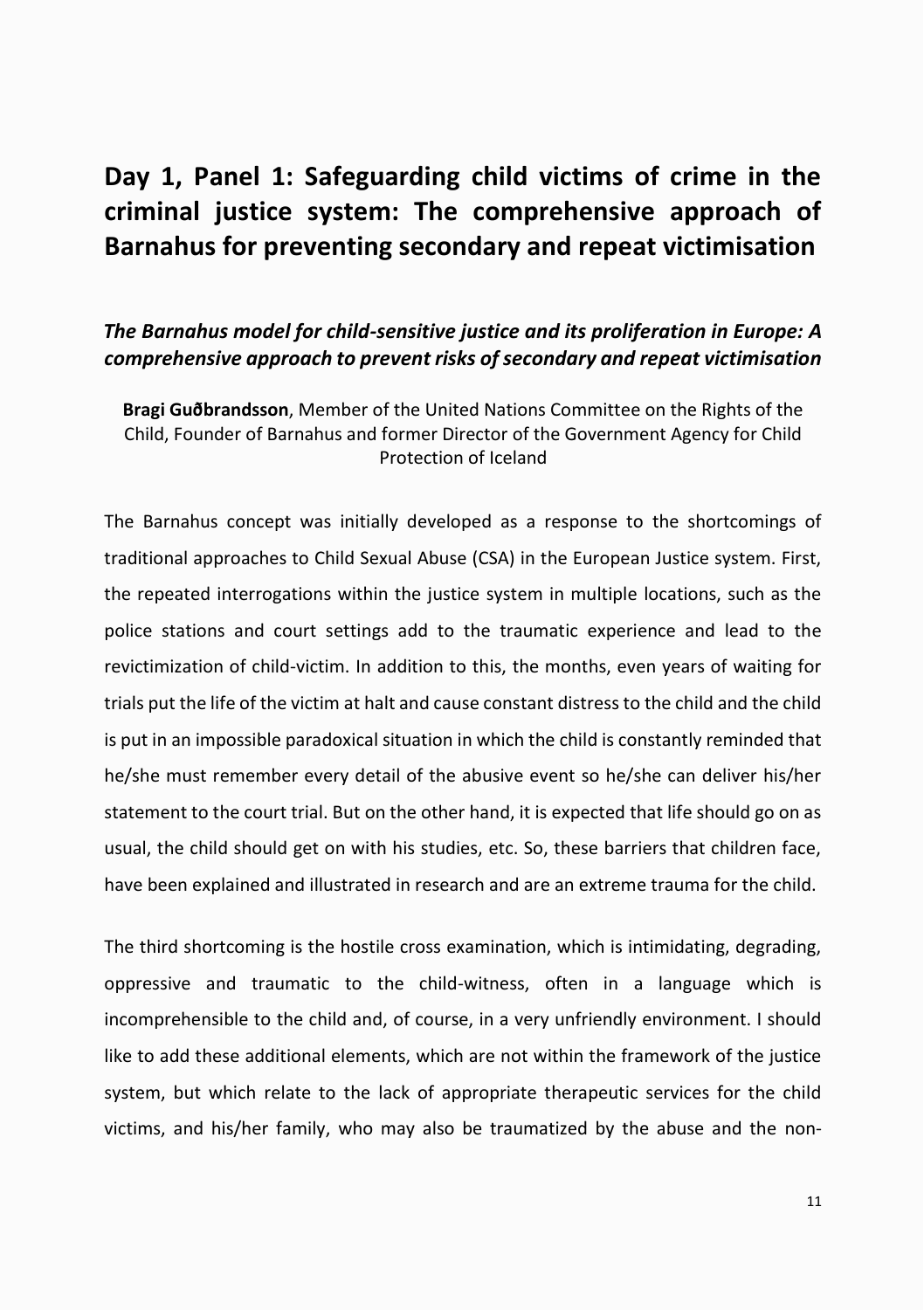availability (of services), particularly in cases that don't meet the criteria of the burden of proof within the justice system.

On the other hand, you have the lack of expert knowledge and technology for medical evaluation, particularly in historic child sexual abuse cases, which are extremely difficult to investigate. To understand the basic concept of Barnahus, one needs to appreciate the uniqueness of the crime of the abuse of the child. This crime is extremely unique in the sense that the child victim, contrary to victims of other crimes, is not likely to bring charges against their offenders. In fact, and we all know this, it is extremely difficult for the child, because of their vulnerability, to disclose the offense. And if you really look at this, as it has been demonstrated through various research, there are many, many more reasons for the child not to tell, not to disclose the offense. There are so many factors at play there, for example, the lack of vocabulary, the lack of knowledge, etc, and the closeness to the perpetrator.

The second characteristic of this crime against children is that the perpetrator is most often in the child's circle of trust. We are talking about crimes against children, in most cases, which are committed by persons in positions of trust to the child; it may be within the wider family, or it may be in schools, the neighbours, in sports, someone that the child has actually put his trust in. The third aspect is the lack of evidence other than the child's disclosure, in child abuse cases. We know that medical evidence exists in less than 10% of the cases and are only conclusive in less than 5% of cases. Other hard evidence or witnesses, other than the child victim, very rarely exist. So, the general picture is like this: the child victim doesn't act like it, the perpetrator doesn't look like a perpetrator, and we have no evidence. That's our problem.

But it's not only the nature of the crime which is unique. It's also the nature of the intervention because child sexual abuse or abuse generally is not only a judicial issue but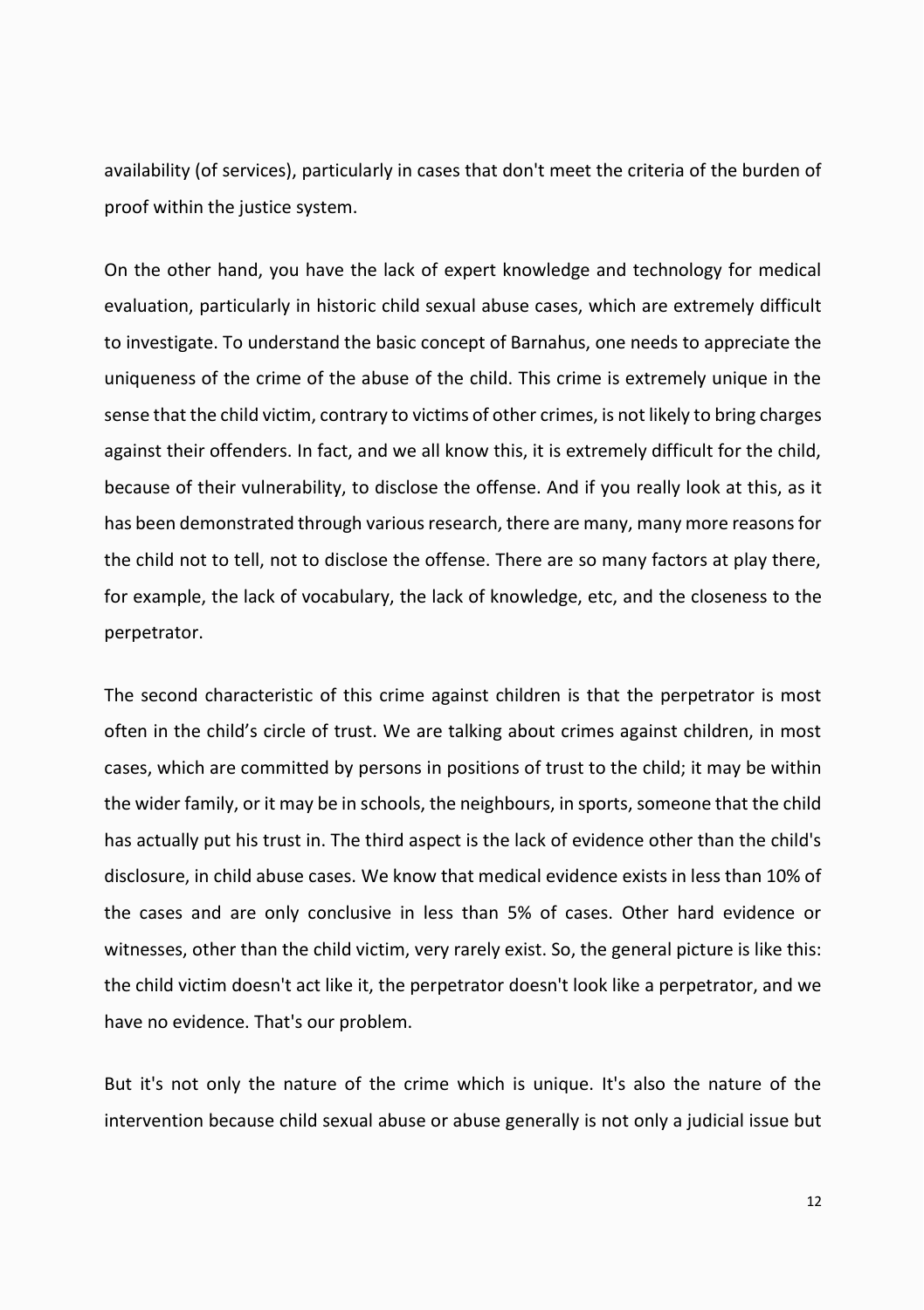requires multiagency intervention. We all know that the child victim's disclosure is the key (i) for ensuring the safety of the child, (ii) providing assistance for the physical and psychological recovery of the child, (iii) uncovering the crime in terms of criminal investigation, prosecution and sentencing and (iv) preventing the offender from reoffending. All the different agencies in society that have a role to play – the child protection, the medical profession, the police, the prosecution – they all need to have the child's account, and this creates a situation where the child is subjected to repetitive interviews by many professionals in different locations. This may have an extremely harmful effect for the child. It subjects the child to a re-victimized situation and can cause re-traumatization.

This is very stressful on the child, but it is not only harmful for the child; it is also harmful for the criminal investigation per se, because repetitive and unstructured interview can distort the child's narrative. And we know that when children are interviewed by people who are not trained and are not applying structured interviewing protocol, children are subjected to suggestible justiciability, leading and misleading questions which create discrepancies in the child's story and the disclosure becomes contaminated. Therefore, the evidential value of the narrative of the child diminishes which, of course, has catastrophic implications for the criminal investigation. On top of this, the child is oftentimes taken to very unfriendly environments to be interviewed – environments which may be even harmful for the child, like the police station. All children know that it is criminals who are taken to police stations, and they may understand this as a message that they are responsible for what has happened to a greater or lesser extent. That exacerbates the negative impact of the abuse on the child.

Now, Barnahus is designed to deal with all these issues. It was founded in 1998, rooted in the principles of child-friendly and multiagency features of the Children's Advocacy model and with the overt aim of integrating the longstanding US tradition of investigative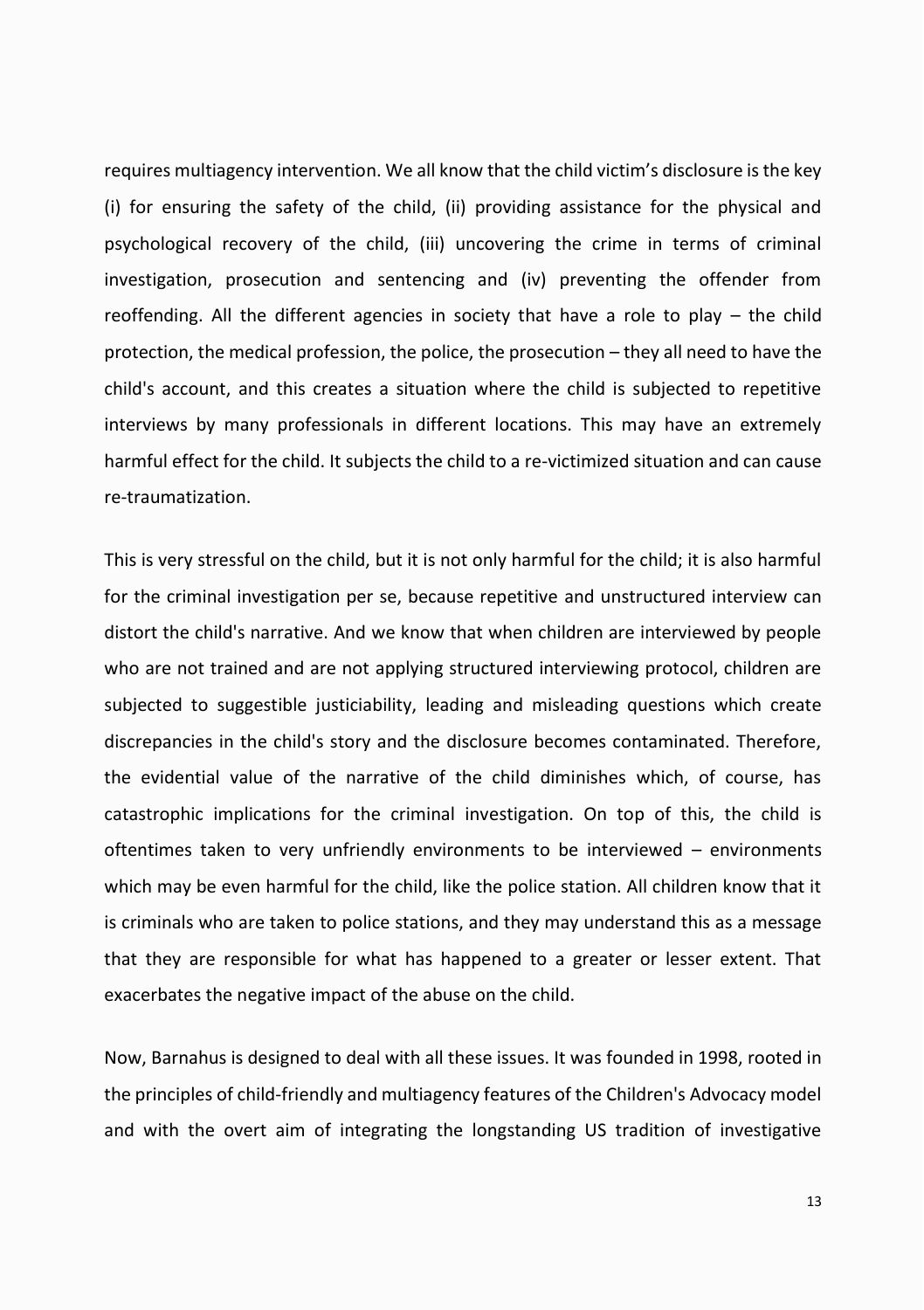approach in child protection and criminal justice and, on the other hand, on the great legacy of the Nordic welfare model and the principles of the United Nations Convention on the Rights of the Child (UNCRC).<sup>3</sup> And now it is promoted by the Council of Europe and, particularly through the PROMISE project through the European Union.<sup>4</sup>

What are the guiding principles behind Barnahus? The cross-cutting principles are (i) the best interest of the child and (ii) the right of the child to be heard in any judicial and administrative proceedings. These are the basic principles underlying the Barnahus concept. The concept is based on the premises that all the agencies that have a role to play in dealing with child abuse work together under one roof in a child friendly facility. In Iceland, it was a government agency for Child Protection, the state police, the state prosecution, the police department in Reykjavik University Hospital, etc. It was set up in a residential area in a normal residential house designed to be a safe place for children to create an atmosphere of child friendliness. It is extremely important that the environment for the child is positive in order to reduce the level of anxiety. We know that the more relaxed the child is, the more likely it is that we will receive the full disclosure from the child.

At the core of the Barnahus is the joint investigative interview. We also have the medical examinations; the medical facility; victim therapy is, of course, an extremely important part of this project; family counselling and support; and, also, consultation and advice to other agencies in society that are dealing with this issue. Awareness raising, education, training and research are among the features that are also to be found in Barnahus. Regarding the ingredients or the principles of Barnahus, the aim is to harmonize the cross-

 $3$  Convention on the Rights of the Child (adopted 20 November 1989, entered into force 2 September 1990) 1577 UNTS 3

<sup>4</sup> Information about the PROMISE Project and the Barnahus network can be found at <https://www.barnahus.eu/en/>.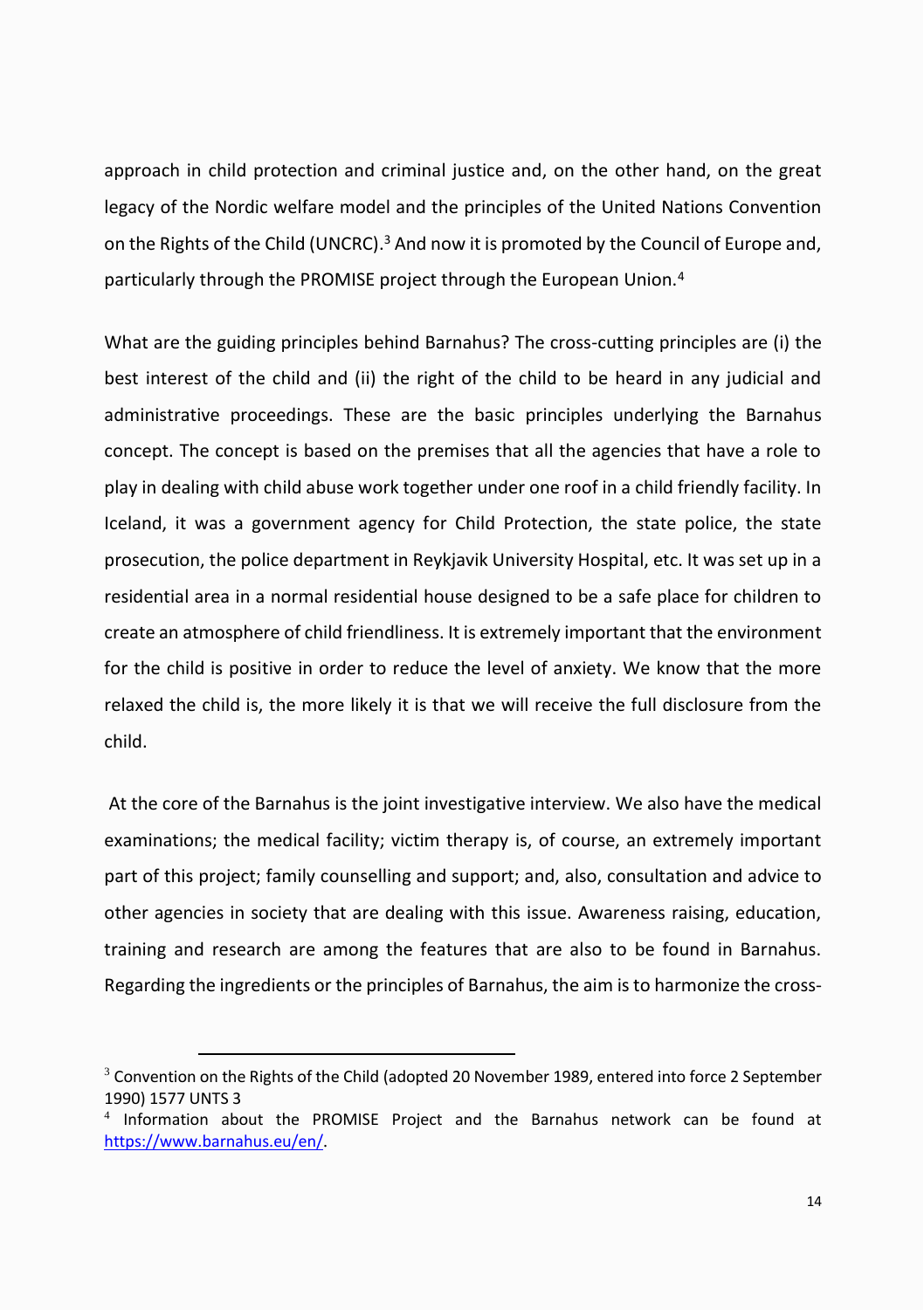cutting principles embodied in the UNCRC, on the one hand, and the human rights principle of the fair trial on the other. We do this by a child-friendly arrangement for eliciting the child's narrative at the pretrial stage, enhancing the evidential value of the child's testimony by avoiding unduly delay and applying evidence-based interview protocol, by audio-visual recording of the child's testimony with the aim of avoiding repeated questioning during the court hearings. And this we do under the conditions required to ensure the due process, that is, by representation of the defence and allowing for cross examination.

The court hearing, or the joint forensic interview, is arranged in a slightly different manner in European countries with regard to the implementation of Barnahus. Basically, there are two models. The model where the court judge is in charge of the procedure—so, the interview takes place under the auspices of a court judge. But there is also another type of implementation which is to be found in, for example, all the Nordic countries in Norway, Sweden, and Denmark, which says that the interview or the hearing is conducted by a private prosecutor or the police. But, in all instances, we have the opportunity for the defence to take part in this process and, also, the representative of all the other agencies that have a role to play in this— the prosecution, the police, the child protection, and, of course, the child's legal advocate.

Following the one interview model, where the court judge is in charge, this would then be a part of the main proceedings in the court if an indictment is made. It has a good, solid base. So does the two-interview model. We can look at the pros and cons. Time constraints do not allow me to go into further detail in analysing these different models. But, basically, the positive aspect of the one interview model where the judge is in charge is that you can do with one interview for the child and you have the presence of the judge. So, the principle of evidential immediacy is very much preserved in this arrangement. But the cons are that the police and the defence get the evidence from the child more or less at the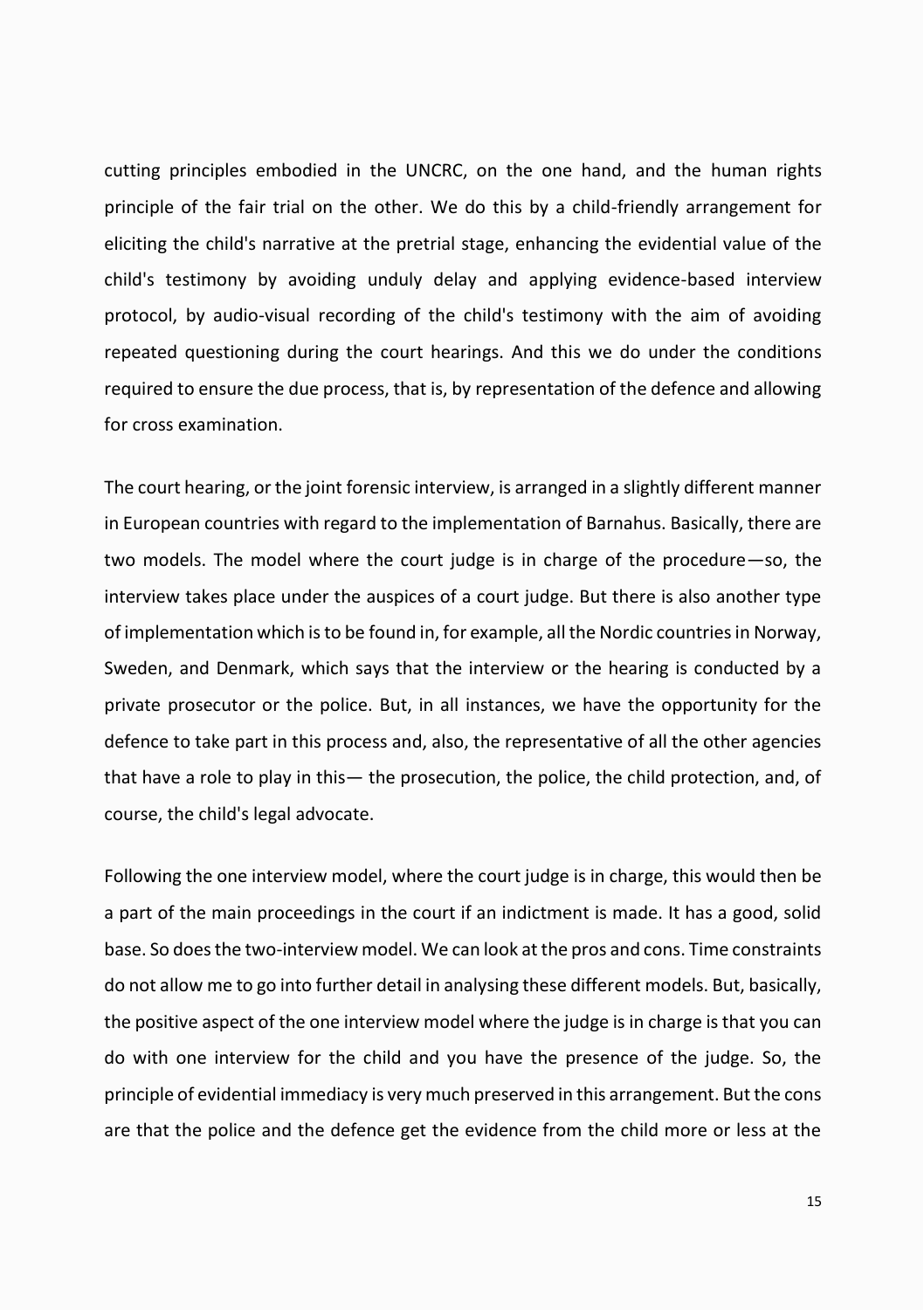same time, and this can create difficulties during the interrogation of the suspect. Also, it is a problem oftentimes that it causes increase in the workload of the judges, which may result in a longer waiting time.

The two-interview model has its advantages. Some argue that this model accommodates better investigation, because the child will have to come twice and may remember additional information in the second interview. Also, it creates a better or more effective process for effective interrogation of the accused. However, the argument against it would be that the child needs to give two interviews which can be hard on the child and, also, the lack of evidentiary immediacy due to the absence of the court judge, who then would need to rely totally on the audio-visual recording.

This forensic interview will be evidence in chief during the court proceeding if the case is taken to court. Then, the goal of forensic interviews is maximizing reliable information and minimizing stress and contamination of the child's disclosure. We use structured interview protocols and there are quite a few interviewing protocols around. These are evidencebased. They address issues like suggestibility, memory, and the language issue. They are also adapted to the age and developmental stage of the child. And so they are, in short, designed to enhance the evidential validity of the child's narrative. Forensic interviews are always implemented by a trained forensic interviewer. They can be child experts, like in Iceland, where they are psychologists or social workers, that are trained in forensic interviews, or the police, like in the other Nordic countries that are also specifically trained and very experienced in interviewing children.

Very importantly, we must include in this process, the cross examination. The cross examination needs to be done there as well. I've been describing interviews and hearings of child victims, that have fully disclosed abuse and have identified the abuser. But, as we know, oftentimes, this is not the case—the child only discloses partially. And in those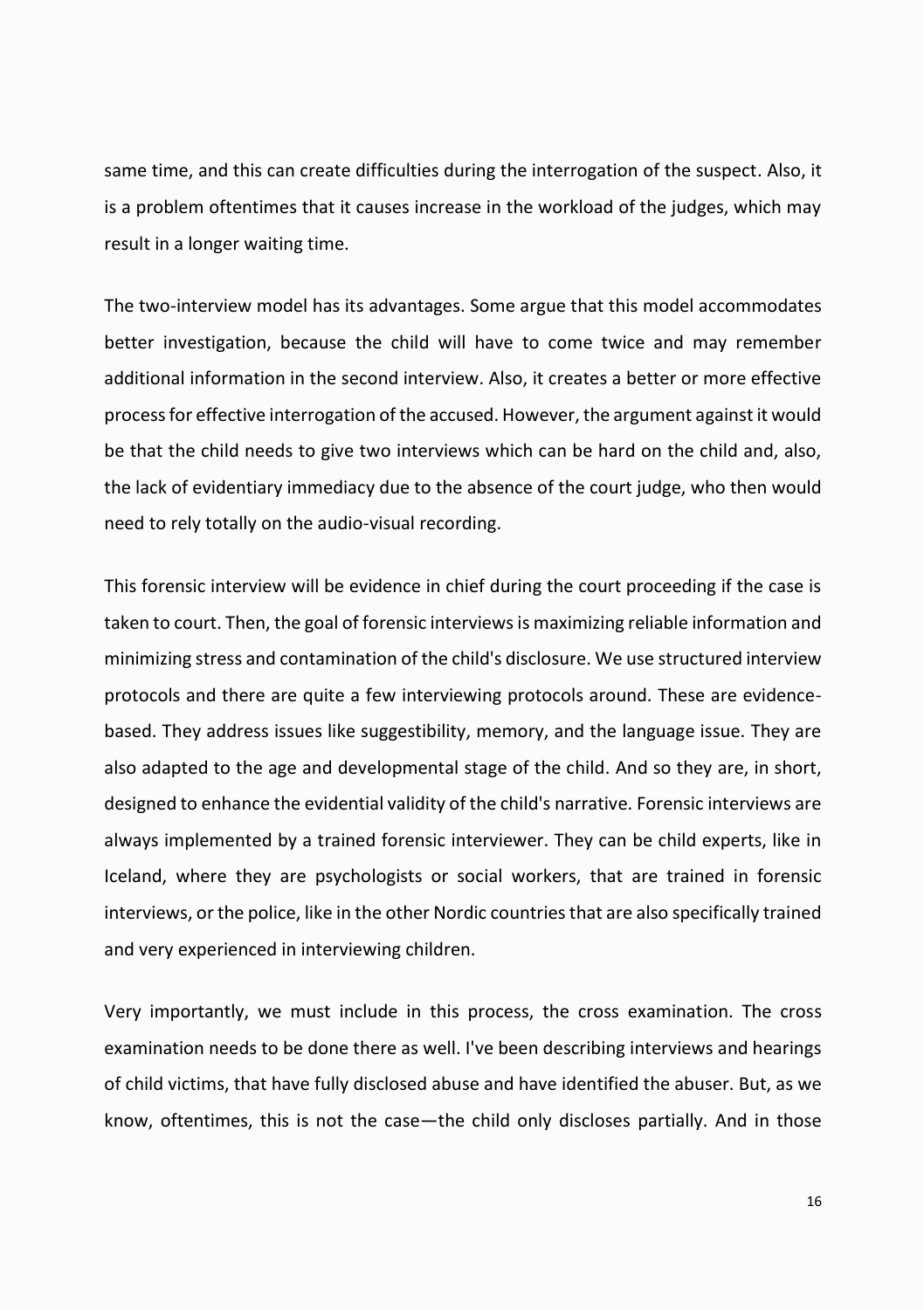instances, we offer what we call explanatory interviews, interviews which are only done for the child protection to evaluate whether there's a cause for having a court hearing.

Now, just to give you an idea of the interview room. The child victim would be the only one with the interviewer. There is a camera in the corner. The court judge or the prosecutor in charge of the procedure would be monitoring the interview on the screen, together with the defence and the representatives of all the agencies and this is an example of a setup of a monitoring group. This can also be done differently if the court judge prefers to be physically present in the courthouse. It is possible to have the child interviewed in Barnahus and through IT technology you can, of course, have a court session there.

To give you an idea of how effective this procedure is, let's look at the speed of the process in Iceland, which shows the time from the disclosure or when the police ask for a forensic interview and hearing in cases. Almost in half of the cases, this happens within one week. The child gives his or her disclosure or statement within one week of the reported abuse. Additionally, 30% within two weeks, and almost all of the remaining cases are completed within three weeks, and this means that the child victim of abuse can, in fact, have completed his or her role within the justice system in most cases during the first three weeks of the case.

In the Barnahus we also have a specific room for the investigation, that is, the physical examination of the child and particularly, with regard to historical sexual abuse, we use the video colposcope where the child is awake during the whole procedure, and this has a very therapeutic effect. It means that the medical professionals who are conducting the physical evaluation can communicate with the child during the process— we never use anaesthesia. This has a great positive impact for the child because the child can be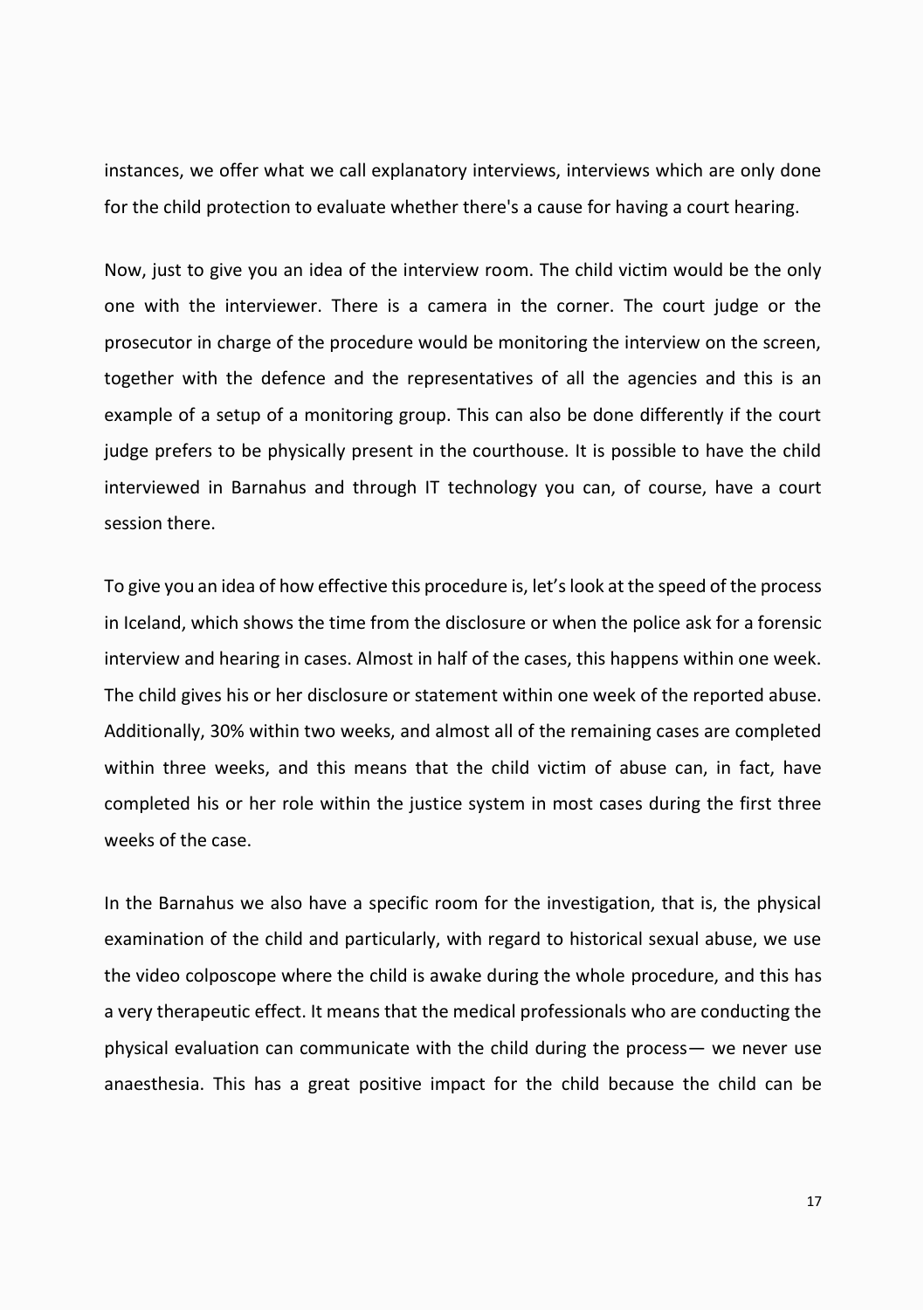convinced that she or he will be perfectly healthy and that there will be no long-term negative impact with regard to the physical side in most of the cases.

Victim therapy and family counselling are an integral part of Barnahus. Normally, a trauma focused cognitive behavioural therapy is applied, and very importantly, therapeutic services are offered immediately—i.e. only a few days after the investigative part. After the forensic interview is over, the child does not need to worry any longer about the investigative part and we can concentrate on the healing process. So, firstly there would be an assessment and then a treatment plan produced accordingly, and the child and the non-offending parent and family members would be able to receive help as well.

Barnahus has assumed the key role in the justice as well as the child protection system in all of the Nordic countries, and, allowing for some difficulties in definition, Barnahus can now be found in about 70 locations in all the Nordic countries and in all the Baltic Sea countries and countries in Europe like Hungary, in the South, Cyprus, in England, Ireland and Spain, Germany, and potentially more countries, like Slovenia, Scotland, etc. As I mentioned before, this is recommended by various bodies. Very importantly, Barnahus has developed differently and diversely. In different countries there are diverse paths and implementation, paths of coming into being, the role of the state, the regional and the local authorities may be different from one country to another, as the legislative framework, the affiliation of the different partners, the nature of the collaboration. These may all be different.

The target group we originally started with were victims of child sexual abuse but now Barnahus addresses all kinds of abuse and neglect. And that's very important, that all child victims have access to Barnahus. I should emphasize that it is oftentimes quite possible to implement Barnahus without any legal reform. When we started in 1998 in Iceland, there was no legal reform. Neither was there in Norway nor in Sweden. Denmark introduced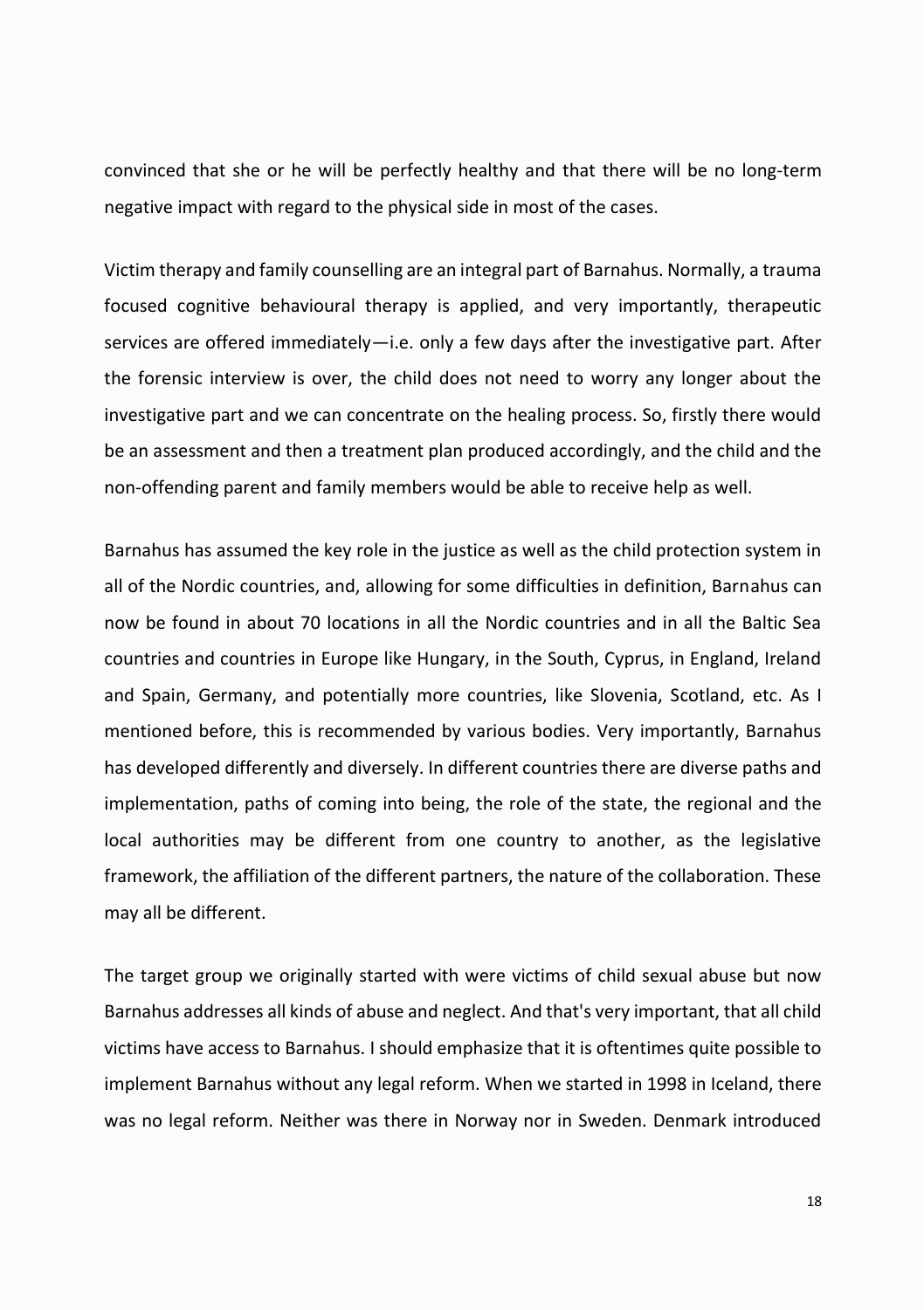specific legal provisions, including one which mandates testimonies in Barnahus. This was an extremely important piece of legislation. And now, we have for the first time an attempt being made to introduce a comprehensive draft on Barnahus, which is being debated in the Parliament of Slovenia. The draft is very instructive on an excellent way in which this could be introduced.

I would like to emphasize that Barnahus is not a recipe for the cook shop of the future, but rather, it brings us evidence-based ingredients to avoid re-traumatization of child victims through a child-friendly and multi-agency response. It has proven to be transferable across borders, and viable in different cultural, legal, and social environments. Most importantly, evaluative studies that have been carried out in Sweden, in Norway in Iceland, for example, have shown an increased level of social awareness with regard to child abuse, higher level of prosecutions and convictions, but, what is most important, better outcome for child victims and their families.

By way of concluding, I want to particularly highlight the importance of the PROMISE project, the European project for implementation of Barnahus in Europe. It's the first systematic attempt to bring together European states for the purposes of implementing Barnahus and the PROMISE project has developed European Barnahus standards, which are extremely important, of very high quality and extremely helpful for you to apply when you and your different cultural, political environment will take steps in order to implement Barnahus. This PROMISE project has brought together professionals who have been extremely generous in sharing their experience and knowledge to develop a strategy for enriched conceptualization of Barnahus and deepen our understanding of how to ensure the transferability of the model across cultures.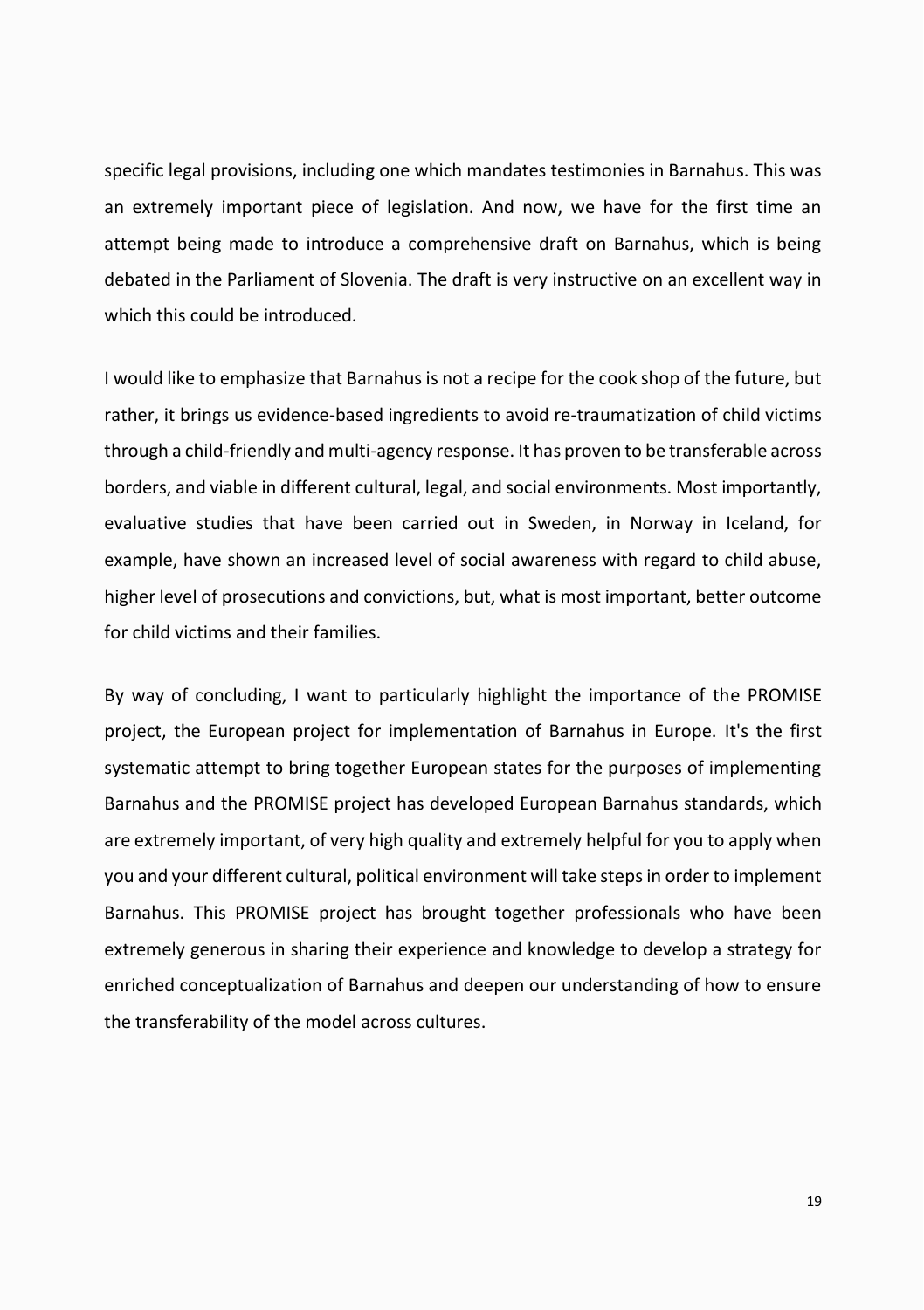### **Audience questions**

#### **1. Do all EU countries have a uniform legislation on child abuse?**

The legislation, the child protection legislation and, generally, criminal law is extremely diverse in Europe. If you compare the different nations, however, we have a common ground as reflected, for example, in the guidelines, recommendations, and the law of the European Union and binding conventions within the framework of the Council of Europe. These international tools should be reflected in the national law too, at least to a certain extent and in a general manner. With regard to Barnahus, for example, I think the principles of the Lanzarote Convention<sup>5</sup>, which all of the member states of the Council of Europe —47— have already signed and ratified, should be reflected in the national law with regard to criminal law, for example and that this should be a sufficient legal ground for the implementation of Barnahus all over Europe. However, there must be flexibility to account for the different cultures and different traditions.

On the whole, I think the general legal environment in Europe is favourable; you can see that in the case law of equality, human rights, and the court of the European Union, the Court of Justice of the European Union, for example, with regard to the principles of the fair trial, the principles of equality of arms and the principle of the evidential immediacy. These are all principles that are met by the Barnahus arrangement and both courts have, for example, confirmed that you should be able to take a statement from the child victim at the pretrial stage and it should be sufficient through audio-visual recording to submit that during the main hearing of the court without calling the child victim into the courtroom. So, we have, in my view, a sufficient common ground in Europe for the implementation of Barnahus.

<sup>5</sup> Council of Europe, 'Council of Europe Convention on the Protection of children against sexual exploitation and sexual abuse' (12 July 2007) CETS 201.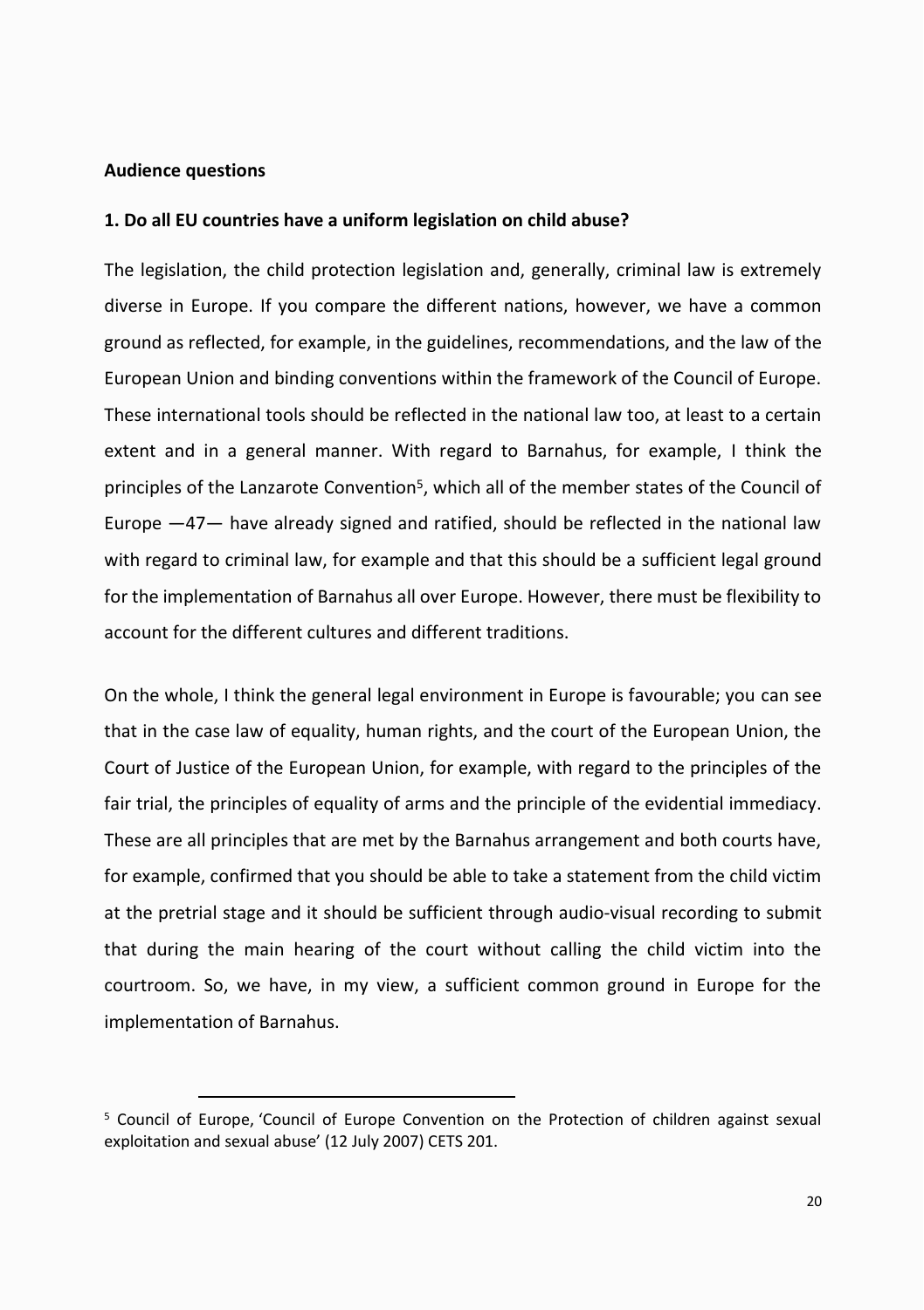#### **2. How can we confirm if someone has been a victim? How can we help them with that?**

It's really about the child's disclosure and that's why we need to approach the interview professionally. You know, that's the most important element in our work—i.e. to preserve the fresh narrative of a child without contaminating it. That is the real evidence, and all children of the age three and a half up to 18 are potentially extremely good witnesses. With younger children—younger than three a half—it's difficult, although you may examine various forms of disclosure through our behavioural patterns. But that's very difficult to deal with and there are only a handful of cases. I only know of one case that has been brought through the justice system without any verbal disclosure of a child or the child was able to tell a story through acting out the abuse that this particular child had been subjected to. But, I said before, you generally don't have witnesses or technical information, evidence, but you can collaborate and that's what a good investigation is about— to find collaborating evidence to support the child's narrative. That's how this is normally done, and it is possible to do.

## **3. When should the limitation period (the statute of limitations) for criminal liability in the case of child abuse start counting?**

The question is, as I understand it, whether there is a period of statute of limitations, which is different from one country to another in Europe. In the Lanzarote Convention, it is suggested, if I remember correctly, that you do not start to count the years for the statute of limitation until the child has reached the age of 18. So, if there is, let's say, a 10-year statute of limitations, then you do not start to count until the child is 18, which means that you can prosecute these cases possibly until the child has reached the age of 28. Now, some countries have abolished the statute of limitations, Iceland being one of those countries. So, you can really prosecute abuse cases whenever you have the evidence, irrespective of when the crime was committed, but these statutes of limitations tend to vary in Europe.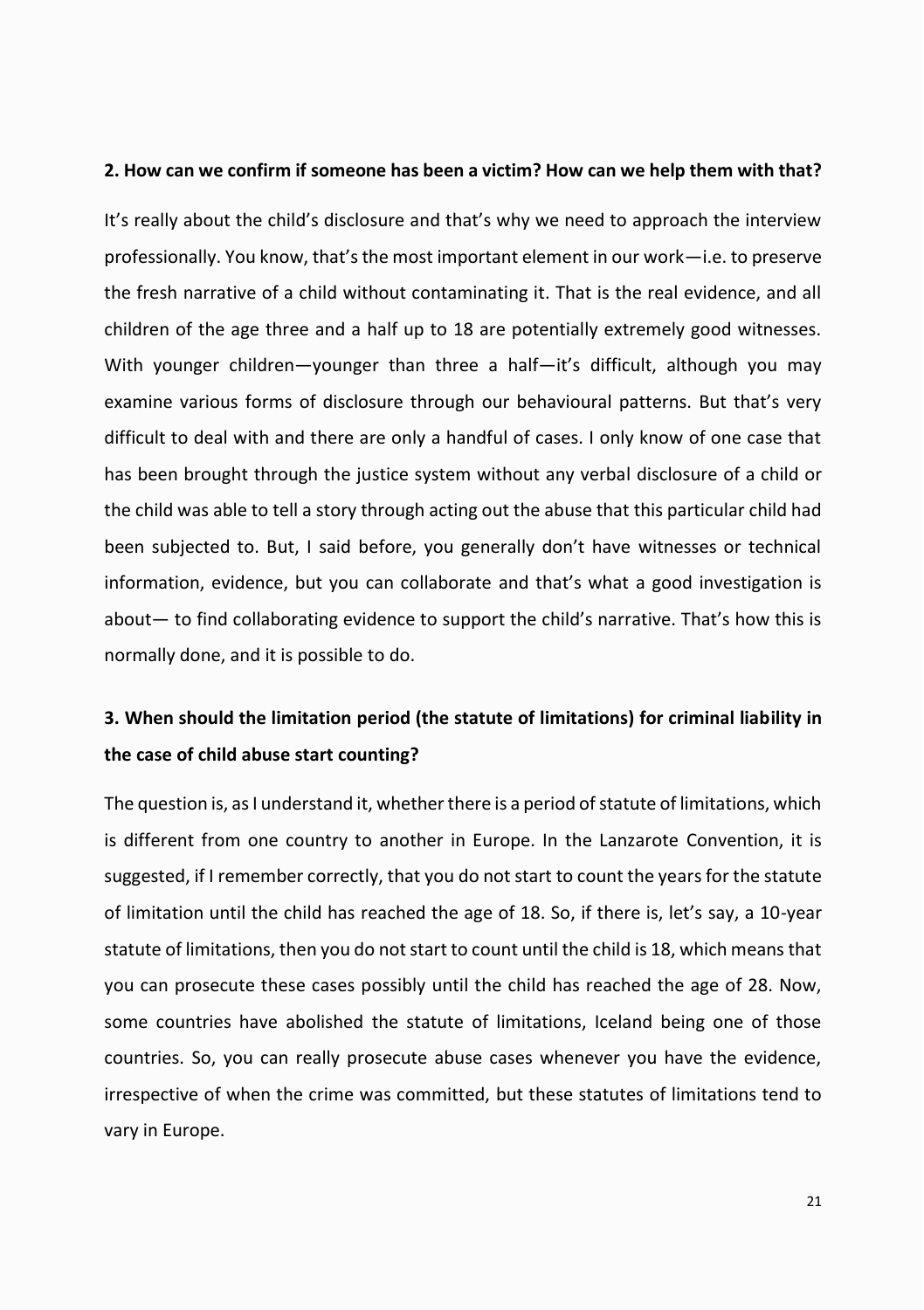## <span id="page-21-0"></span>*Challenges and solutions in setting up the "Childhood-Haus": Experience and lessons learned from the implementation of the Barnahus concept in Germany*

**Dr. Astrid Helling-Bakki**, Executive Director, World Childhood Foundation Germany

This presentation will give you a further insight on how we developed the concept of Barnahus, we call it "Childhood-Haus" in Germany, which has a very young history, so to speak. In the beginning, I would like to give you a short insight for what the foundation does and which background it comes from so you can see how we started to initiate this concept in Germany, and on what grounds we act nowadays and what were our first experiences with implementation: some problems, some solutions and some ways to go.

The World Childhood Foundation is an NGO and a strong partner in the PROMISE 1+2 project and now a partner in the prominent European Barnahus network.<sup>6</sup> The foundation itself was founded by Her Majesty Queen Silvia of Sweden and it was founded more than 20 years ago with one big aim. And that's what our founders said—i.e. that we have to fight sexual abuse and violence against children because all children have the right to grow up in an a safe and secure environment. In Germany, we have partners to operate Childhood Houses to really put them into action, so to speak. And there are different places, local institutions where we set up our Childood Houses. The foundation is helping in the start-up financing, as well as other foundations who are supporting the idea. So do institutional partners who would want to implement it in the regional areas, as well as public funds. But this (public funding) is not mandatory, because there aren't any legal or legislative solutions, to say, we need Barnahus (and hence have to support them by public funds). We are still waiting for this. So, although public funds are there to support, they are not generally mandatory for implementing this (concept). Childhood is advocating the

<sup>6</sup> More information on the World Childhood Foundation can be found at the official website, at [https://www.childhood-de.org/.](https://www.childhood-de.org/)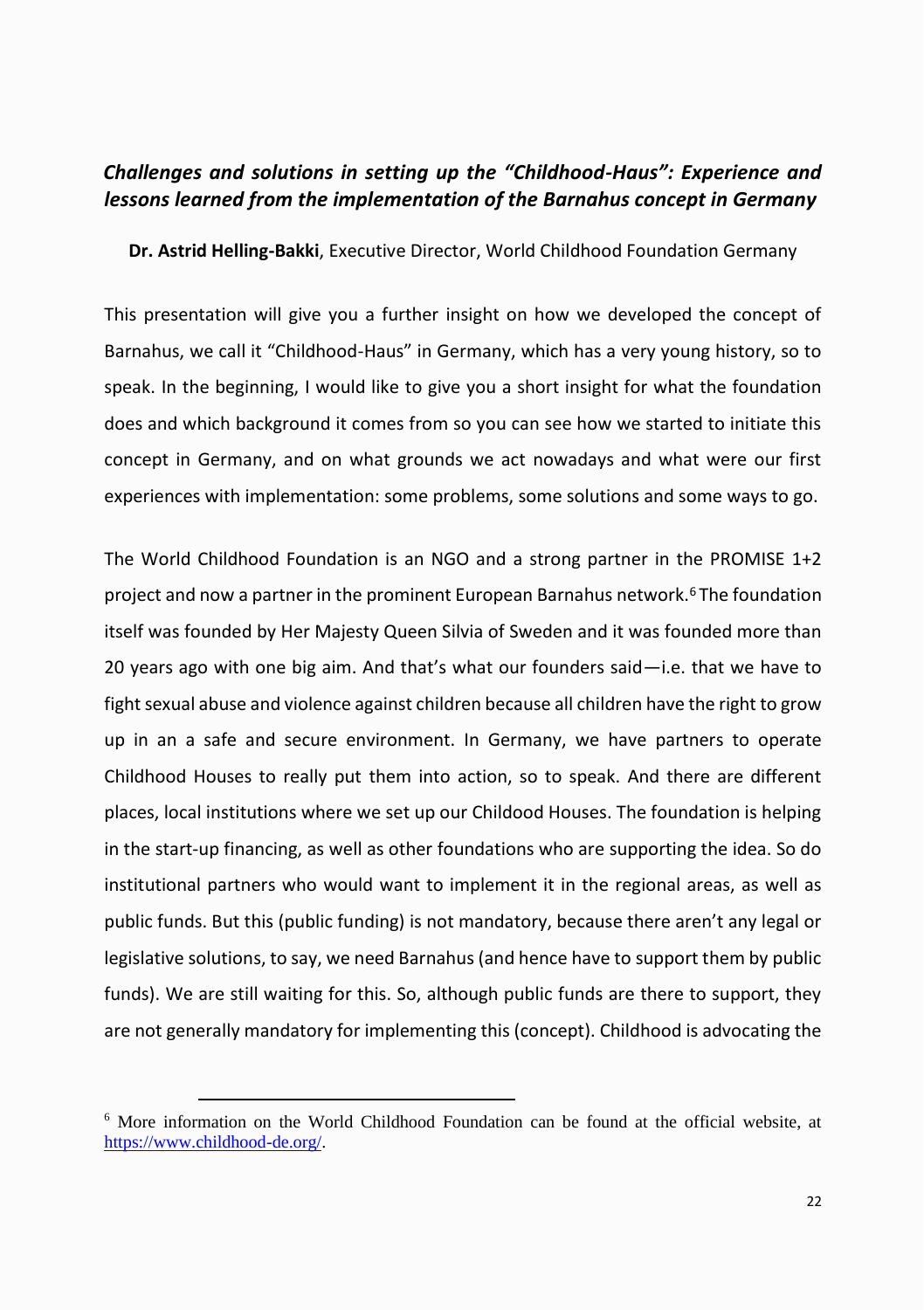concept in Germany and as well - as you see - internationally, and we really believe strongly in this concept and in all the development that has taken place in European countries.

What's the Childhood House, our German Barnahus?<sup>7</sup> It is a sincerely trauma-informed approach to what we want to do and what Mr. Guðbrandsson said. We are completely relying on the quality standards and the standards that are set by the European Barnahus network. So how do we start in Germany? We put into implementation the concept following a multidisciplinary and trauma-informed approach. We're building centres for children that have experienced sexual and physical abuse. So, we set up from the beginning with (a broad approach for victims of) sexual abuse, physical abuse and neglect, and we want to offer, under one roof, the medical forensic investigations, judicial proceedings, psychological counselling and intervention, as well as consultation and support from the social pedagogues for the family and for the victims themselves, of course. The professionals are working together under one roof and they're representatives from the medical sector, legal system, police, youth welfare and psychology and, depending on the regional networks, they also integrate already existing systems where you have the counselling or where you have psychiatric interventions or whatever else - they integrate those services as well, depending on the local structures as well. That's where we are right now in Germany.

We started to implement this idea inserted into the brain of our partners around 2016. They were the first people who said like 'well, sounds good'. We (experts, politicians etc.) have discussed this in Germany for more than 10 years now -the Barnahus concept - and they were always like 'Oh, no, that doesn't work in Germany'. So, it took some time to

<sup>&</sup>lt;sup>7</sup> More information on the initiative of Childhood-Haus in Germany can be found a[t www.childhood](http://www.childhood-haus.de/)[haus.de.](http://www.childhood-haus.de/)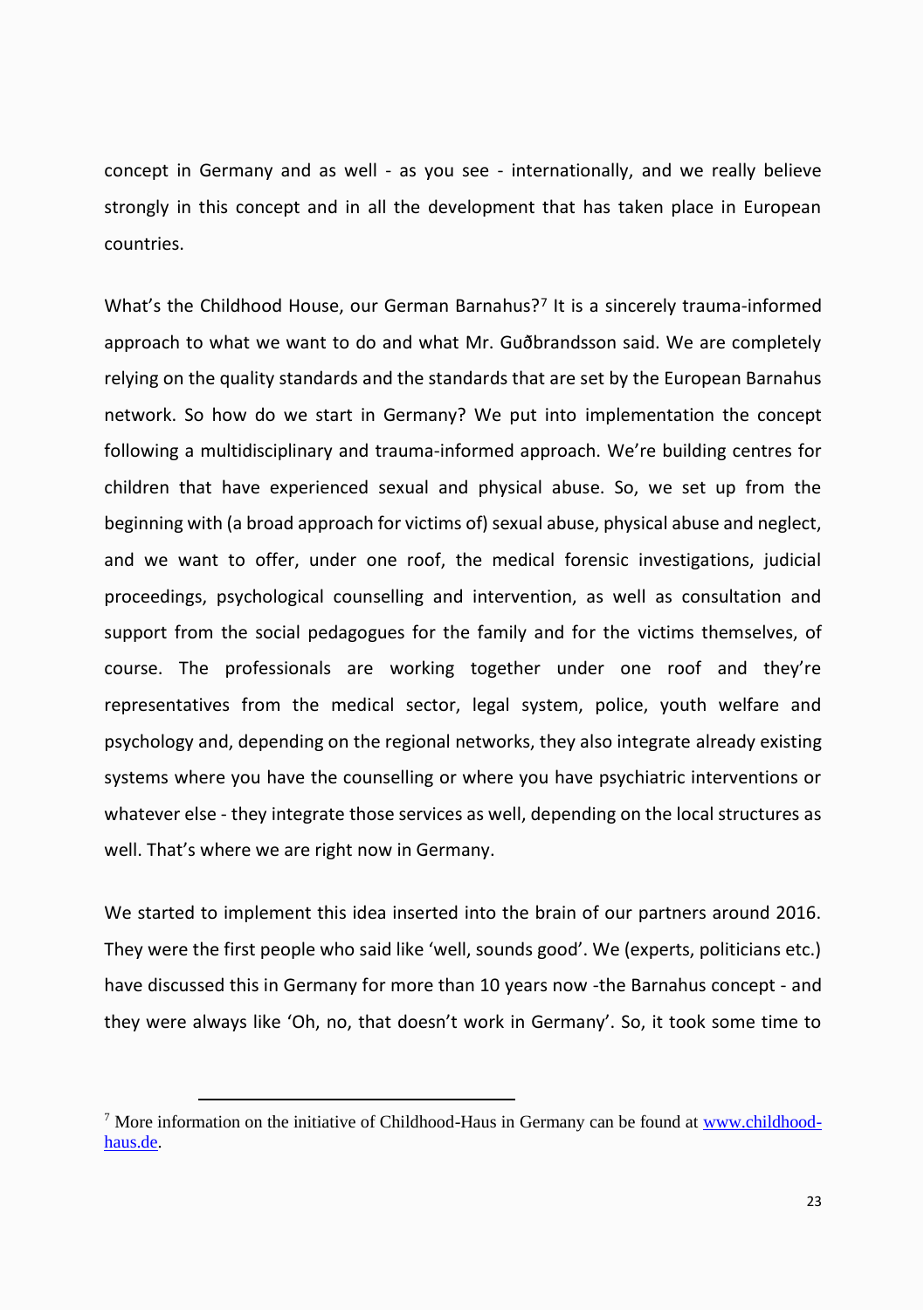actually find the right grounds to build it upon and this is what happened with the first house in Leipzig where they agreed to give it a try, which was actually the biggest step we had to take in Germany in the beginning. After this first implementation, it took up speed, and the second house opened in Heidelberg, where I worked also in the medical intervention. And then we had two more houses last year, and we are up to a couple of more openings this year and next year as well and—we have 16 federal states—and now we are talking to partners in 15 out of the 16 states. The project is initially financed through funding by Childhood, by regional partners, and, sometimes, federal state support. But this is, as I said, not the rule and it's more kind of an exception right now, which is a problem we have.

How do we implement this multi-stage model? Since we don't have any legislative rules on how to implement the system  $-$  let's say that we just have the general European recommendations and, of course, the UN conventions – but we don't have any rules specifying that we have to do this, we don't have the set quality standards that would say that we need to have the Barnahus concept. So, normally, it starts off with that: we have to ask, what's the initial interest? How did it evoke? And what have been the thoughts they have in the different regions? This is normally the time when they address the World Childhood foundation and say "well, we have thought about the concept and we think it might be possible to implement it in our region with our structures", and they ask the foundation how to proceed. That's when we ask our partners or our upcoming partners to put in a self-disclosure with background information of the child protection system, the legal system, how they act and their local and regional networks. This is also a point of reflection, where we try to get access to what the beneficial networks are, what are the good services that have evolved in the system and what's probably lacking. And this gives good insight into how to proceed and what we need and who we need.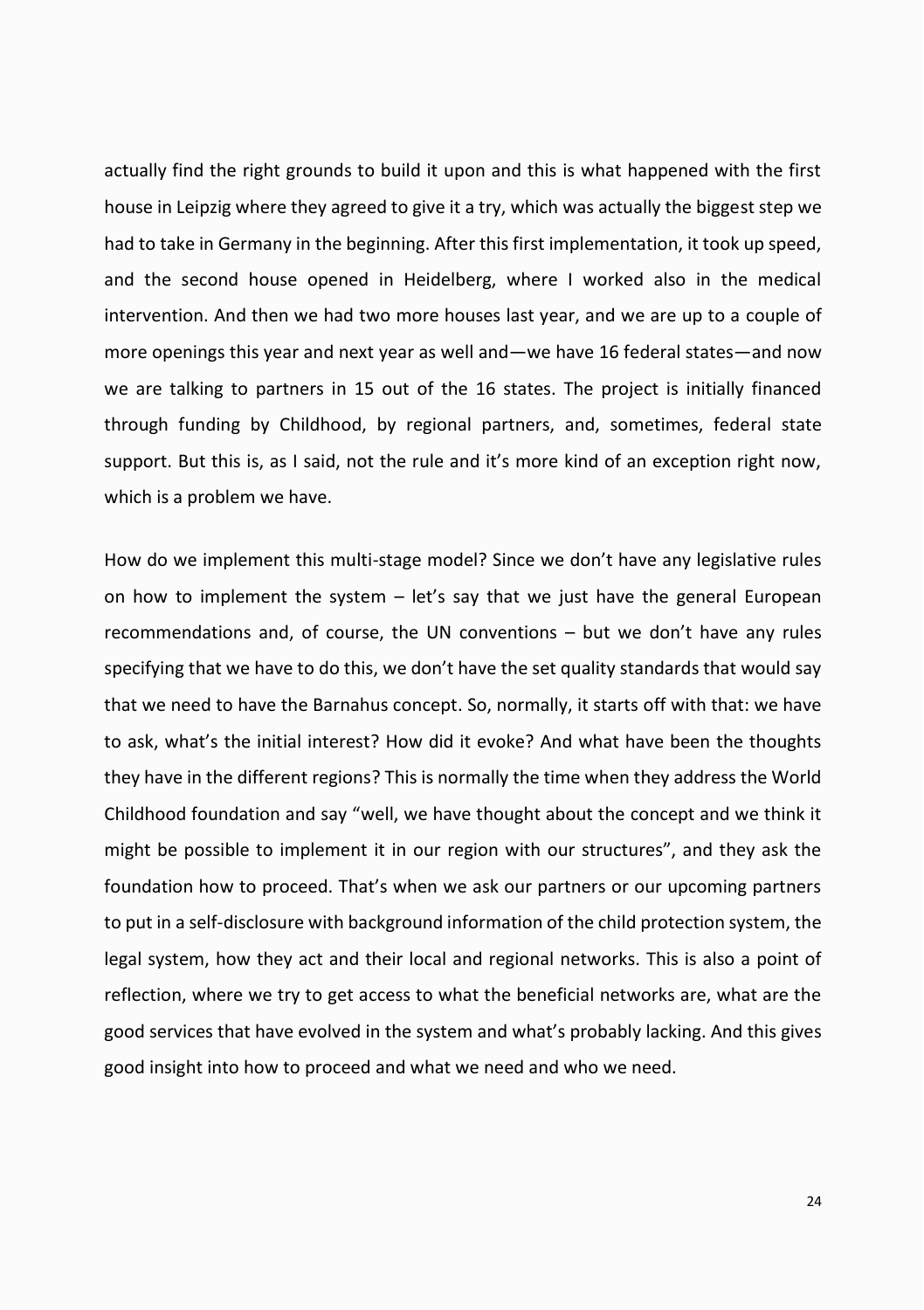After this, we start off with a round table with all the important stakeholders and introduce the concept again to find a common ground and a common understanding. What is also done is to name the responsibilities and search, for example, the property where to set it up, the clarification of a common goal for the project. This is, at this stage, one of the most important things because, as I said, normally, the first interest is expressed by people who have been working in the system, who have had experiences with cases from the legal point of view, from the child protection services, medical (services), psychology and psychiatry. They have to get a common understanding with all the partners they need and to set the ultimate aim of what they want to achieve. This is something they need to want because we don't have the rule to specify that we have to.

At this stage, it's also very important to think about financing options. This is very relevant as we noticed with the first kind of models we set up, kind of 'light houses'. We addressed with the first houses that we started off with a very good intention with start-up financing, but this is only for the first two to three years. And what then? This discussion has to be opened up right at the beginning, as we know by now, because it's very, very hard to set up such a good system, such a good concept, start off to work and get those children who really need it into the system of the Barnahus and the Childhood House and then you don't know how to finance it anymore. So, this is one of our other problems we have to address quite early on.

The budget planning for the start-up financing has to be done quite rapidly and, as I said, the World Childhood Foundation is willing to fund specific aspects that are necessary and mandatory for the concept. But we need the stakeholders to take over responsibility as well, to see what they can invest into this concept and how they can make it sustainable. This is also the time when we have to talk about the roles and responsibilities of the different institutions in charge, because normally we have one institution who's taking over the project coordination and where it's actually set up as - at the moment, it's mainly

25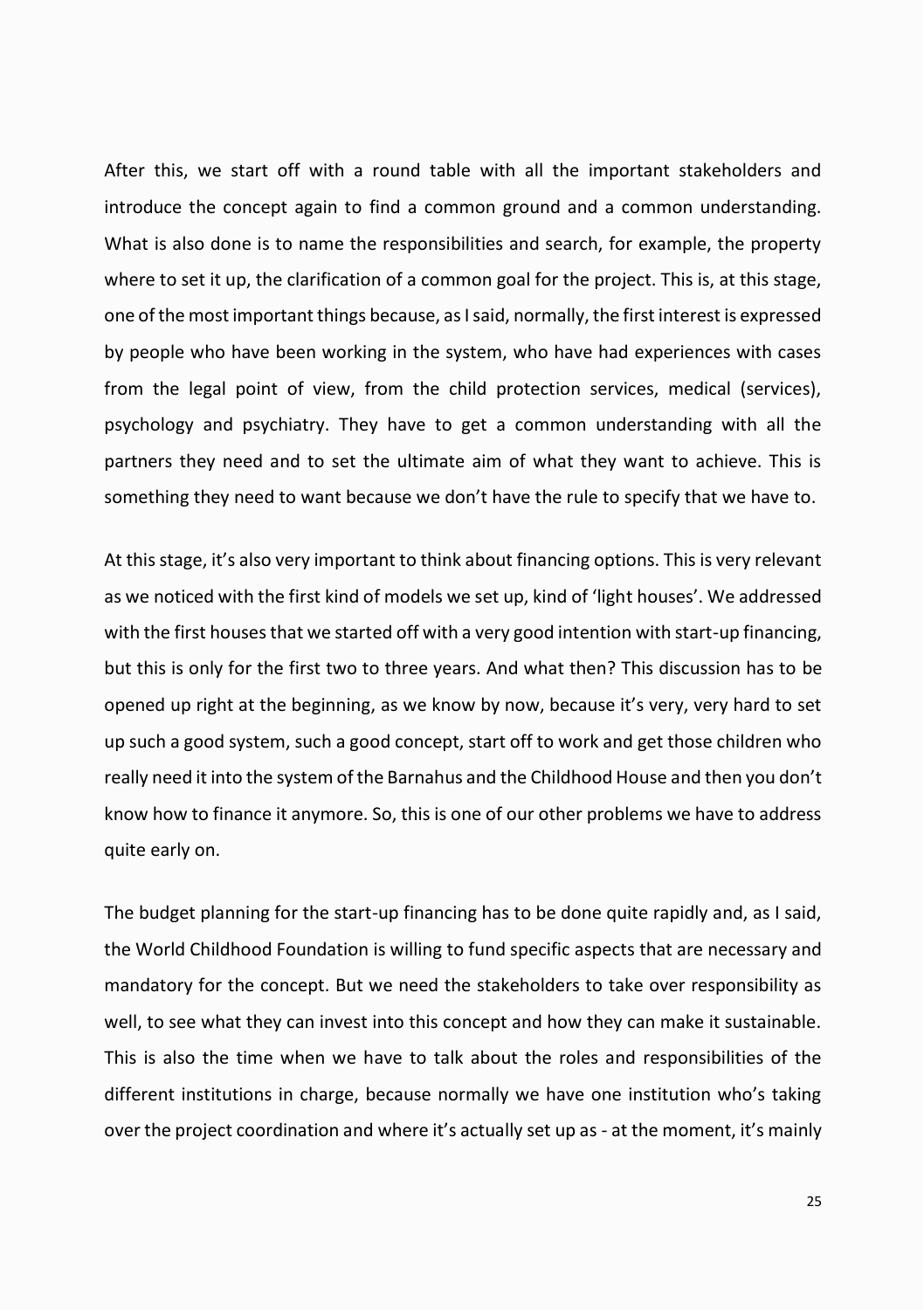in the medical system. But all the other institutions, like the legal system, the police and so on, the youth welfare services, they have to engage with responsibilities, they have to get clear roles and, also, there have to be discussions about financing.

The last step into this specific implementation is to discuss the architectural decision, whether a suitable building is found, and all the conversations around what's necessary. What kind of working groups do we need? What kind of panels? What do we need for implementation? What do we need to set up our structures to adapt our systems in different institutions? How do we work together? How do we set up the multidisciplinary agency and the coordination of this agency? And what do we have to address to make sure daily operations are running smoothly? That's what we ask our partners to work out starting from their existing networks.

What do they get? As we all know, the concept is meant to be in the best interest of the child. But even though this should be our aim and should always be in the centre of our thoughts, you always have to address other problems as well. What does it give to the different institutions? There are certain aspects that are really, really important that improve the situation for the child, but also for the participants and the professionals. Those are: very close proximity; that fact that professionals have a clear communication; transparency for all involved, and structures and solutions, and how the child is set up in these different systems; the fast access to professional experts, which is not something very common in the system – as you know, the systems work in a very paralyzed manner as the child protection service and the medical system are often not well interconnected. In Germany, we don't have a mandatory reporting system from the professionals to the justice system, to the police. So, there is a disconnection as well and you have to get this all together. You normally don't get access to the professionals as quickly as you do in the Barnahus and of course, it creates a better mutual understanding for everyone. And the cross-professional competency is growing rapidly as soon as you set the system. In the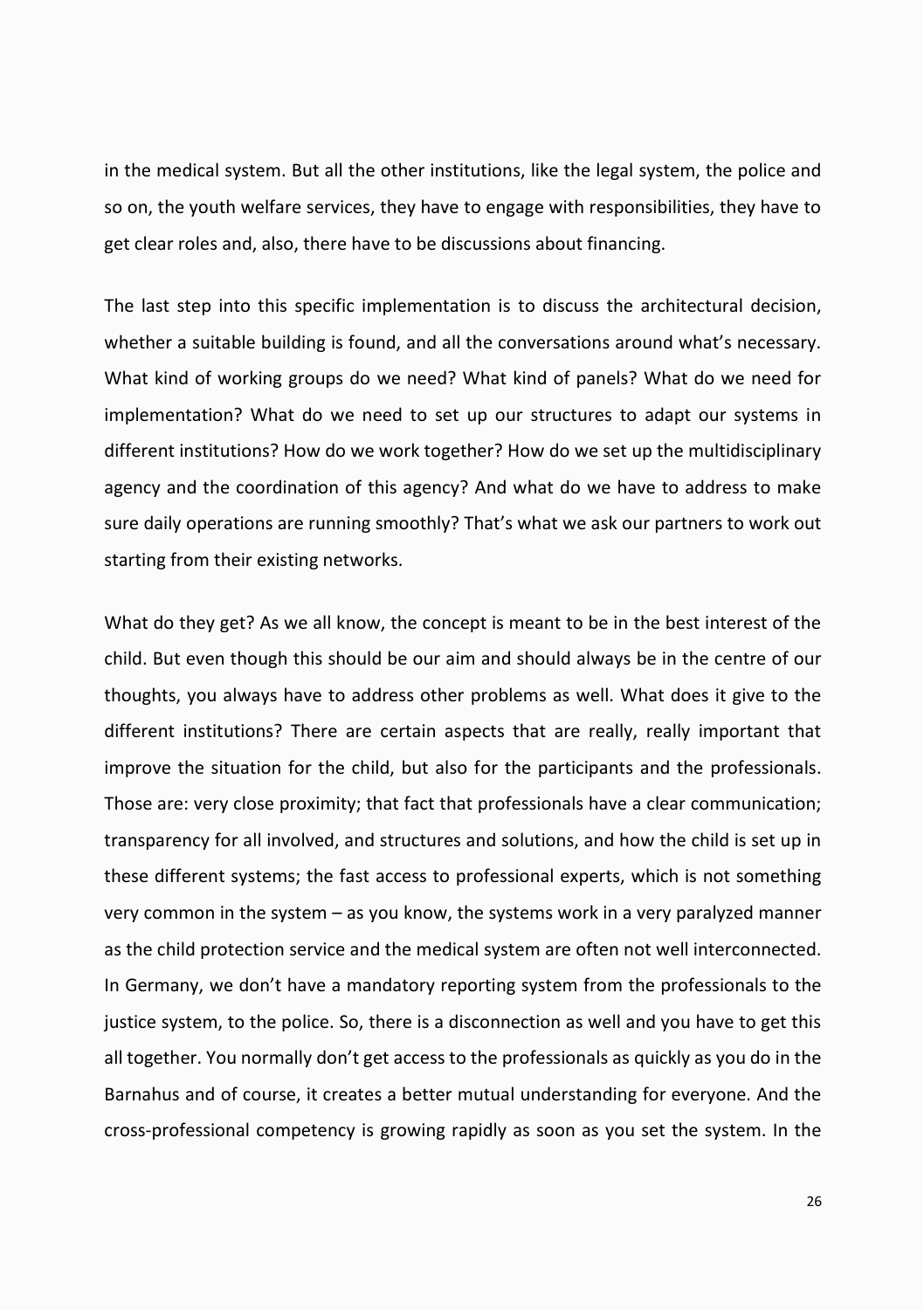end, it all helps to put the child in the centre and to work in the best interest of the child. But it is an improvement for every profession individually as well.

So, what do you have to do from concept to implementation? Where to start off... it's quite difficult to get a good impression of the status quo. In the national and regional child protection networks and legal systems, we have differences in the different federal states in how the rules are implemented, how the networks are set up and what kind of resources you have. So, one very important question is what do we have at each regional set up? What do we need and what do we want? And the differences are so huge, that it sometimes feels like living in 10 different countries at the same time.

One of our main experiences: to build upon existing structures and understand those structures is really helpful. You can group experts and pool know-how that already exists. If you have a strong network, you can integrate it and it's one of the most important resources to set up this concept – that is, Barnahus. The integration, formalization of good structures is something that you could do without Barnahus as well, but Barnahus gives you an opportunity to formalize it in a different way and integrate the quality standards of the Barnahus.

The clarification of responsibilities is very, very important. As we don't have a rule from one institution or from the legislative perspective, we need a very strong engagement of the professionals who are working with these children from different professions. You need institutional support because it's not mandatory. If the judge or the leading judge of the region doesn't want this, then it won't work, because they have to get the support for their people who do the daily work. The existing resources and qualifications are very important and they're very different in different professions in different places. Sometimes it's because of the financing in the different federal state, sometimes it's just growing structures that have experienced certain things in one way and others that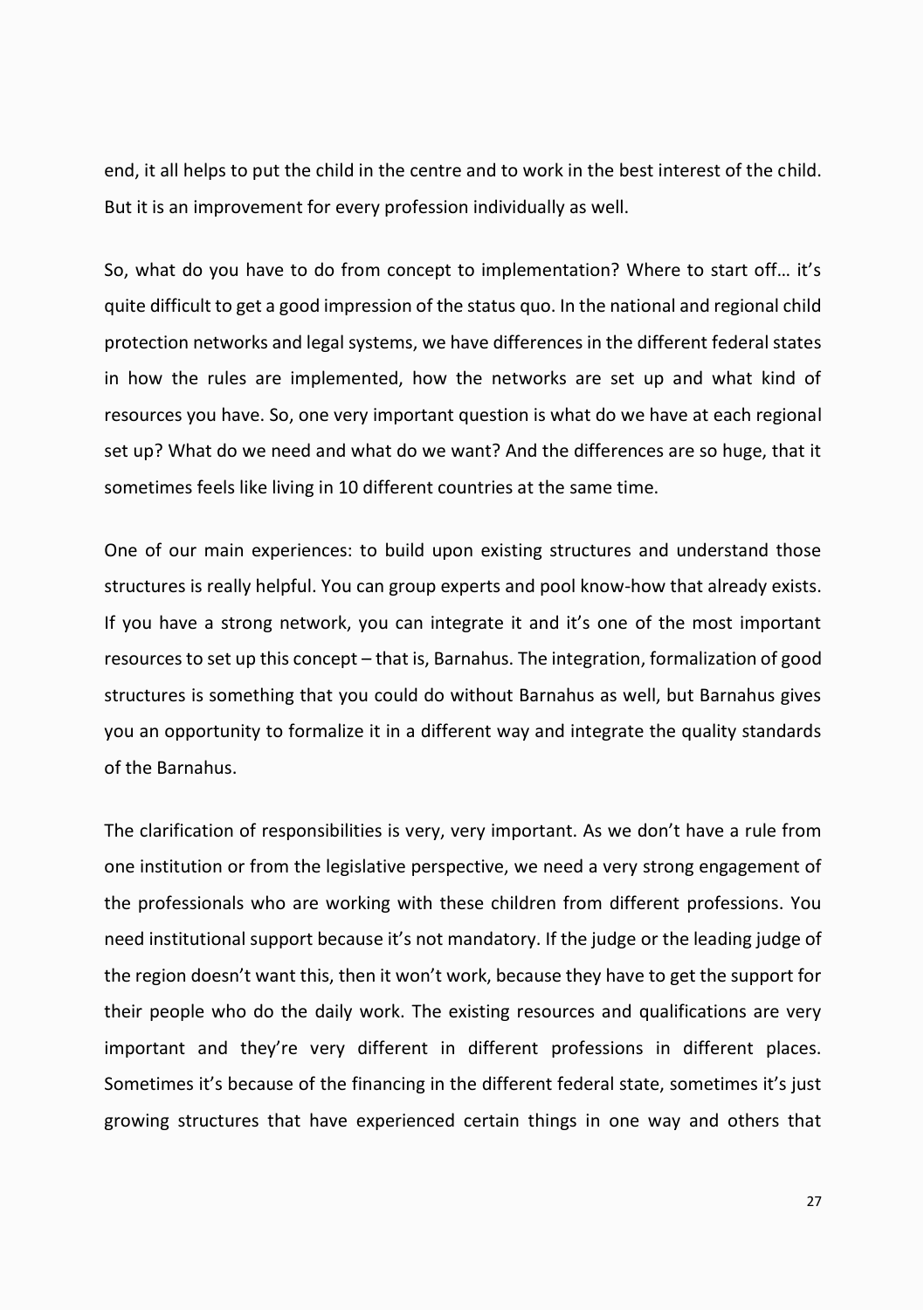haven't. The involvement of the municipal and the federal structures is important because you need the backup, even though there is no legal legislative rule on how to set it up, or how to involve the system or include the child protection and legal services. It is important to know and to discuss with the regional partners what support is mandatory and what might be helpful and where it can actually offer even further support.

Another important aspect is the assignment and the regional responsibility. As the different institutions – for example, the medical and the protection service and the legislative services, police – don't have common regional assignments, it's sometimes very difficult to determine where each one's responsibilities lies, and how to interconnect with other agencies in bordering responsibilities. This is something we really have to be aware of when we set it up because problems can emerge, such as who is responsible for what reason for which region, etc. and how can you interconnect with other responsibilities. It's not just the systems, the current institutions, but it involves the whole network and often other institutions and borders that have to be set up clearly and you have to know how to integrate this clear definition of assignment and target group and region. This is very important and not always easy in the German system, because there are so many differences in the set up and the regional responsibilities.

What have been our challenges in the national systems? As I just said, the German federalism is a very big challenge. We have different legal norms in the different federal states. Of course, we have our national law, but this is just one part of child protection and legal proceedings, and especially for the police, which is organized in the federal aspect. There are huge gaps among states regarding the different structures and standards in the country, and the political agendas differ from federal state to federal state. So, you can have one federal state where there is very strong responsibility stipulated by the legislation and others which don't care. And especially as you all know, Coronavirus has mixed it up as well. There seem to be other agendas right now.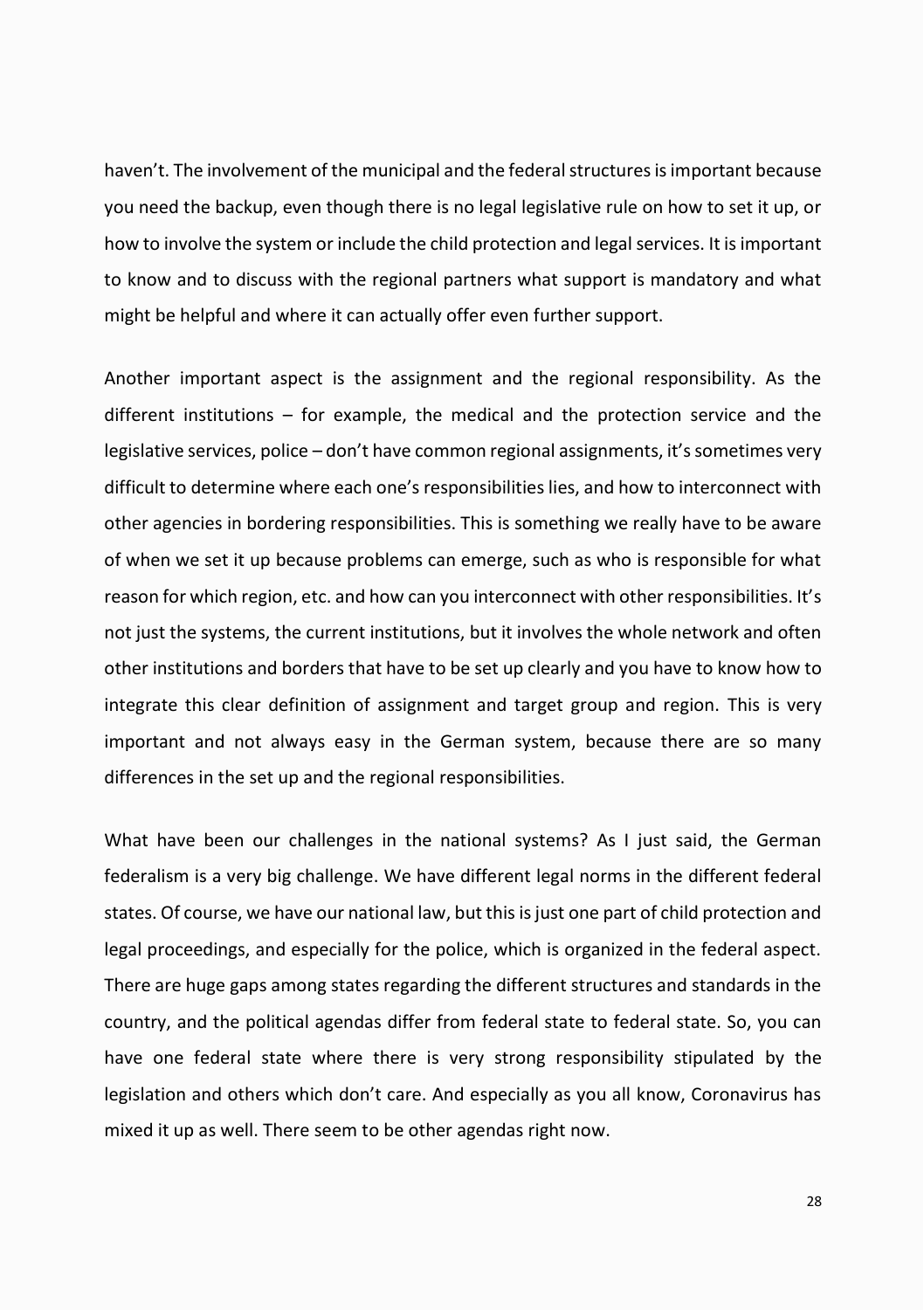There is no obligation for professionals to report a case of child sexual abuse. And this is something else that we have to really consider in the German system because it means there doesn't have to be an interconnection between the judicial system for prosecution and the child protection services. This creates a lot of problems, and you really have to find ways on how to interconnect and how to set up a system where you can follow a process that is good for all the different institutions while having the child at the centre. The Data Protection Law challenges the system as well. As you all know, in the European Union, we have similar problems, I guess. But this is something we really have to struggle with in Germany because it's very hard to have good ways of communication where you don't fear to give personal details in the wrong way, at the wrong time, which might actually create a problem for the proceedings or in the end for the child or the family at the time. So, this is something we really have some problems with  $-$  i.e. the interconnection of the systems, as they are really set apart quite roughly in Germany.

What else do we have as challenges? There is the problem that we have to adapt to our existing structures as all countries do, and to find common proceedings for the development of the model, which are actually working out fine right now as you see by the development of the houses. But it's a very, very hard way and we feel that the adaptations – not only to the national system, but also to regional standards – sometimes give us a headache as well. The legislative adjustments for ideal implementation are still necessary, and I really recommend the Slovenian approach for the legislative solution for the Barnahus concept. We are still lacking a lot of adjustments in the German system, but we are currently in some kind of a reform, where we have to reorganize our child protection services law, and the legal proceedings when children become victims of child sexual abuse as well. But they are still not up to the standards Barnahus would really need to be ideally set up.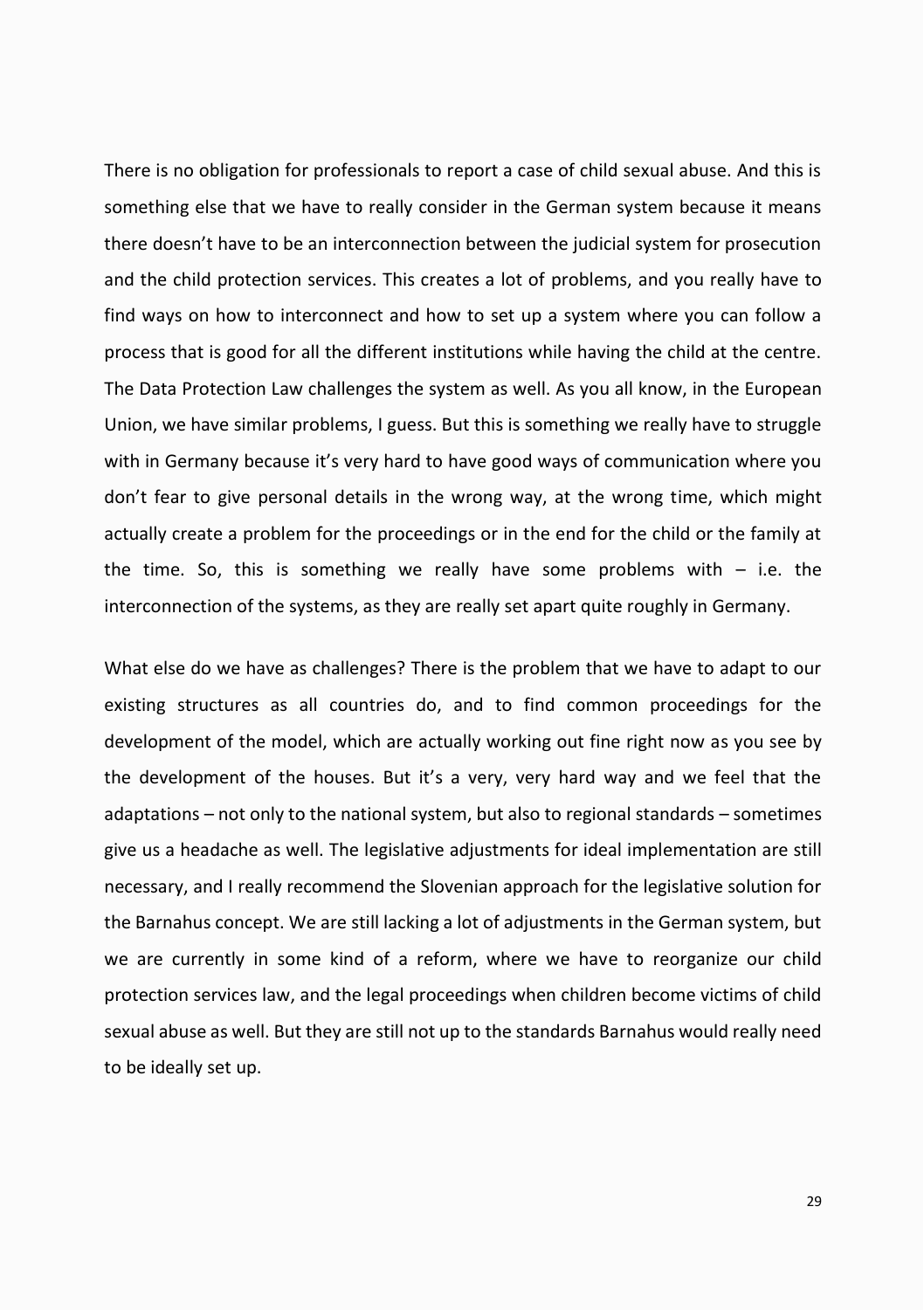What have we learned? I think one of the most important things in all the discussions we had in Germany was knowing where the limits are and trying to exceed them. A lot of the legislation is in favour of the Barnahus concept and can be applied as the audio-visual interviews have been possible in Germany for a very long time and there are always certain aspects that give the opportunity for a child-friendly legal system and for proceedings that are in the interest of the child. But it is often the way of implementing and the local resources that form, in the end, the decisive factor of whether it works or not. The petitioners have to act in their legal norms and that's something we really had to pronounce in the beginning, because everyone believed that if we set up Barnahus in Germany, they would have to first change their laws to implement the Barnahus model, and that's not true. We have to find a way within our legal limits to proceed, and it is possible.

As I said, with data protection, we are still struggling a bit. But still, we know how to deal with this and it's always about the question, "what's in the interest of the child" And this is a discussion that is not only relevant to the Barnahus or the Childhood House concept, but it's a general discussion we have in our legal reforms right now. The cross-professional networking and lobbying is very important and it's one of the main issues that we have, which actually made it possible to carry out the implementation in the national structures. There's a huge need but also a huge will to do it. And we already have the experience that it is possible, the interconnectivity is possible, and the national structures give us possibilities to implement it. But, of course, we would love to have it in a clearer setup and in a more mandatory manner. And what's most important is that we always have to remind ourselves that the focus is on the child and his/her reality of life, and this has to be strengthened further. This is something that you tend to forget in an adult system, in adult institutions and legislation.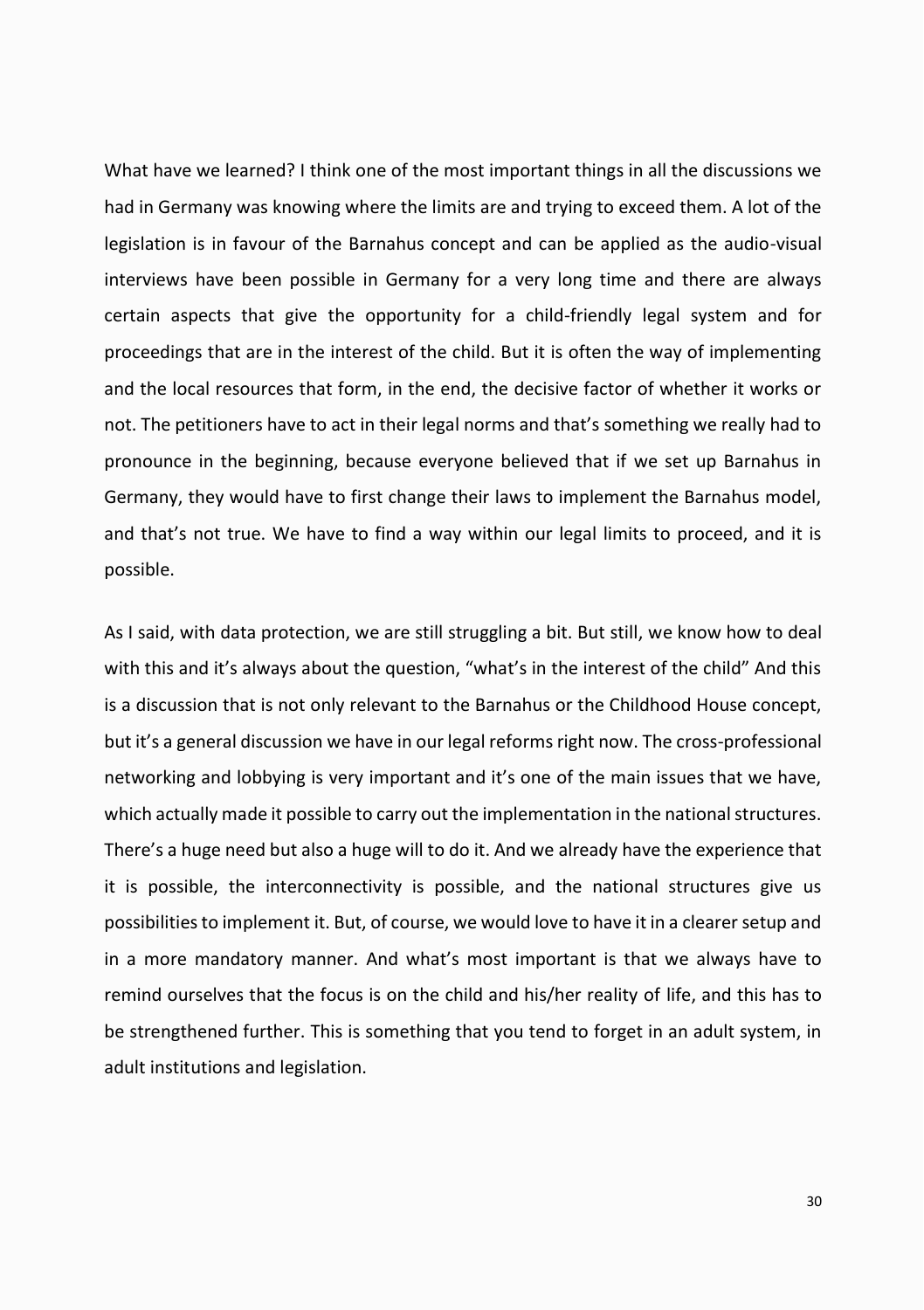What challenges do we still have? There's still a lot of action required and, as you all know. there are insufficient resources in the youth welfare services and also in trauma sensitive care. That's something in which we are all united in Europe, I guess, even though the German standards are quite high. The lack of professionals is something we have to address each day. It's very hard to find trained staff and make them accessible to children, not only for the child to tell us where we actually set up the quality standard to have such professionals, but in general for access. The lack of profound professionalization is something we still have to address, and we are working together with our professionals, also to set up training for the professionals and get such training into the educational system for judges, for the police, for the medical system. We have some good approaches already in Germany and some professionalization programs have been made accessible in the last couple of years, but still, there's a lot more to do.

What's also important is the lack of action-oriented legislation, and this is something we don't only see in the child protection system but also in criminal proceedings. As I said, there are some reforms just now in Germany, where they try to address this topic. Still, I have to admit, I have read the drafts already and they are still lacking (in certain aspects) when you're considering that you need to have an action-oriented legislation in the end for those who have to work with these children each day and have to make decisions in their interests. The Childhood House is this quality standard we'd like to roll out in Germany, it shouldn't be just an exception of good practice in some regions. That's something for what we haven't got a good solution right now. We want to implement it in at least each federal state and give support from the foundation, but we are not a solution for a nation-wide support system and access to this service. As you can see, it sounds good and we have a good start-up and starting implementation now, but there's still a long way to go. We are heading in the right direction, but we have to go further.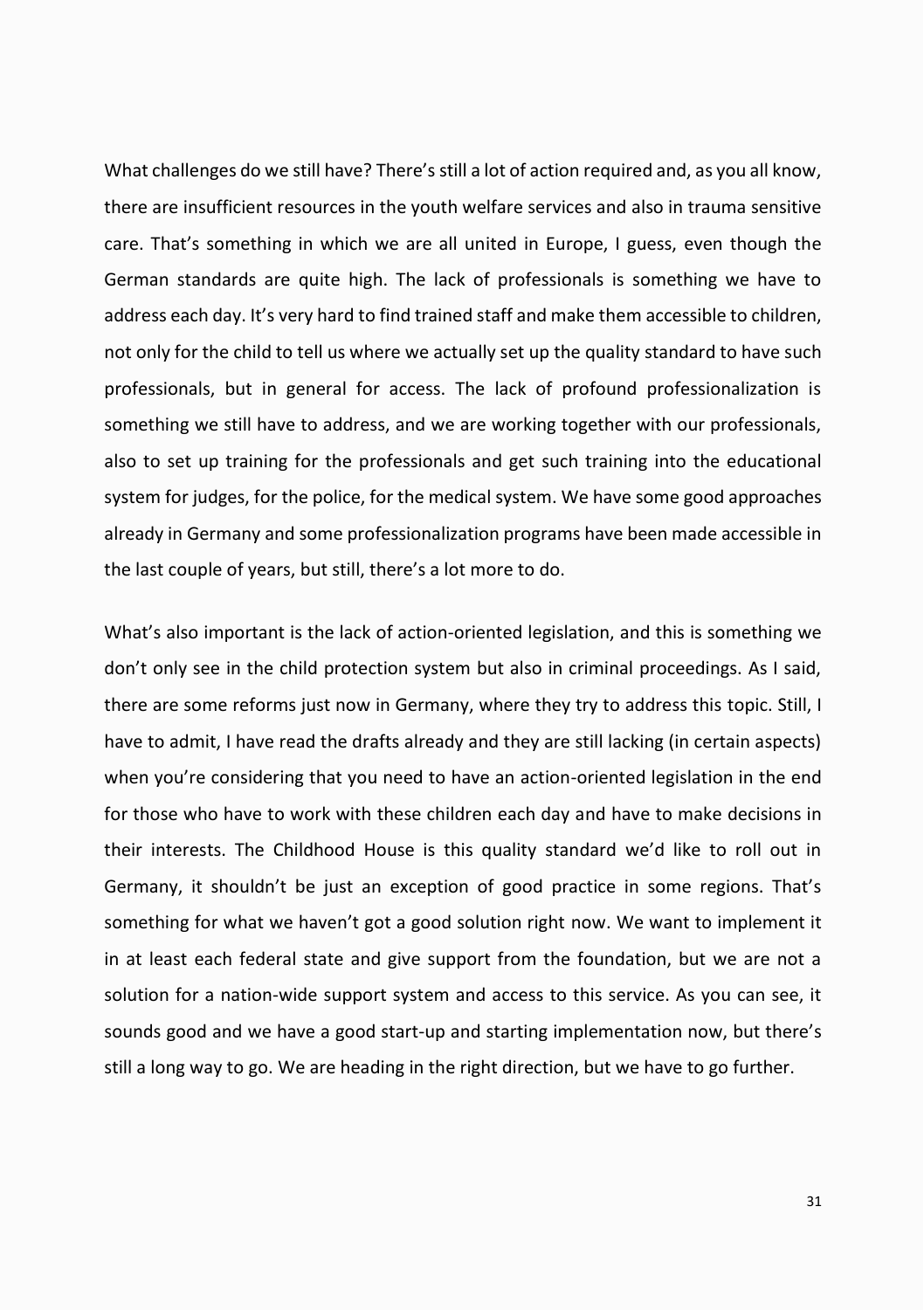### **Audience questions**

### **1. Does the minor victim in Germany have access to some form of restorative justice?**

There are possibilities in the German system for the child victim, but it's very hard for two reasons. The one is that it depends on how the proceedings have been led and what happened in the end and if there was a conviction or whatsoever. So, there's some dependency to what happened in the proceedings as well. And even though there are possibilities for the victim to get some kind of support in a way, later on, it's very hard, even though there's the right to get it. And as I know from certain people - we have a committee in Germany of those who have been victims - and up to their adult life members of this Committee relate that it takes years to get the support they rightly deserve and it's still very, very difficult, even though it has been said to be a general right for the victims.

## **2. When should the limitation period (the statute of limitations) for criminal liability in the case of child abuse start counting?**

They are currently changing this in Germany. There are discussions to do this in correspondence to the Lanzarote Convention. It had been in correlation to when the deed was done, and now they're wanting to change it. So, upon turning 18 the victim, then, 12 more years until the age of 30, it the deed should be possible to be prosecuted. But that's currently changing. So, right now, it's not as close to the Lanzarote convention in Germany. As it has been, I think it's about 10 years after the deed, which is the problem when you have a minor. But I just read the new change and not where it has come from.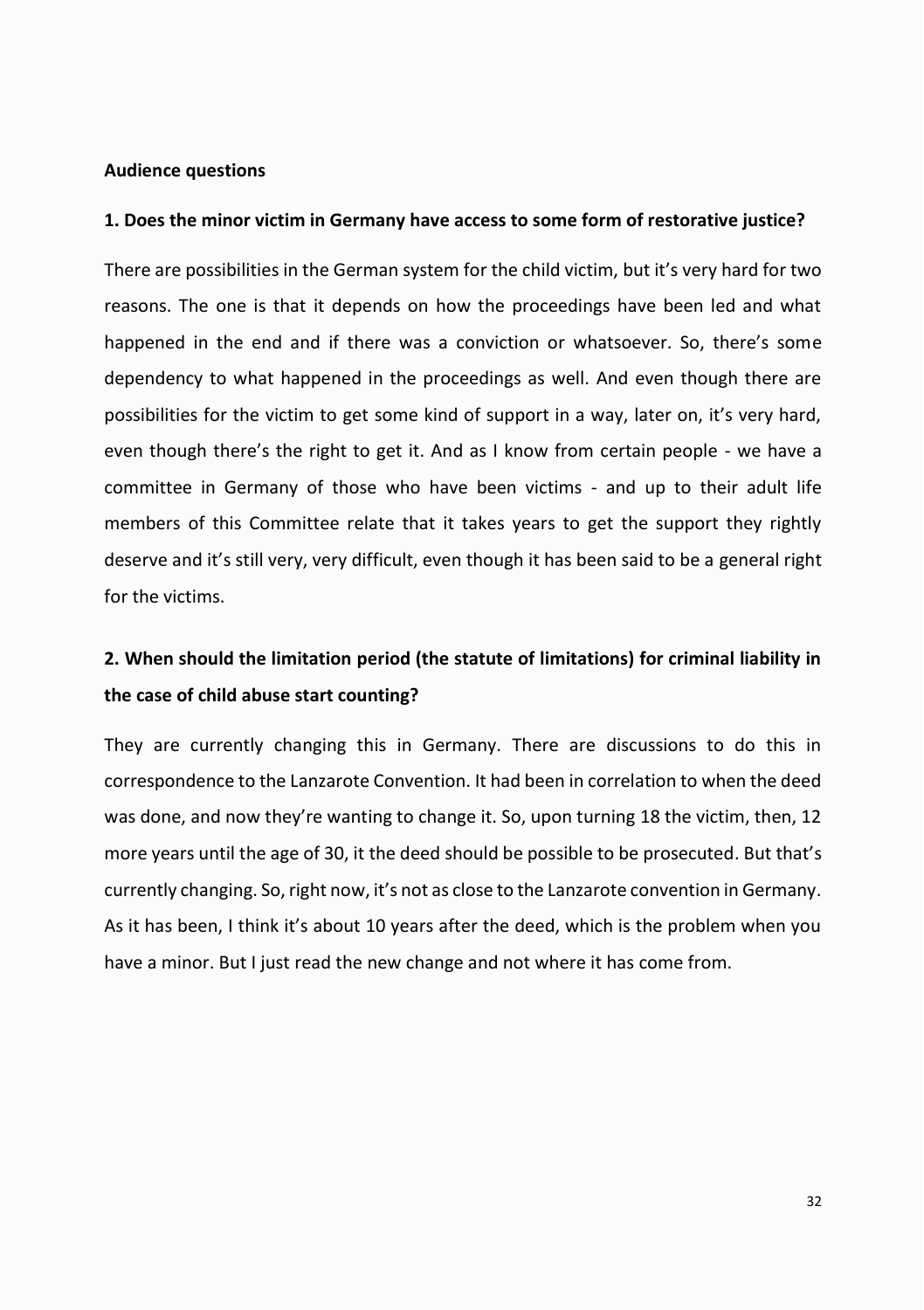# <span id="page-32-0"></span>**Day 1, Panel 2: Preventing secondary and repeat victimisation of children in the criminal justice system: Experience from partner countries promoting solutions in the best interests of the child**

### <span id="page-32-1"></span>*The transition process to the Office for the Protection of Child Victims "Spiti tou Paidiou" in Thessaloniki*

**Fotis Tegos**, Social Worker - Juvenile Probation Officer, Office for the Protection of Child Victims "Spiti tou Paidiou" at Thessaloniki, Greek Ministry of Justice

The European Directive 2012/29/ΕΕ for the implementation of minimum standards concerning the rights, the support and the protection of victims of crime came into force by the Greek Law 4478/2017. The same legislation established offices for child victims of crimes "Σπίτια του Παιδιού" (Spitia tu Pediu; Children houses) in five towns: Athens, Thessaloniki, Piraeus, Patra and Iraklio. Also, we had a ministerial decision that was taken in the year 2019 regarding the function and services of those offices, including the protocol for the forensic interview for minors.

The target group is minors. So, we're talking about people under 18 with special needs or other origin and victims of crimes, mainly sex crimes, terrorist actions and trafficking. The purpose, of course, is to protect children's rights, to avoid further abuse, secondary victimization, and to avoid alteration of testimony. The main function of the offices is the psychosocial support of the minor victim and his or her caregivers; the individual assessment for protection reasons for minor victims of crime; the formation of appropriate conditions, places and safety rules for the interview, in such cases; the support of pre-interrogation, interrogation, prosecution, and court authorities; the assessment of the perceptual and mental state of minor victims; the preparation for the forensic interview; the forensic interview, and the therapeutic assessment and support.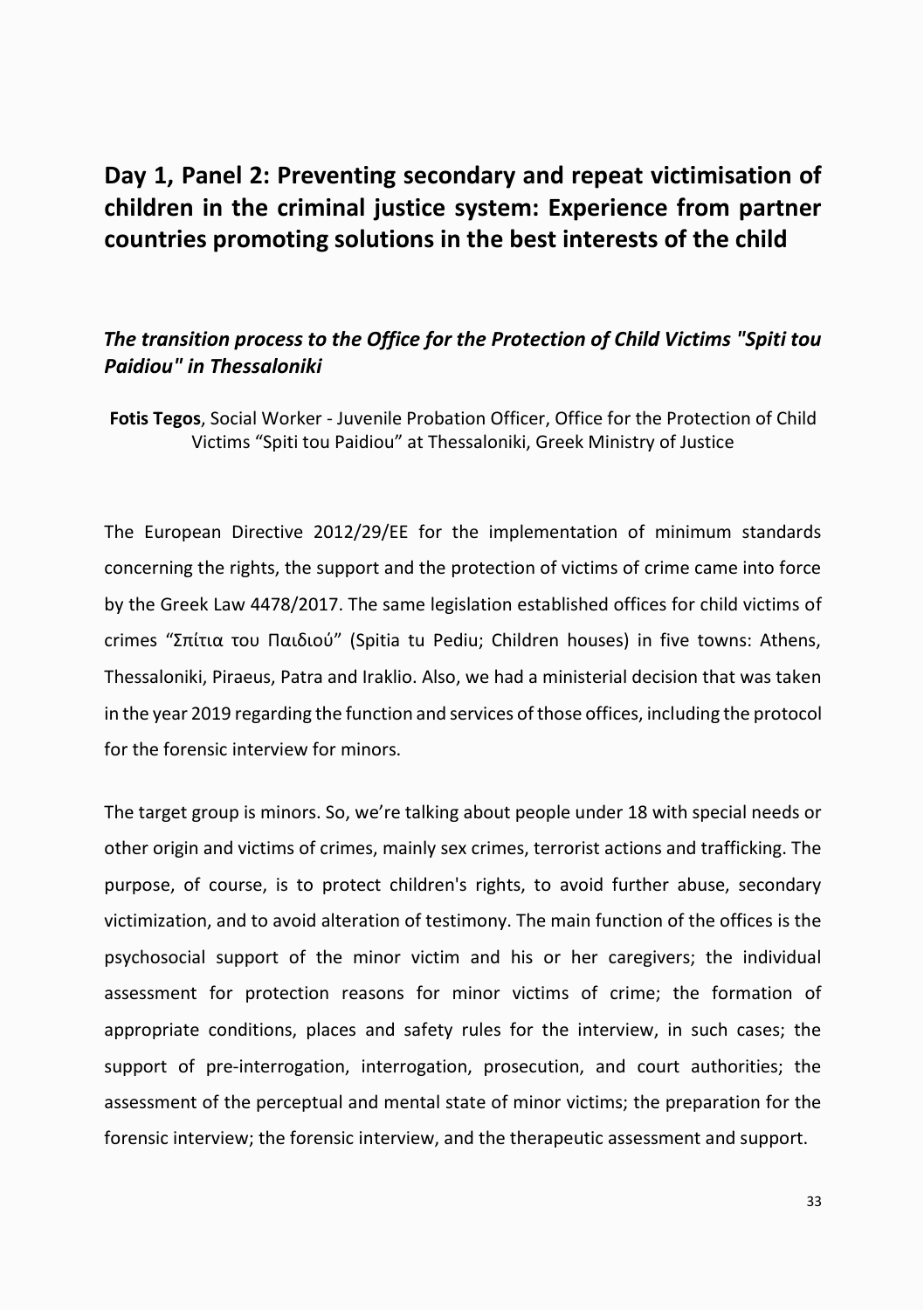Today, unfortunately, only three of the offices have personnel—in Athens, Thessaloniki and Patra, which consist of four psychologists and five social workers, juvenile probation officers. All psychologists were trained in a Children Advocacy Centre in Alabama, USA for a week on the protocol for the forensic interview. This education is still going on through the internet. Till now, no office has the appropriate building to house our services and there is no place for the forensic interview (blue rooms, or rooms with technical support for transmission and recording of the interview). In Athens, the office is housed in the Ministry of Justice, and in Thessaloniki and Patra in an office of the court buildings. I have to say that we've also faced major administrative difficulties concerning our function.

So, what do we do in Thessaloniki? First of all, we started by introducing ourselves personally and in written form to the juvenile prosecutor's office, the interrogating judges and the police (the subdivision of minors). We also signed a cooperation contract with the community mental health centre for children and youth at the Papanikolaou hospital here in our town. So far, we have been involved in one case from the prosecutor's office and 13 cases from the interrogation charges. In total, 21 minors have come to court either as victims or as perpetrators of sex crimes, mainly. All the cases were interrogated by the police and, more or less, after six months were called again by the interrogating judge to testify once more.

With regard to the victims, what we did in these cases is as follows: we engaged in their mental assessment, their preparation for the testimony procedure and their escort to that procedure; we carried out a family and social investigation; we engaged in the assessment for the need of therapy and treatment – three of the minor victims are in therapy right now, receiving TF-CBT treatment by our office, i.e. trauma focused cognitive behavioural treatment; we also coordinated the social services that were or would be involved in these cases; we cooperated with a school in one case, and also we offered social and psychological support to the caregivers. Concerning the perpetrators, we did their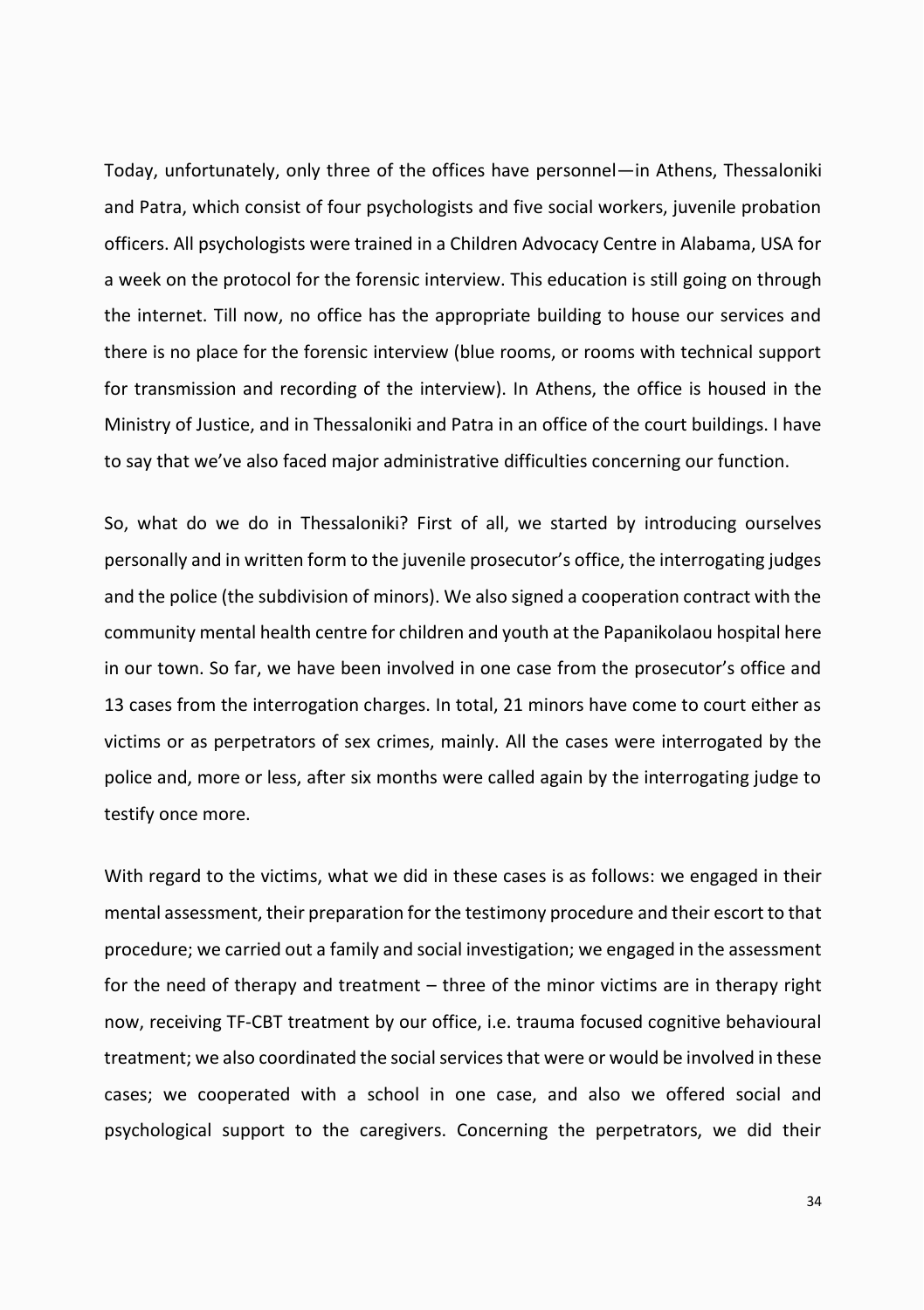preparation for the testimonial procedure and their escort – there is a Greek law stipulating that before the witness testimony of minor perpetrators of sex crimes, a trained professional should carry out the preparation of the child and escort him/her to the judge who is doing the interrogation.

The findings, based on our short experience, is that the interrogation judges are very happy to have our cooperation because it's specific, it's direct, faster, and complete and they do not have to wait for an assignment of a professional from the court list of experts. The minors are informed about the procedure and accompanied and, thus, have less anxiety. Also, the minors can address somebody concerning issues of support (psychological or social) and get focused treatment on that and the minors and their family can deal with issues of stigma and clarify misunderstandings.

So, the negative consequences of all that have to do with the apparent lack of therapy treatment for victims, for various reasons. For example, we have a pressed mental health system due to the coronavirus situation, and there is no specific trauma-focused treatment. There is no cooperation from the police as they work alone in order to fulfil their 48-hour arrest of the perpetrator in the act. The minors give more than one testimony and there is no recording of that, so we have secondary victimization and alteration of the testimonial, actually. We're not working in cooperation with medical services, as the forensic medical services are a totally different service in the Ministry of Justice. Also, there is no provision for a translator within our services and in one case, we had to ask for the cooperation of an NGO that works with people that come from other countries.

So, concluding, we have problems concerning the administration, as well as the political decisions concerning our services, if you will. Mainly, the government, the state, has to provide an answer as to whether a total holistic service for minors should fall under the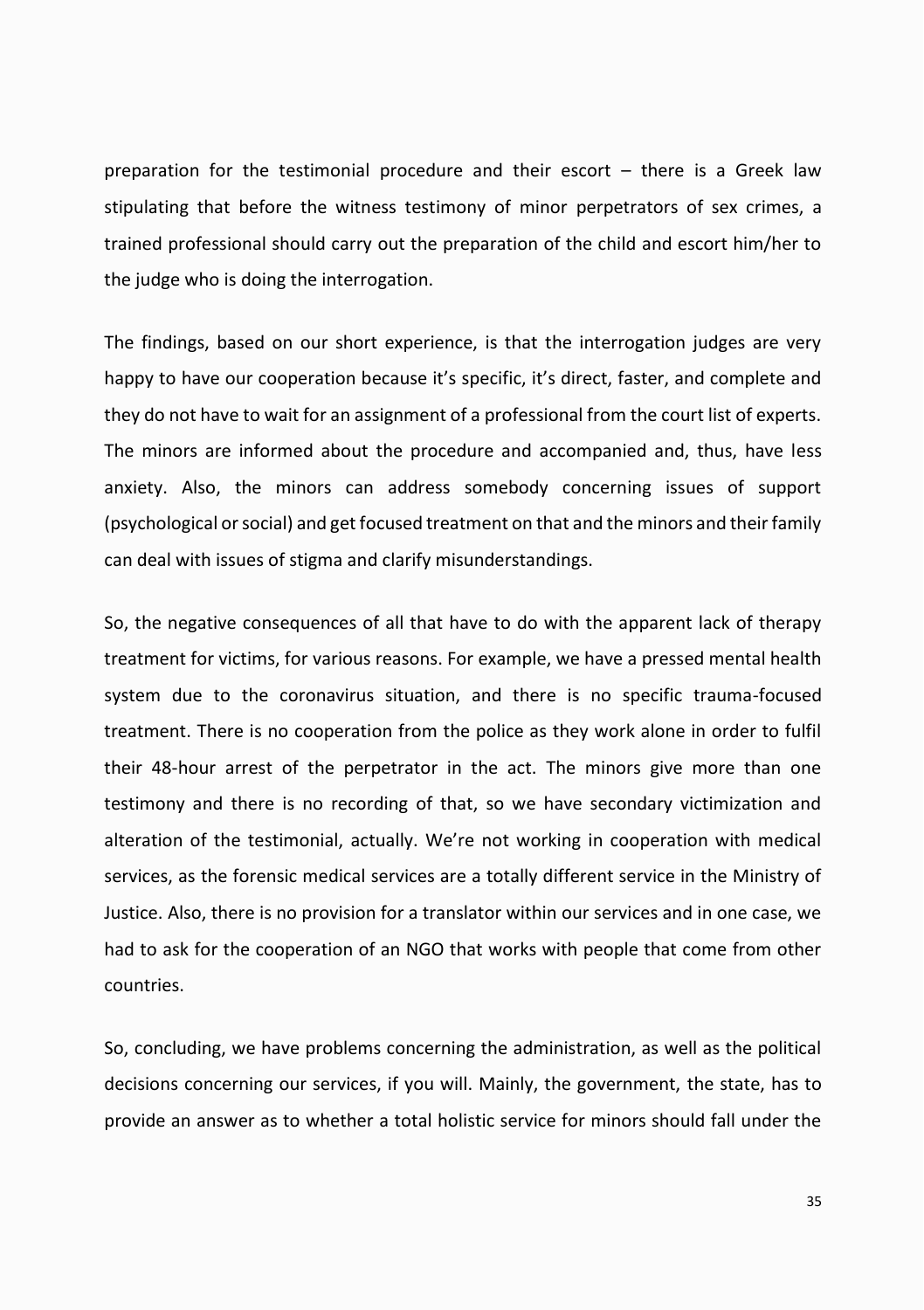responsibility of the court or the police, or both of them. Otherwise, they can address the problem as a task force, which will come together and coordinate the whole situation when a case comes along. Whatever the decision, this agency-office has to work, escort the minor and his or her caregivers from the first contact with the police or the judicial services, and this agency should be the last the minors should see.

## **Audience question: Is this the problem in administration, the lack of a task force to coordinate efforts a matter of financial or a political issue, mainly?**

Well, I don't think that this is a matter of money, because our funding comes directly from the public sector, from the Ministry of Justice. But I think it's a question of who should be involved in this situation: the private sector or the public sector.

## <span id="page-35-0"></span>*How risks of secondary and repeat victimisation, intimidation and retaliation create challenges for the prosecution of perpetrators of violence against children, Experience from Naples, Italy*

**Claudia de Luca**, Juvenile Prosecutor, Italy

To begin, let me say that it was very important to listen to experiences from other countries because our problems are common, and therefore, the search for solutions must be common, at least at the level of European legislation.

Secondary victimization is "the exacerbation of the victim's conditions of suffering for the way the institutions operated during the post-complaint procedure and in the process,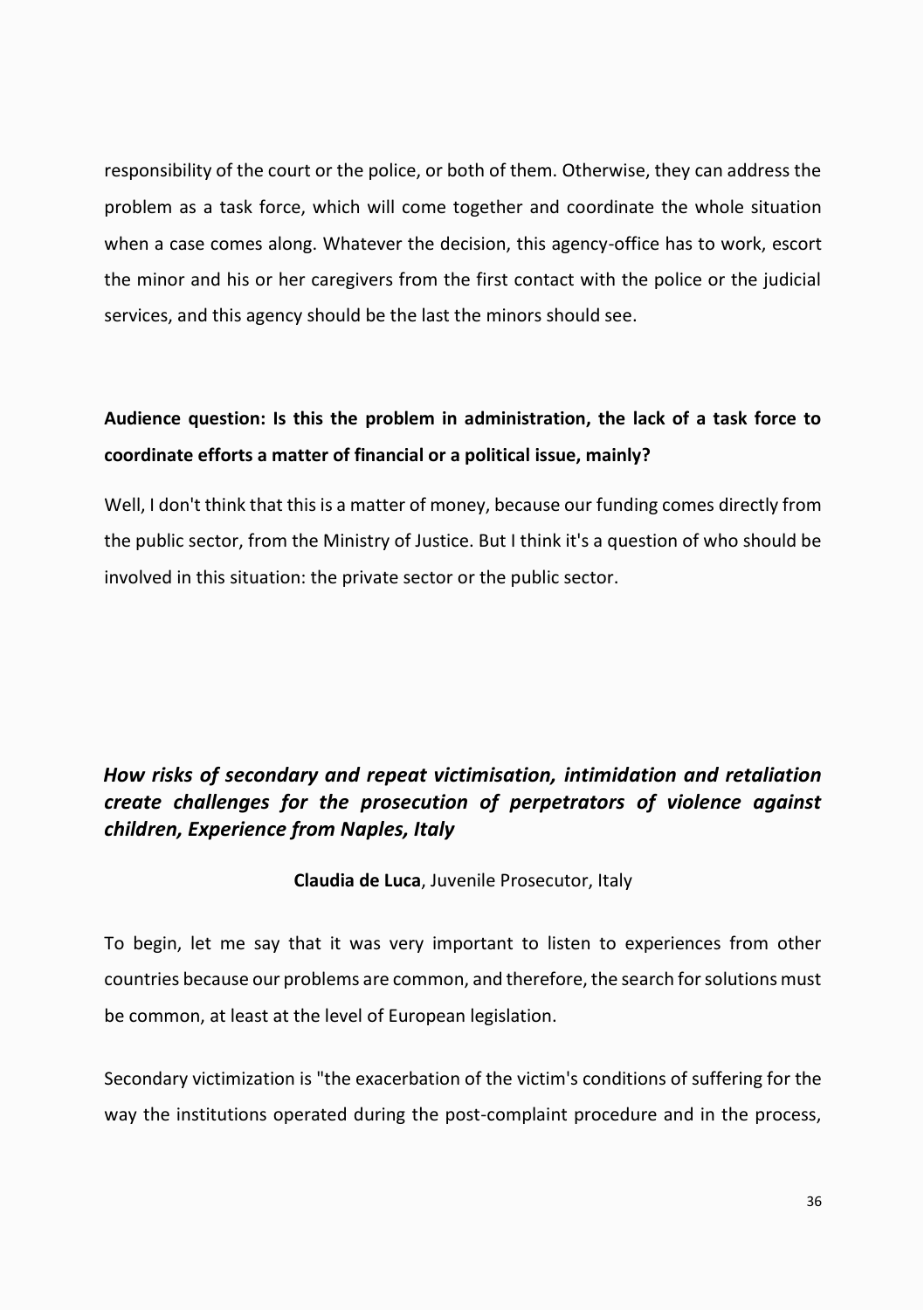due to the unconscious inattention resulting from the routine treatment of facts that require a differentiated and individualized path". There are two types of secondary victimization: the substantive type refers to the risk that, after reporting, the victim will be subjected to the same violent and abusive behaviour suffered up to that time. The procedural one, instead, relates to the harmful consequences that the injured person may suffer as a result of the criminal proceedings generated by his complaint.

The origin of secondary victimisation is the same in both cases and, in Italy, the cause is the same as well, and it's the lack of a uniform model of support for victims at national level that allows the timely and simultaneous taking charge of them by the different and necessary actors who come in contact with them. We do not have a virtuous Barnahus model as in Northern Europe countries, which I think should be mandatory as a protection tool in all member states and if we work together, we can prove it and fill the gaps also to reserve financial resources. So, we proceed with local protocols and projects, but it is desirable that the legislator intervenes to bring order to this matter and to create specialized services at the ministerial level, so as to coordinate legal assistance, protection and safe participation in the process. Because I think that the most obvious effect of secondary victimization is the loss of the complaint by the victim, who feels not understood and not protected by the institutions.

So, the individualized treatment of the victim, which must take care of the specific needs of the minor on the basis of his experience of suffering as well as his personal characteristics, such as age, culture, ethnicity, social context, religious origin, gender identity, and which is needed to in order to offer the victim a precise and understandable explanation of what will happen after his/her complaint, cannot ignore a simultaneous multidisciplinary assessment, in which each actor does his/her part and becomes a stable point of reference for that minor. This is the only system that avoids the risk of secondary victimization of a minor, a victim of a crime or even a witness. I am referring to when the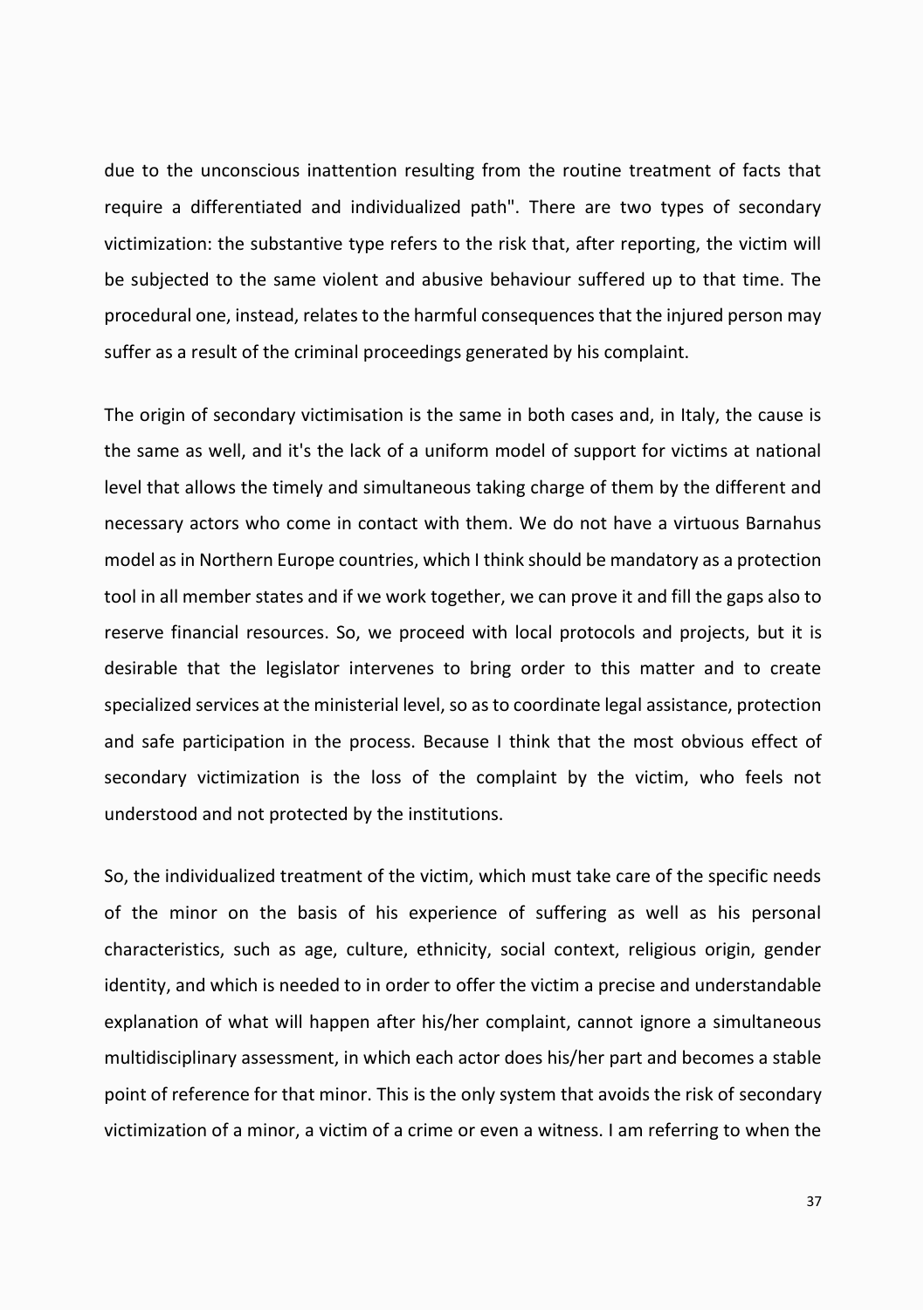protection provided to the victim in criminal proceedings comes after the assessment of the damage suffered by the victim himself or by his family members; this is not the case when the intervention of the institutions takes place, as it should, before committing a crime, in view of concrete prevention.

We all know that the factors underlying deviant behaviour are well known and are linked to mental illnesses, family dysfunctions, school dysfunctions, or even to those of the group of peers as well as to models of organized crime. We all know that these factors that affect the lives of minors who commit crimes are the same for those who suffer for the same crimes; the difference, for me, is the approach to those same living conditions and, sometimes, this approach even lacks the possibility of choosing one way – and one life – over another.

#### A victim is:

1. the person - even a minor - who suffers from direct or indirect harm from a crime and who becomes aware of multiple important rights to act and react against the wrong he/she has suffered;

2. the person - even a minor - who, living in sick contexts, acts out committing even serious crimes;

3. the person - even a minor - who is not yet aware of this painful identity and who is not able to react to the pathological context of which he/she is part.

The problem in this case is related to the emergency of the victim's condition. This is a very important concept, because in juvenile legislation the process focuses on the possible recovery of the young offender for the purpose of his healthy re-integration into the civil community. Otherwise, it is a small failure of the system and in most cases, we see that, when a minor commits a crime, prevention has not worked as it should.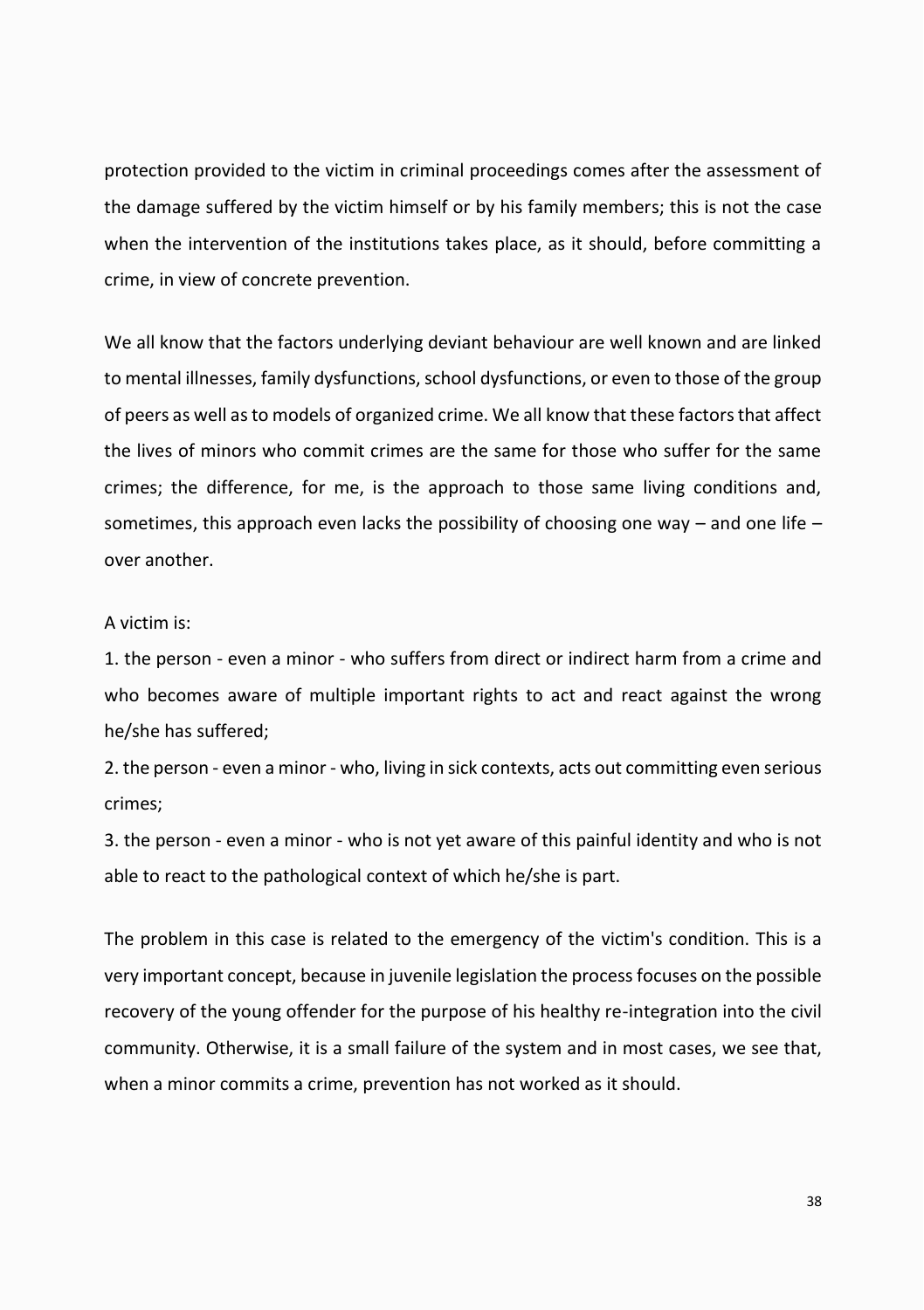I'd like to tell you the story of a guy I've personally been dealing with recently: I'm thinking of a boy, let's call him Samuel, who was put in a community centre at 9 because of his mother's drug addiction and the absence of his father, who was married and had another family, so he gave up this son since his birth. Samuel had come back home with his mother and lived there with his grandfather, who had never considered him a grandson because he was born from his daughter's relationship with a married man. So, at the age of 16, Samuel took a handgun built by him and pointed it at his mother, who fell on her knees, and forced her to ask him for forgiveness, laughing hysterically like the Joker. Samuel is a violent boy and certainly he could have been subject to a precautionary measure for this painful and dangerous affair. But, is Samuel just an aggressor, or is he also a victim? If we'd just punished Samuel for his crime, wouldn't we have risked secondary victimization of this boy? The crime exists, there is no doubt about it, but how should the juvenile prosecutor behave in such a situation?

From my point of view, Samuel is also the victim of a painful past which he has not overcome due to the behaviour of his family: an absent father, a frail mother, and a despot grandfather. In this case, I felt it was more correct to remove Samuel from his mother by placing him in a community with protective measures, in order to help him to understand his suffering through the necessary psychological support. This solution has made it possible to protect both the mother and the child, without risking the further impairment of the bond between them, and, at the same time, to consider both victims of a wrong behaviour, ensuring that each of them keeps his specific role in the process. In any case, it is clear to everyone that the misinformation to the underage suspect about his rights and what will happen in the process are unacceptable deficiencies and, in this sense, Directive 2016/800 provided for a series of rights and guarantees for the underage suspect on the model of those provided for the victim by Directive 2012/29. So, in my opinion, extending the understanding of the risk of secondary victimization also to the child who is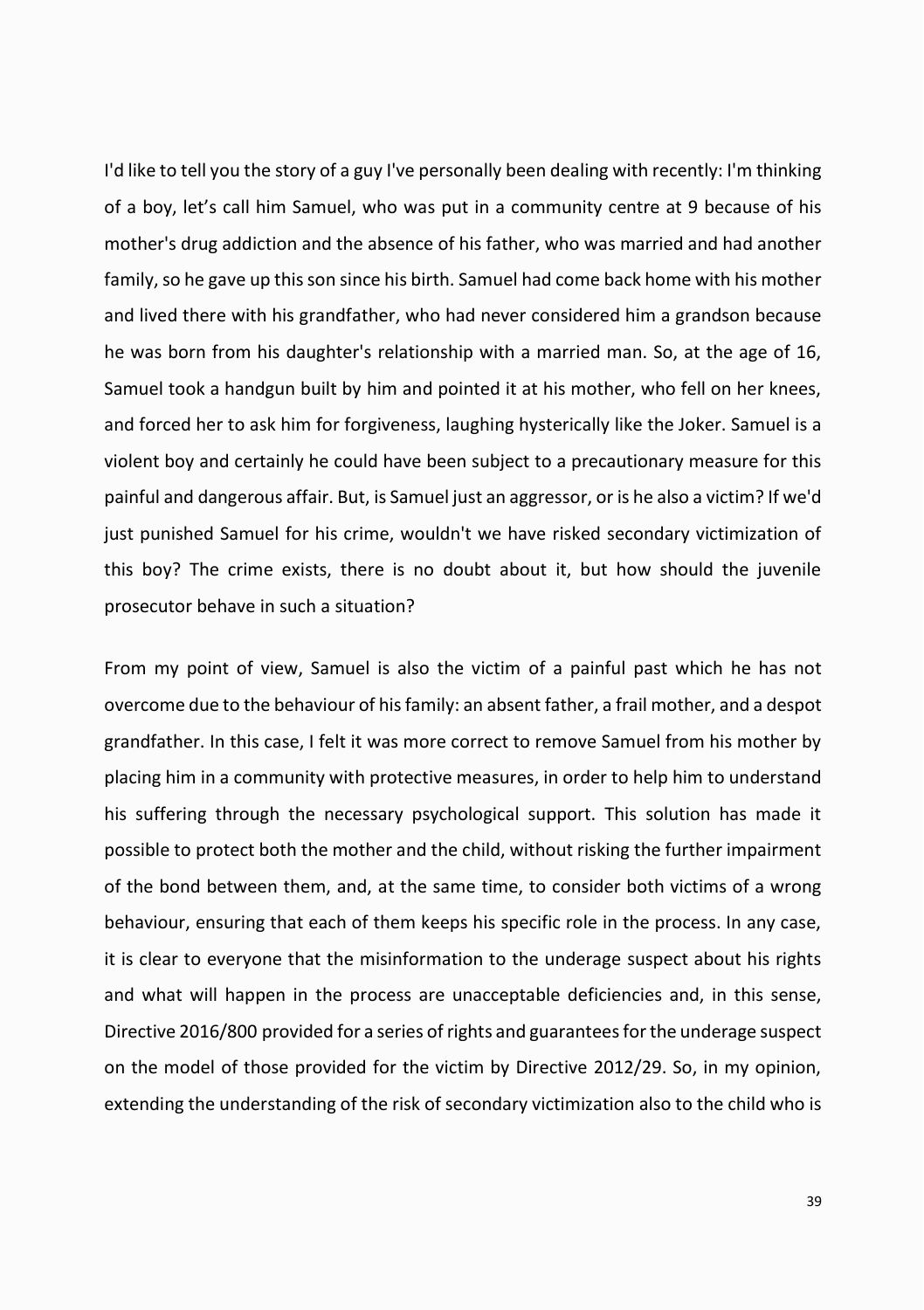the perpetrator of a crime is a requirement also felt by Europe, which has introduced principles that are very important for the Member States.

What happens in the Italian reality... when the offender is a minor and the victim as well, only the juvenile prosecutor intervenes, who can coordinate the interventions to protect one and the other through actions in the civil and criminal field: in Naples, with the precious help of Defence for Children, we are trying to draw up a protocol to create a stable and effective network between ministerial and territorial social services, judicial police of the prosecutor's office and territorial police, in order to coordinate the simultaneous listening of the story of the child, each for his/her part of professional competence, and to teach the various actors how to listen to the victim, according to his/her specific needs.

This system, of course, also guarantees the success of the process. In order to follow the suggestions of the Directive on the creation of a "child-friendly" justice system, we have decided - as part of another European project in which we have participated with the Ministry of Justice—to create in the juvenile office an information point, where the minor is referred to, according to the problems that he briefly and informally exposes there, to a police officer or a psychologist. A reception point for the victim - who comes to our office to be heard by the police or to testify- is also established to prevent him/her from meeting his/her attacker if he/she does not want to. We also put a site online, which is named Blue Path, to give information to young people about their rights as victims of a crime and what to do when they are involved in all those situations that make them feel abandoned or unarmed. I think today it can be easier for young people to be approached through the internet.

In Italy, problems are enormous when the perpetrator is an adult and the victim is a minor, because there are two judicial offices, and the office that prosecutes adults, for cultural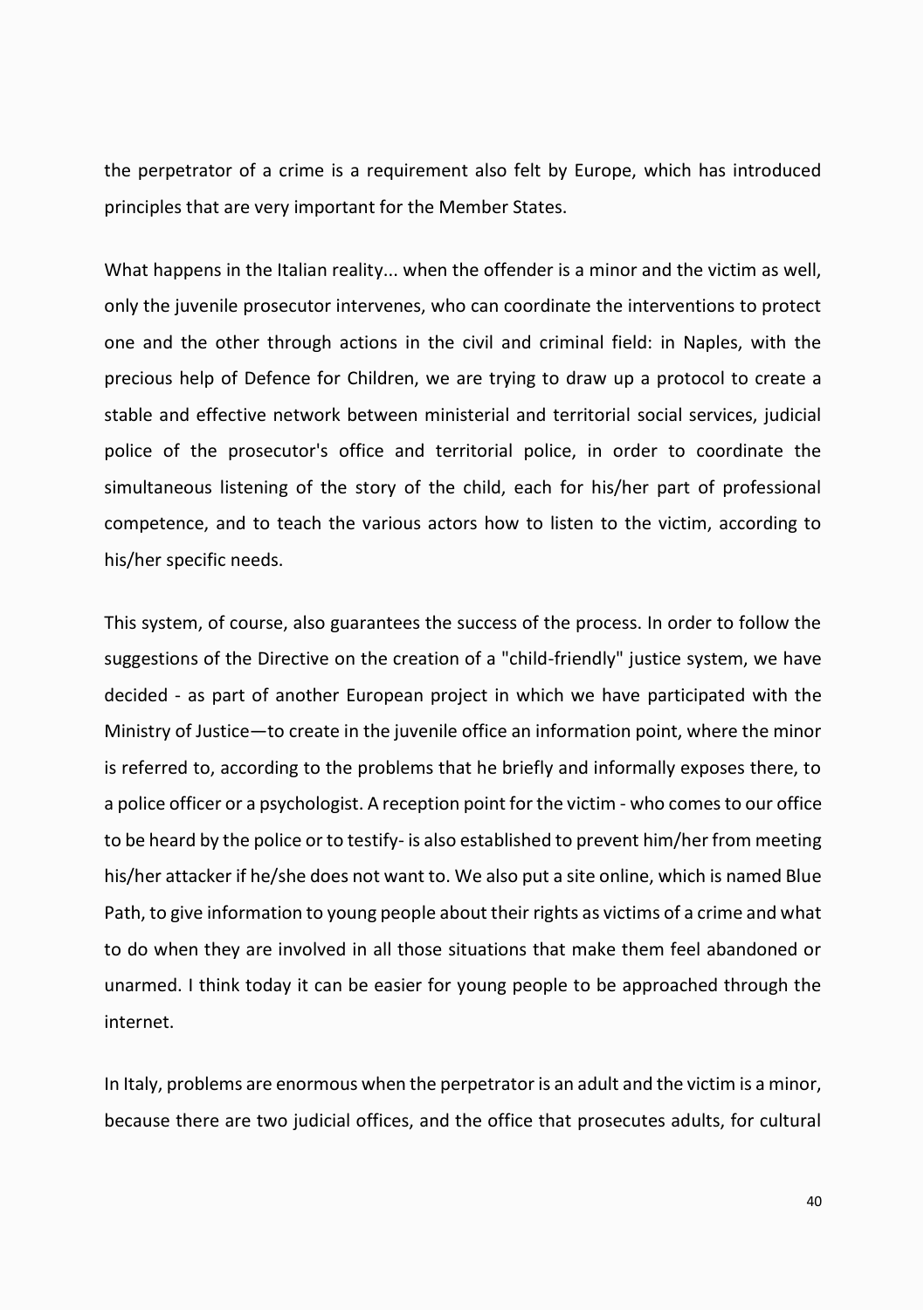training, almost never remembers to protect the victim and does not always immediately forward the documents to the juvenile prosecutor for the adoption of measures to protect the underage victim. The consequence is that the victim, after reporting, feels completely abandoned and, if not protected, first, he/she may be forced to return to the violent context that he/she has reported, with all the devastating consequences that we can imagine. Then, he/she is forced to relive the situation of suffering several times, because he/she needs to narrate the story by multiple magistrates and police officers.

I agree with another interlocutor about the need of a list of experts to listen to minors and in Italy we need a rule for a joint video-recording for the victim's statement by the different prosecutors. So, I think that a great deal of work still needs to be done and it would be great if we could do a panel discussion to propose common rules for the protection of minors because in Europe we have common problems, so it would be very useful to talk again together.

### *Experience with the blue rooms in Bulgaria: Strengths and challenges*

#### **Ivanichka Slavkova**, Judge - District Court Varna, Bulgaria

What is really happening in Bulgaria with children's rights in judicial proceedings and how are the policies for juvenile justice integrated not only within the legislation or in the court room, but in real life? My experience in the last few years has shown me that, despite all imperfections in our legal framework, through joint efforts and coordination between the institutions, good practices may be implemented at any local level. The aim is to ensure non-discrimination, the best interests of the child, the right to life, survival and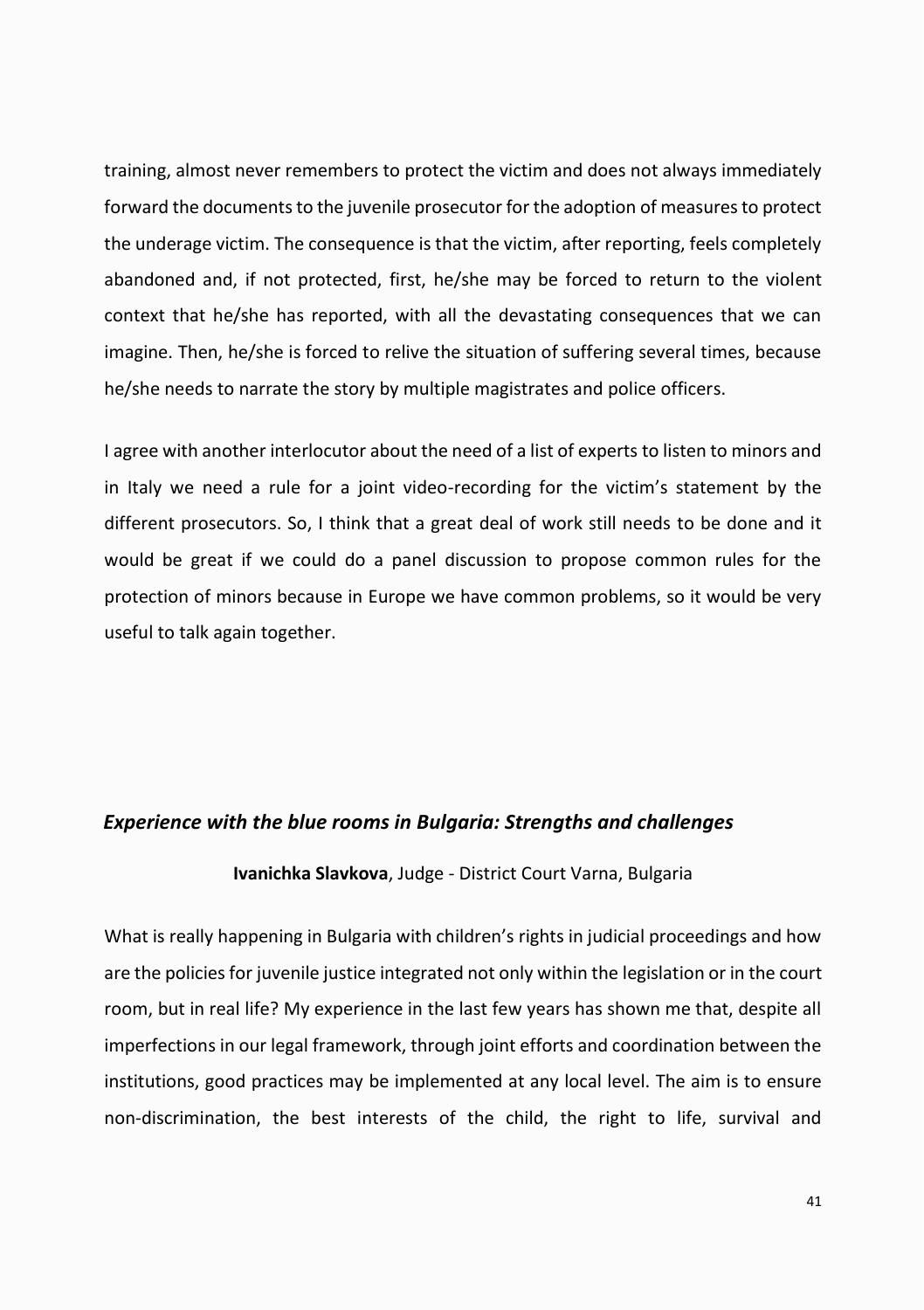development of the child and their right to be heard in all proceedings affecting child's rights and interests, according to the Convention on the Rights of the Child.

The new aspects in the criminal legal framework in Bulgaria, implementing Victims' Rights Directive 2012/29/EU of the European Parliament and of the Council of 25 October 2012 establishing minimum standards on the rights, support and protection of victims of crime, are the following. Firstly, a possibility of interviewing a minor witness avoiding contact with the accused person through using specialized premises and video conferencing. It is an obligation of the Court, when conducting a judicial investigation, not to re-interview such witnesses, precisely because of the risk of secondary victimization. A repeated interview should be conducted only in exceptional cases, if the latter is particularly significant for the case. Child victims are equated to persons with specific protection needs – those for whom additional means of protection from secondary and repeat victimization, intimidation, retaliation, emotional or psychological harm are needed, including the preservation of dignity during the interview.

I will not focus on the shortcomings of these new legal provisions, but rather how the existing gaps can be filled through the timely and appropriate actions of the judiciary, and especially the judge, within the criminal proceedings. In practice, what should be done? An interview with the child should be conducted at the very beginning of the criminal proceedings, meeting all the procedural requirements provided by the Criminal Procedure Code and making sure that the child will be involved in the procedural actions. The purpose of this interview is to serve as evidence without the need for the child to undergo this procedure again, as that is often considered a traumatic experience. That procedural requirement is not explicitly provided under the Bulgarian Criminal Procedure Code. However, it is possible to conduct an interview of a child witness who is a victim of crime before a judge immediately after the offence has been established or the victim has been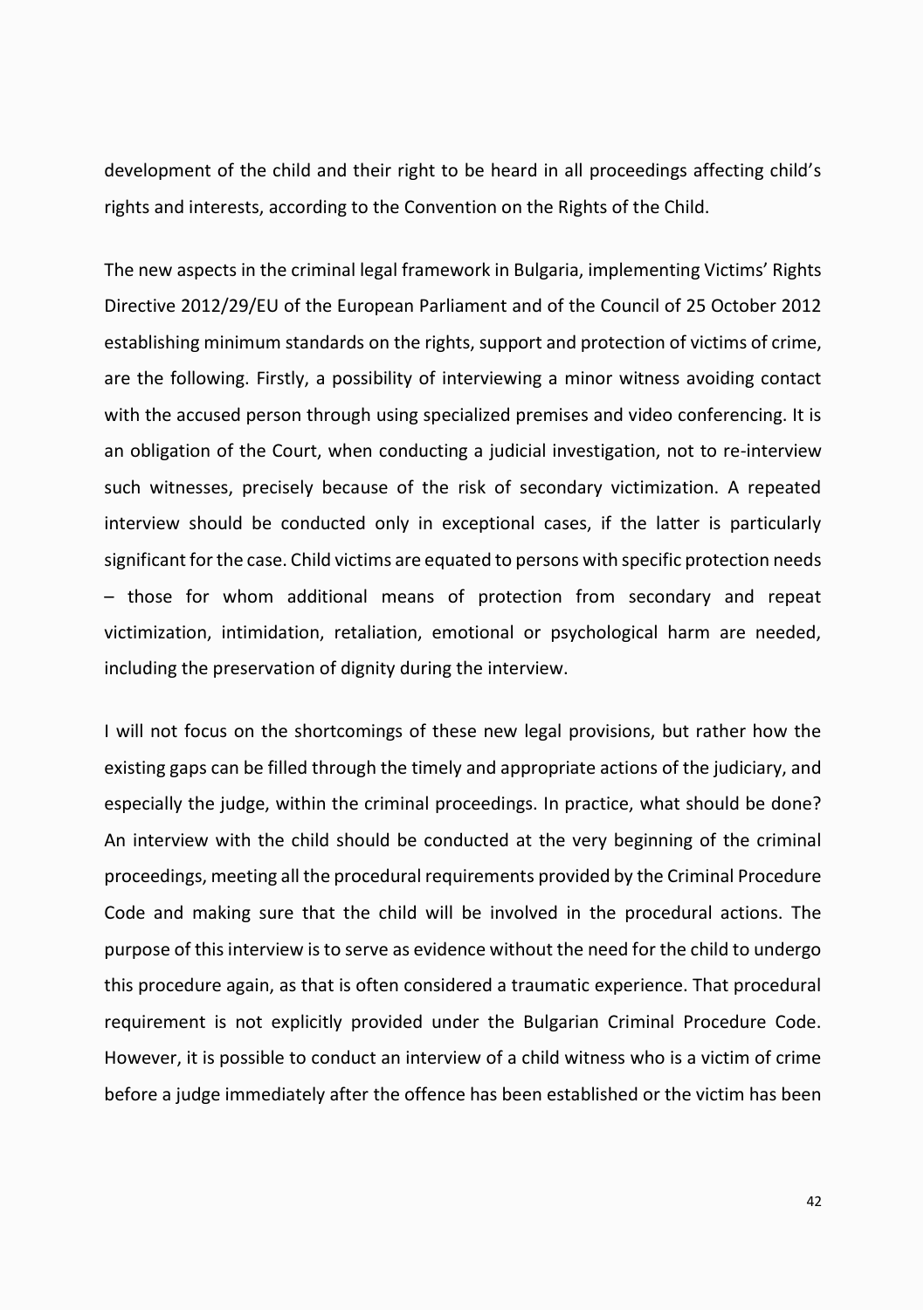identified, in order to conduct only one interview if possible or the latter to be limited to a minimum.

No mandatory participation of a legal counselfor the child victims in the pre-trial phase of the proceedings is provided by the Criminal Procedure Code. Nevertheless, this omission is overcome to some extent by the mandatory participation of the parent when the child is under 14 years of age and, after that age, by the participation of an educator or psychologist. Yet, there is no legal requirement for the mandatory provision of qualified and independent legal aid for children who have entered into conflict with the law at this early stage of the criminal proceedings. Very often, the judge involved in the interview explains the meaning of the procedure to the child, as well as their rights and why the interview needs to be conducted, in a manner which is easy understandable for the child, taking into account their age, education, social status, maturity and skills. However, that does not replace a lawyer, who guarantees ensures the comprehensive protection of the child within the procedure.

There are no short deadlines set for the hearing/closing of these cases, nevertheless, when magistrates trained in the field of juvenile justice participate in such proceedings, all necessary measures are taken in order for the cases to be closed in a timely manner. These magistrates shall take all measures to ensure the protection of the child-victim or witness of crime, within both the pre-trial and trial phases of the proceedings, so the latter is not endangered or put at risk of secondary victimization, and to ensure that the procedures will not take too much time. Therefore, all actions should be planned and, if possible, to be carried out by specially trained professionals who have psychological preparation for working with children in a coherent manner and in a way which enables the child not to be traumatized.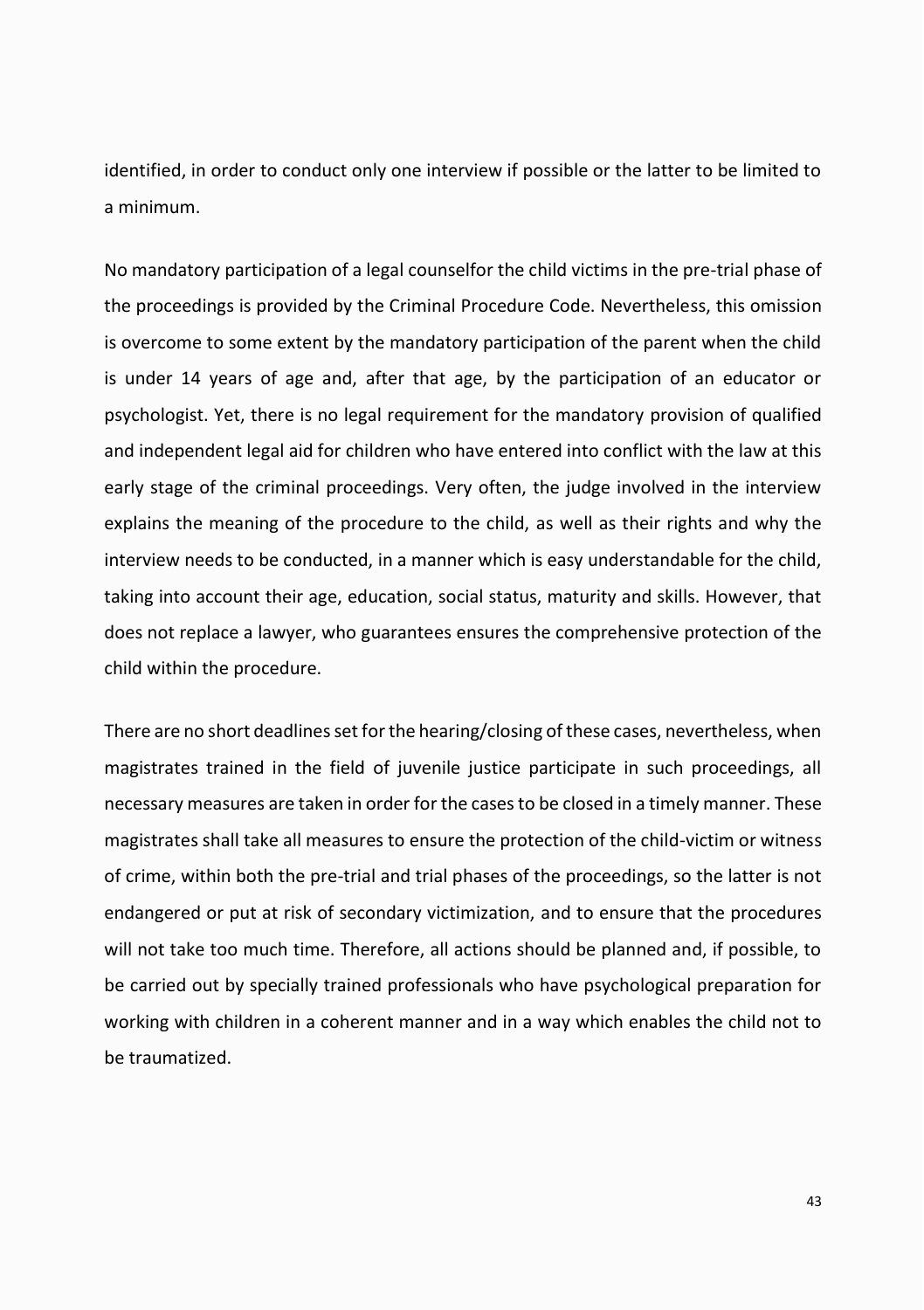How does this work? The interdisciplinary approach should be applied to the greatest extent possible. A major aspiration is all participants in the proceedings to have preliminary specialized and psychological preparation/training for working with children. Thus, often the information goes, firstly, to the police authorities. Due to that, they are the ones to first face the problem. There's also a possibility that the social services are the ones which are involved from the beginning, in which case, two parallel checks might be conducted at the same time – one by the social services and one by the police. Finally, after an assessment of the seriousness of the case is carried out, an investigative officer and a prosecutor are involved. The prosecutor is the person who coordinates all actions of the team. This is the way to overcome the fragmentation of the system and the multiple institutions which are responsible for the case. No actions conducted by one or another institution involving the child victim and their parents should be repeated.

Police authorities usually interview the child and other persons who are somehow connected to the case. Afterwards, the child might be called more than one time in the police station and the interrogation, or the interview is conducted in one of its premises, often in the presence of many people. To avoid this, police officers who are specially trained to work with children participate actively – such specially trained police officers exist for more than 50 years in Bulgaria. These are persons who are pedagogues by education, but police officers by occupation. At the earliest stage, an initial individual assessment of the child victim should be conducted in cooperation with all authorities in order for just one interview to be conducted and the procedures afterwards to be carried out without his/her participation.

There are no explicit procedures or methodological instructions to guarantee the protection of the child from secondary victimization. The legal possibilities provided by the law ensuring the avoidance of contact between the child victim and the accused are not mandatory. Still, when a sufficient number of trained professionals are involved in the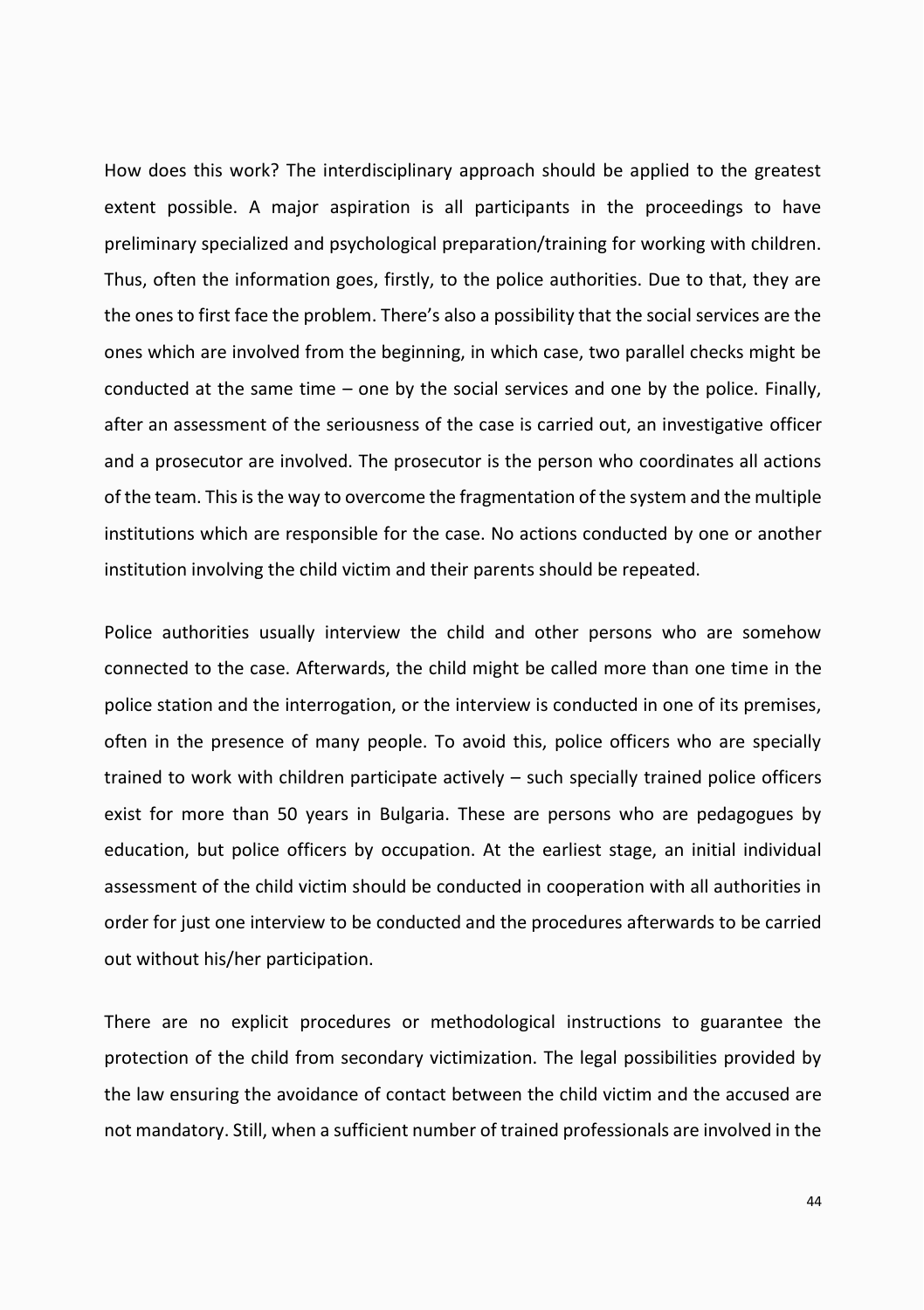case, procedural safeguards for avoidance of such contact with the accused are applied comprehensively. Thus, the child victim is protected from all negative impacts of the criminal proceedings.

How is this implemented? A specific time slot is set in coordination with all participants to conduct the interview in front of a judge in the so called "Blue Room". This is a room which is specially equipped for this purpose and is located in a residential building so the child is not stigmatized. This method enables such interview to be conducted without the presence of the accused, the lawyers and the person conducting the interview.

The child has contact only with a psychologist (in cases of sexual abuse, the said professional is always of the same sex) and the whole interview is conducted only by the psychologist. Everything is explained to the child by this specially trained psychologist, and all questions by the other involved parties are asked by the psychologist using technical connection—wireless microphone—but in the form of normal conversation. When the wording is inappropriate or contains a misleading or a closed question, the psychologist "rephrases" the question, taking into account the characteristics of the child. This way, children are enabled to participate actively and adequately in the interview, as the child is carefully informed about what is coming up. This reduces the psychological pressure of the child. The "Blue Room" is equipped, besides everything else, with both male and female dolls. It helps in cases of sexual assault: when a child can't describe what happened or is ashamed to do so, they can explain what happened with the help of dolls.

Through the use of the "Blue rooms", the child is protected as much as possible, and the risk of secondary victimization and intimidation is reduced to a minimum, while at the same time a comprehensive interview is successfully conducted. Of course, the interview is being recorded – an audio and video recordings are created, which are attached to the case on optical data carriers and are stored together with the case.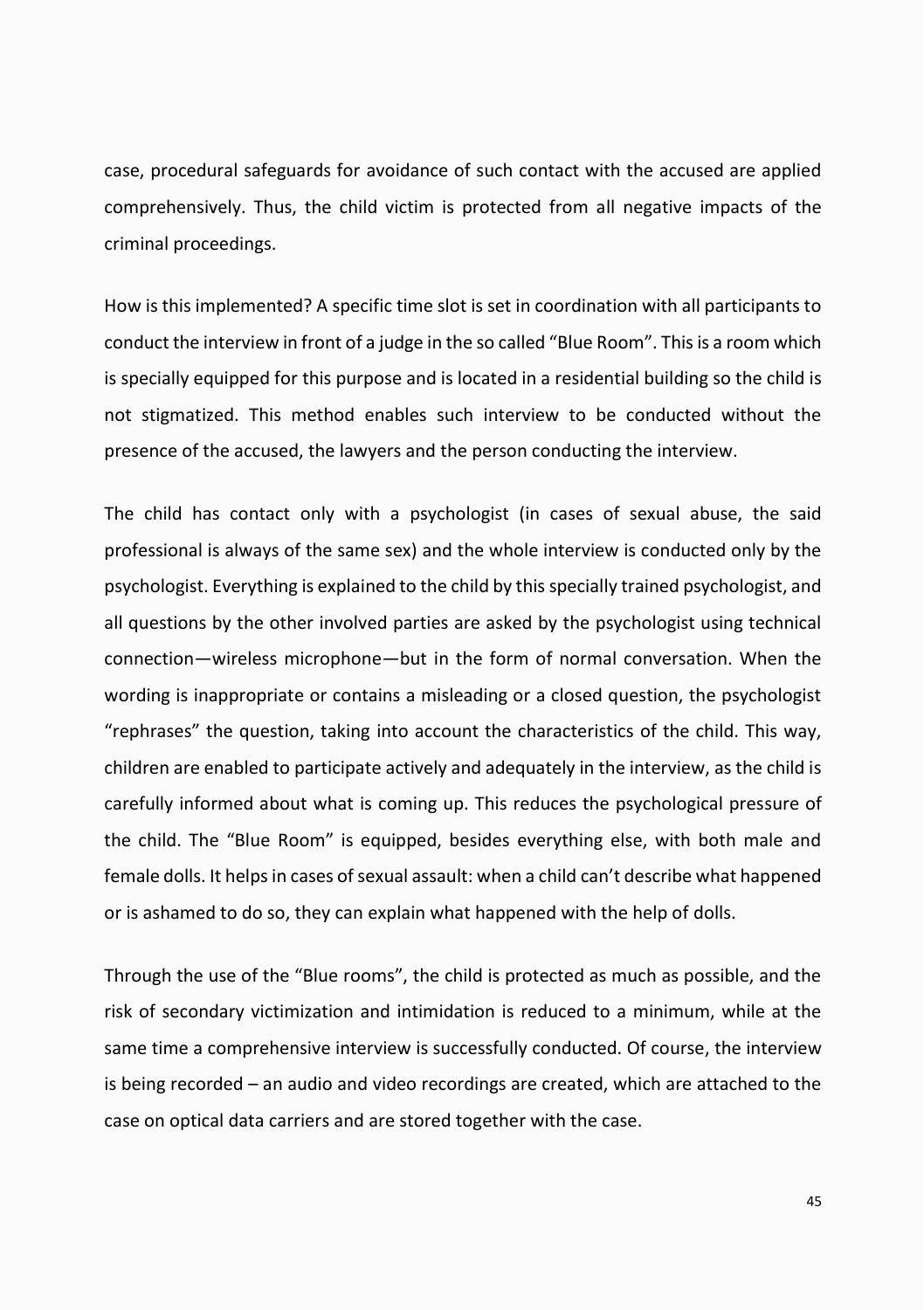Another feature that has emerged as a serious challenge in the Bulgarian legislation is the fact that the interview of the child victim should be conducted in the presence of the accused and his lawyer (to guarantee the rights of the accused are respected), so that the interview can be admissible in court before a judge. That is the great issues – how to organise the interview with the participation of all parties. During these interviews, it is always taken into account the chance of possible conflict of loyalty between the child and the accused, especially if they are close relatives. The children are very vulnerable, and, in such cases, they often stop talking about the case. Because of that, only psychologists should conduct such interviews and "translate" the questions by the magistrates in the right manner, so that the child to talk freely about the case. It should be pointed out that the aforementioned procedures are applicable not only to cases where children are direct victims of crime, but also to cases where they are indirect victims – for example, children who have witnessed murder or drug trafficking. In these cases, the same procedural rights must be applied with respect to those children. This is important as, at the end, they are all children who are young and immature. We need to think not only for the rights of the accused and the defendants, but we also need to think about the rights of children who are primary and secondary victims of crime.

# **Audience question: In Bulgaria, is only one psychologist hearing the minor in all stages of the criminal proceedings or one person may appear at the police and another in the court room?**

Although we prefer only one psychologist who is acquainted with the case to be involved in all stages of the proceedings, this is not mandatory. The application of this measure is very important as this psychologist already knows the child. Even this is taken into account. One more thing – sometimes the interview in the "Blue room" is conducted with the participation of two psychologists – one of them is inside the room together with the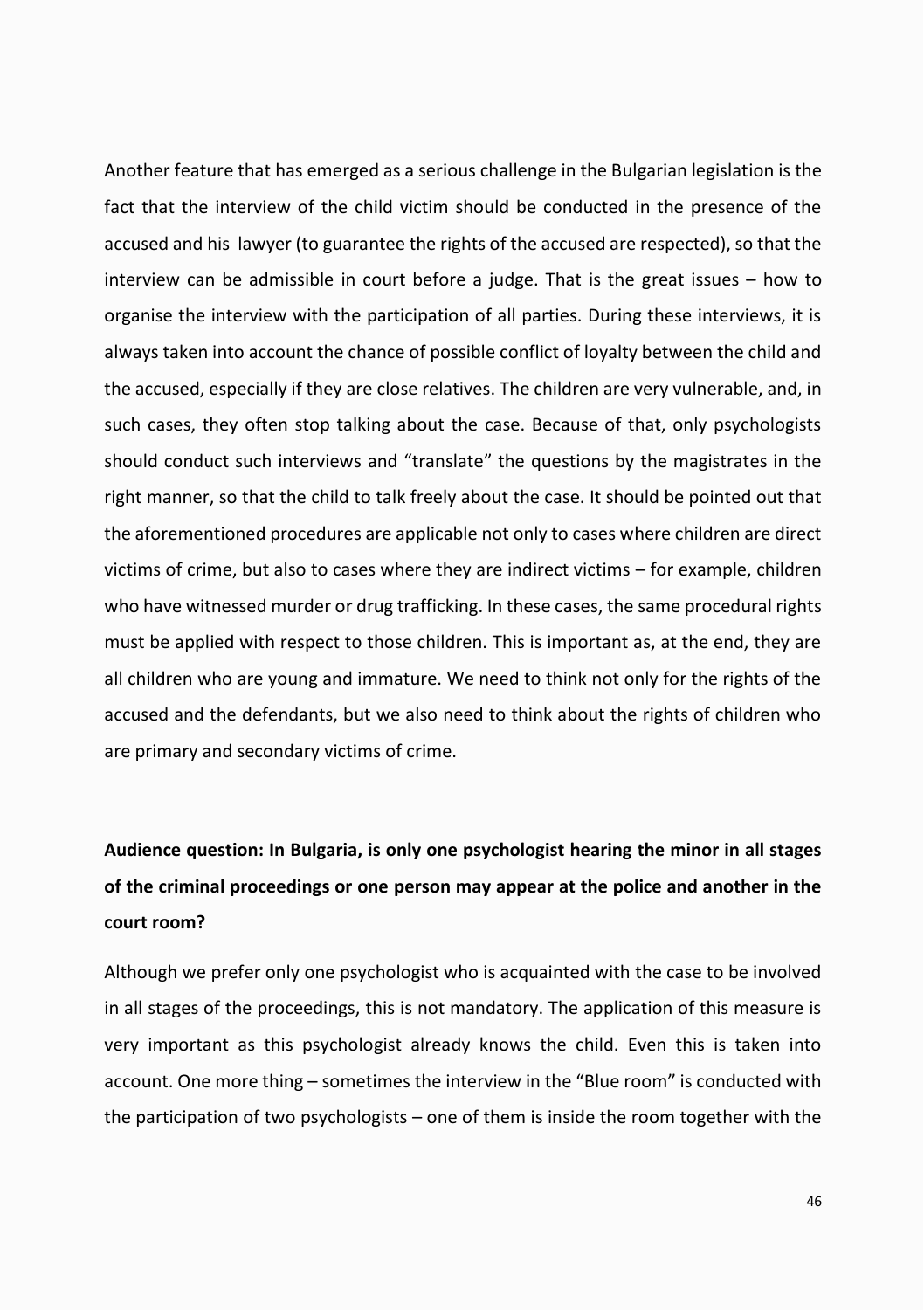child, while the other is behind the Venetian glass and supports both the psychologist inside and the magistrates behind the glass.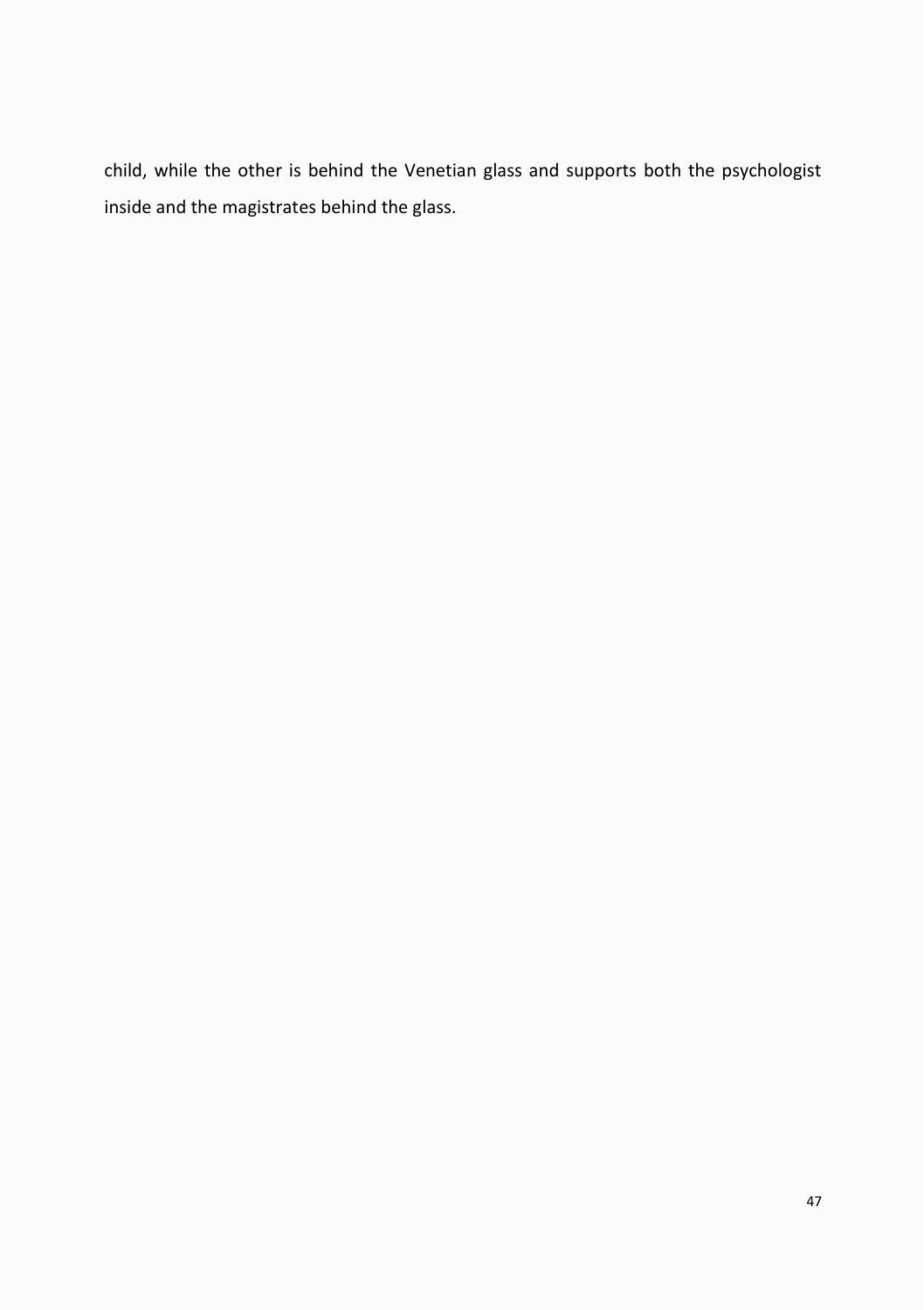# **Day 2, Panel 1: International, European and National standards guiding the risk assessment of child victims of violence**

### *Institutional gaps and recommended reforms and policies to safeguard the best interests of child victims: The Greek Ombudsman's perspective*

**Theoni Koufonikolakou**, Deputy Ombudswoman for Children, Greece

Before this presentation, I would like to underline the absence of a European strategy with regard to the protection of the best interests of the child. I know that the European Commission is preparing a strategy right now and we will soon hear more about it, but still, we may have to introduce more indicators, more milestones in order for all the member states to comply to the UN CRC.

Now, I'm going to share with you an overview of what's going on in Greece right now to provide a first idea about the main deficiencies and the outstanding problems that we have to deal with every day in the Greek ombudsman, but also in several other services.

The Department of Children's Rights intervenes by handling complaints – complaints submitted by children, parents, teachers, NGOs, even public services – regarding a broad range of violations related to all articles of the convention, through advocacy interventions. That means introduction and amendment of the existing legal framework and implementation and compliance to the UN CRC through inspections in juvenile correctional institutions, prisons, children's institutions, hotspots, camps, etc. We always discuss with children, we visit schools on a weekly basis, so we always discuss with children, and we have our own Youth Council every year that gives us a clear idea about what children think. We issue reports to inform the public and raise awareness around the UN CRC and we supervise and coordinate two networks that consist of NGOs and actors and international organizations such as UNICEF and UNHCR. One of them is related to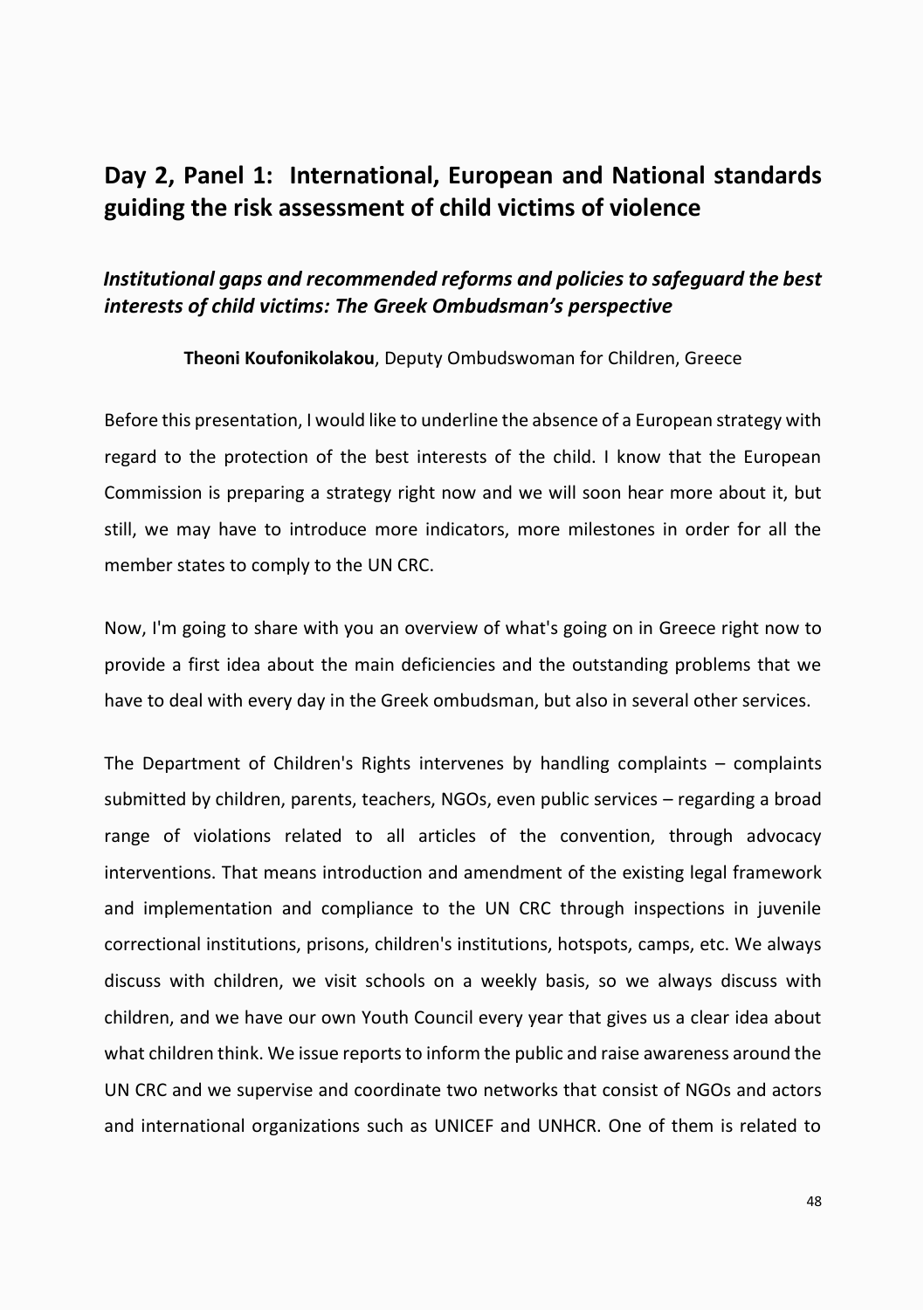today's discussion because it is related to alternative care. So, this is what we do in general and since the map of all our interventions, our so called 'constitution', is the United Nations Convention on the Rights of the Child, I would like to start by sharing the articles of the convention that are related to today's discussion, just to underline and stress the fact that this discussion is related to different aspects of the convention.

First of all, article 3 of the UN CRC stipulates that in all actions concerning children, the best interest of the child shall be a primary consideration. Article 4 is related to the general measures of implementation, and we will see step by step whether Greece has complied with article four in our discussion. Article 19, of course, stipulates that States Parties shall take all appropriate legislative, administrative, social, and educational measures to protect the child from all forms of physical and mental violence. Article 20 specifies that a child temporarily or permanently deprived of his or her family environment shall be entitled to special protection and assistance provided by the state. It is the same article that gives us an idea about what the priorities are when we are discussing alternative care. So, the placement of a child in an institution is an ultima ratio, so it's a last resort for the convention. Article 16 specifies that no child shall be subjected to arbitrary or unlawful interference with his or her privacy, family, home or correspondence, etc. and article 12, of course—which is very important, obviously to us in the Greek Ombudsman—that stipulates that States Parties shall assure to the child who is capable of forming his or her own views the right to express those views freely in all matters affecting the child. So, this is the legal framework and I have to also underline the fact that Greece has incorporated the UN CRC since 1992. This is a national law.

So, general factors and deficiencies that undermine the best interests principle in Greece are the following. We have an evident fragmentation of initiatives and the absence of a medium or long-term coherent strategy for the rights of the child. This fragmentation is also accompanied by a lot of one-off projects that do not contribute to the building of a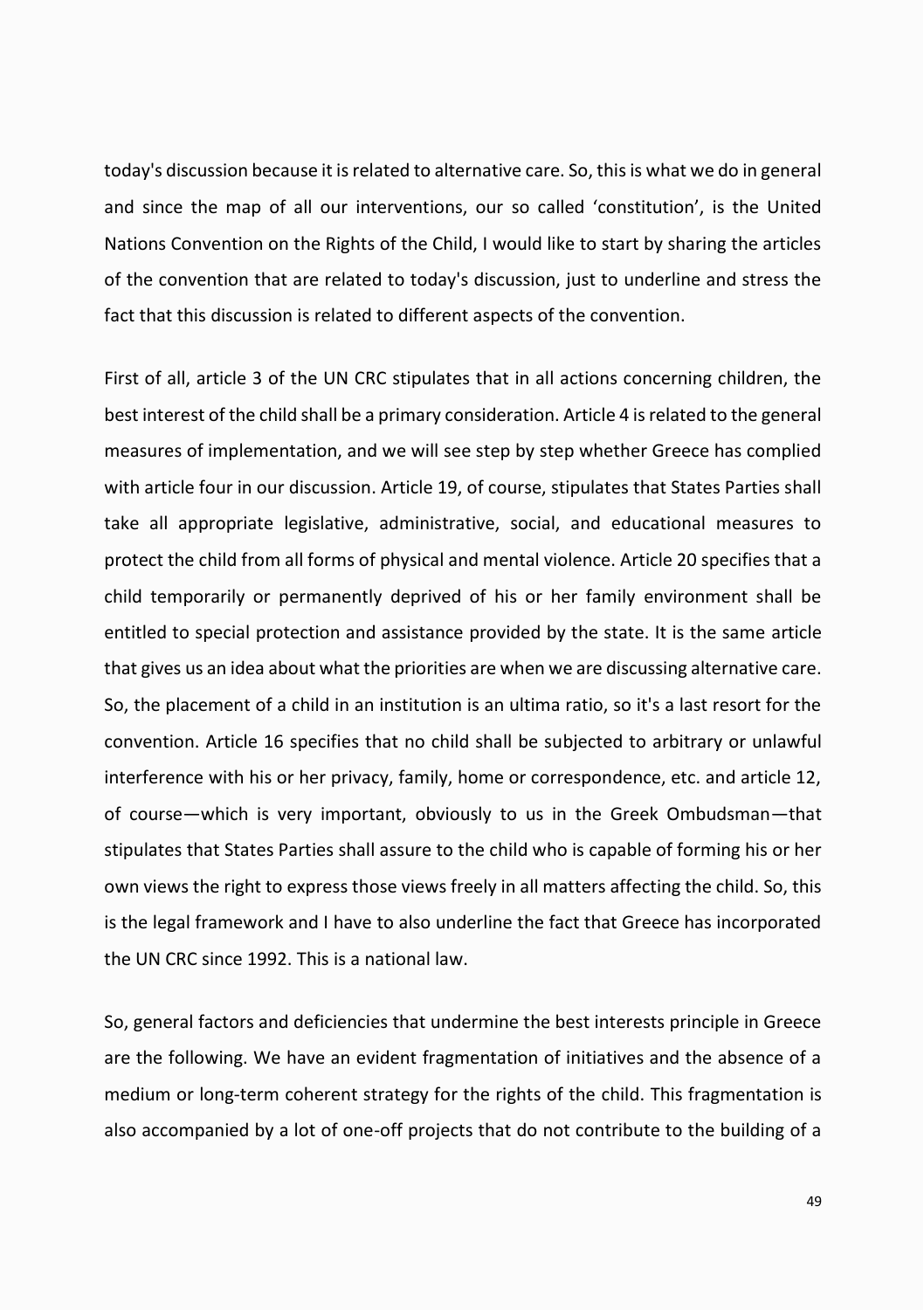robust, coherent child protection system that are funded either by the European Union or by other sources, but still, they're completely fragmented. We have the lack of coordination between the competent ministries, the underinvestment in social policy and education in general. I've got more detailed data on this one, but I do not think that it is something that we should discuss today. And, of course, there is the issue of insufficient implementation of legislation. We have many laws since 1975 in Greece, but I'm afraid that a lot of them are not properly implemented.

We have, of course, the outstanding issue of domestic violence, especially throughout the days of the COVID crisis and the restriction measures. Looking at the calls to the helpline from March to April of 2020, you can see the sudden increase in the calls, and the percentage of domestic child abuse.

Now, I'm afraid that this does not actually reflect the phenomenon of domestic violence in Greece. Official data indicate a significant increase but does not correspond to the actual impact. Seven out of ten calls were made by victims, but as you know, children, because of their love, their trust, their fear and their guilt, cannot easily ask for help because they rarely identify abuse as such. So, they tend to perceive abuse not as a violation but as an extension of the relationship. So, reaching out is difficult with children in the context of a crisis when minors are not already trained and properly informed on their rights and the necessary steps to take when violations occur. So, this is very important.

The practice so far when abuse occurs is the following. If the prosecutor decides that the child has to be removed from the familial environment, the child's removal is followed by their placement in a hospital; in some cases for several months. The child within this context, testifies several times to the authorities—up to 14 times. In the majority of cases, the child ends up in an institution referred by the hospital, not by the social service of the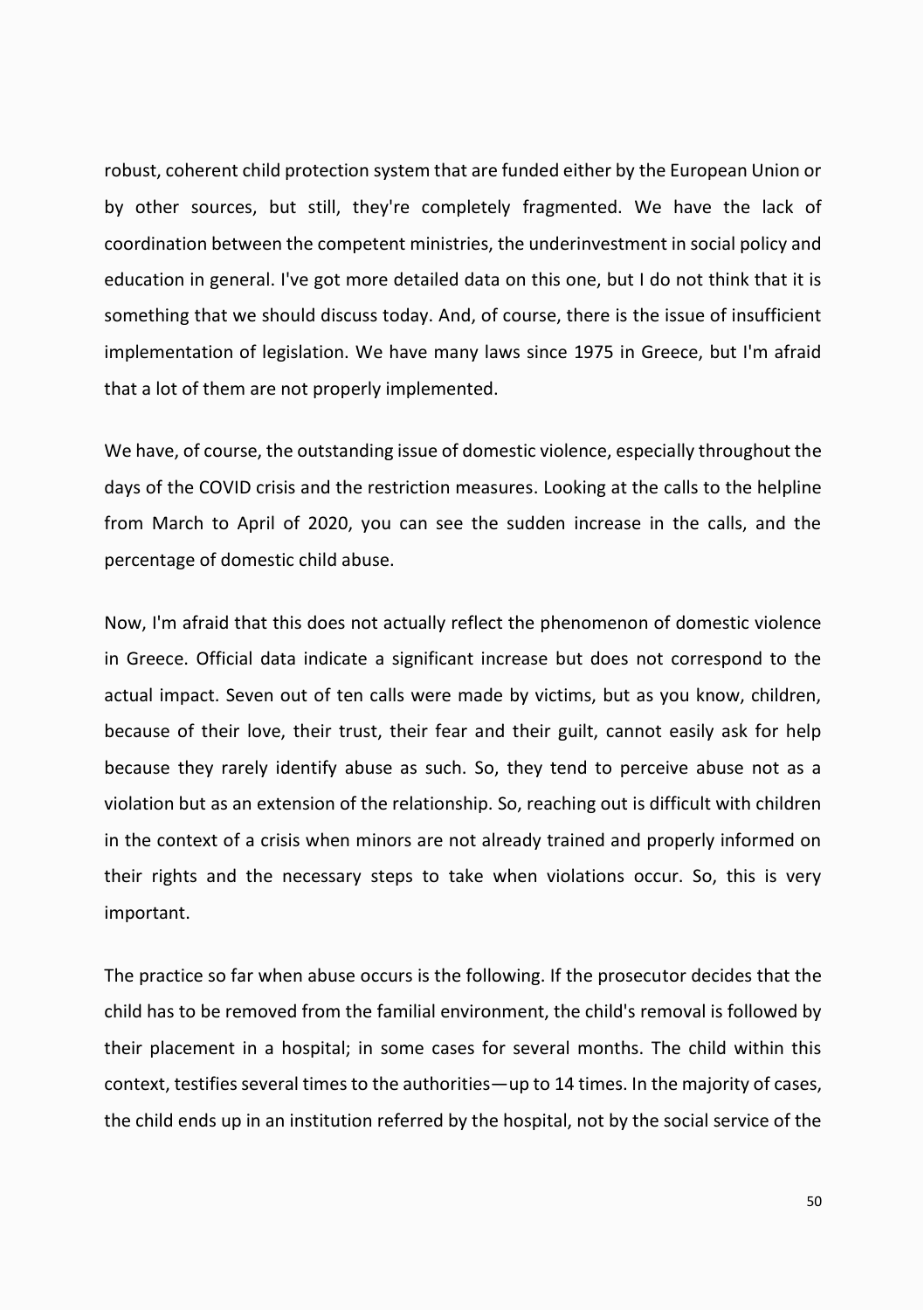municipality, where the family has residence and the hospital social services, of course, do not have sufficient knowledge of the child's individual needs. Therefore, the referral takes place without proper assessment. In cases of sexual abuse, we also have a high risk of media exposure of children.

Let's start with the first thematic, i.e. with children's houses in order to protect children from multiple testimonies. Children's houses in Greece were first introduced in 2017. So, four years now, through the law 4478/2017; but because of several administrative obstacles and severe delays, they do not operate yet. The provision and ministerial decision that followed provided for a child-friendly interdisciplinary model of forensic interview of the child victim to avoid multiple testimonies within the context of the judicial procedure, such as the one in Iceland, such as the one in Bulgaria, such as the one in Turkey, such as the one in so many other countries, but they do not, as I said, operate yet in Greece. Instead of investing in and promoting these services, the state still implements practices related to the previous status quo before the introduction of the new legal framework. As you can understand, children are traumatized and re-traumatized by repeated examinations and testimonies, and, ultimately, children are trapped in the victim's identity. They cannot easily leave that behind. The Ombudsman has recently issued a report with its findings and recommendations to the competent Ministry of Justice and we're still waiting for the official response.<sup>8</sup>

Institutions are the other aspect in Greece, with reference to secondary victimization of children. Institutions in Greece are the main form of alternative care, even though the placement of a child in an institution is ultima ratio, the last resort. Institutions in Greece are either private or public or belong to the church and no national standards have been established regarding their function. So, each one operates in a completely different way.

<sup>8</sup> You can find the report at: <https://www.synigoros.gr/resources/011020-porisma-spiti-toy-paidioy.pdf>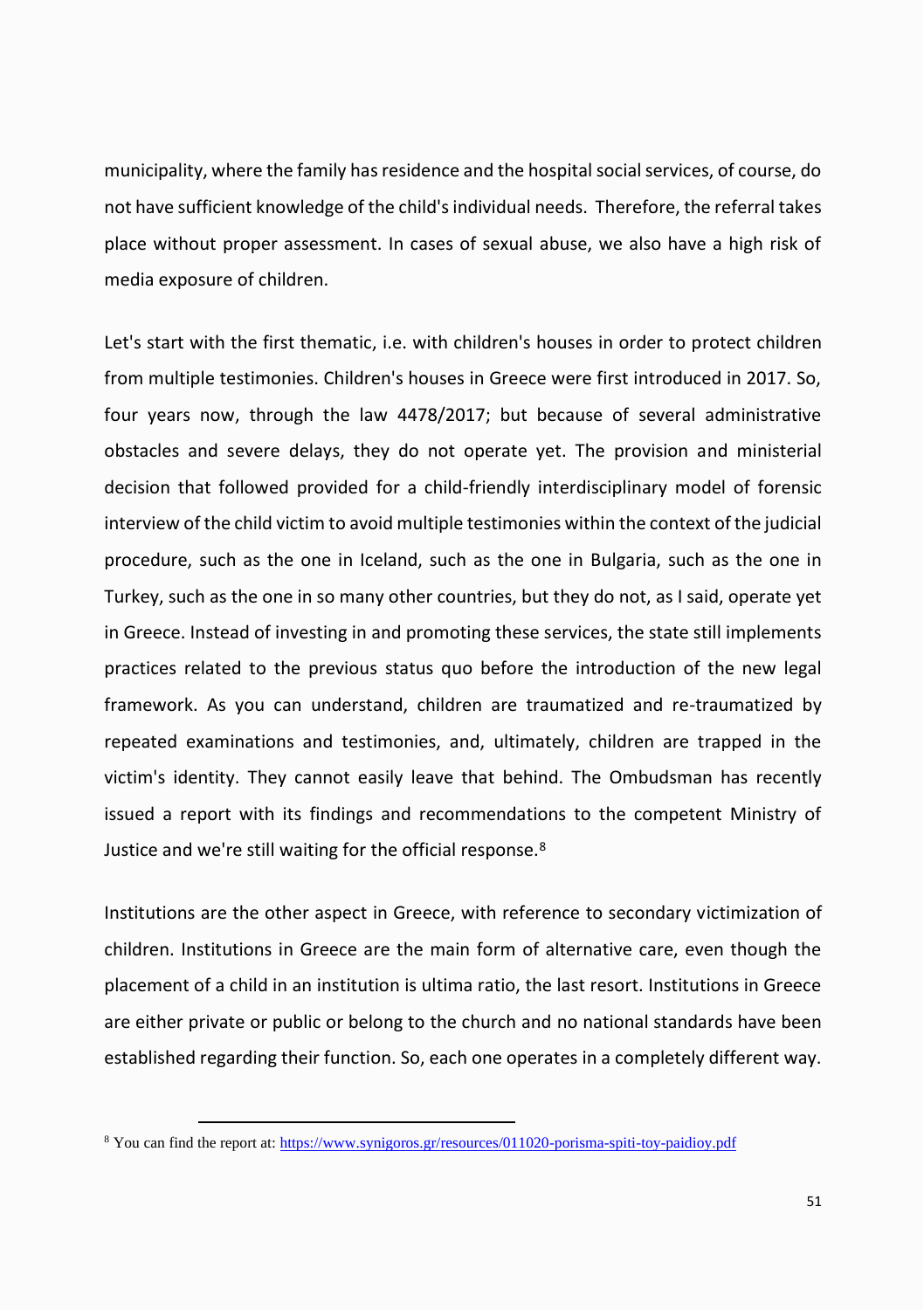Most of them are understaffed and no systematic mandatory and continuous training for professionals is provided. A large part of Greek society – and this also needs to be taken into consideration – is not aware of the actual impact of institutions on children and approves their operation. So, family type alternative care, and especially foster care, is completely underdeveloped in Greece and does not work properly. We do not have a sufficient number of applications.

So, there is this question that we have to answer now and we shouldn't come back to that. Can some institutions be good? There are some institutions according to our inspections and our observations that operate in a better way than others, but no institution is good for children. That has to be clear. Young children placed in institutional care are at risk of harm in terms of attachment disorder and developmental delays in many areas: social, behavioural, cognitive. The lack of a one-to-one relationship, which is essential for our development, everyone's development, with a primary caregiver is a major cause of harm to children in residential care. According to relevant bibliography and research, the neglect and damage caused by early privation and deprivation is equivalent to violence.<sup>9</sup> Also, the institutionalization policies must be implemented in Greece as well. The Ombudsman has recently issued a special report with its recommendations on the matter and we are still waiting for the response of the state.<sup>10</sup> That means that we need a deadline that signifies the abandonment of this paradigm, of this model completely, and the shift to another model of alternative care, family-based mostly.

We also have the role of media in secondary victimization of children. Despite the fact, again, that the legal framework exists, we have this presidential decree—whoever is interested, it's 77/2003—that is often bypassed or violated. So, media often expose

<sup>9</sup> R Johnson, K D Browne and C E Hamilton-Giachritsis,'Young children in institutional care at risk of harm'(2006) 7(1) Trauma Violence and Abuse 1–266

<sup>&</sup>lt;sup>10</sup> You can find the report at[: https://www.synigoros.gr/?i=childrens-rights.el.idrimatiki.689678.](https://www.synigoros.gr/?i=childrens-rights.el.idrimatiki.689678)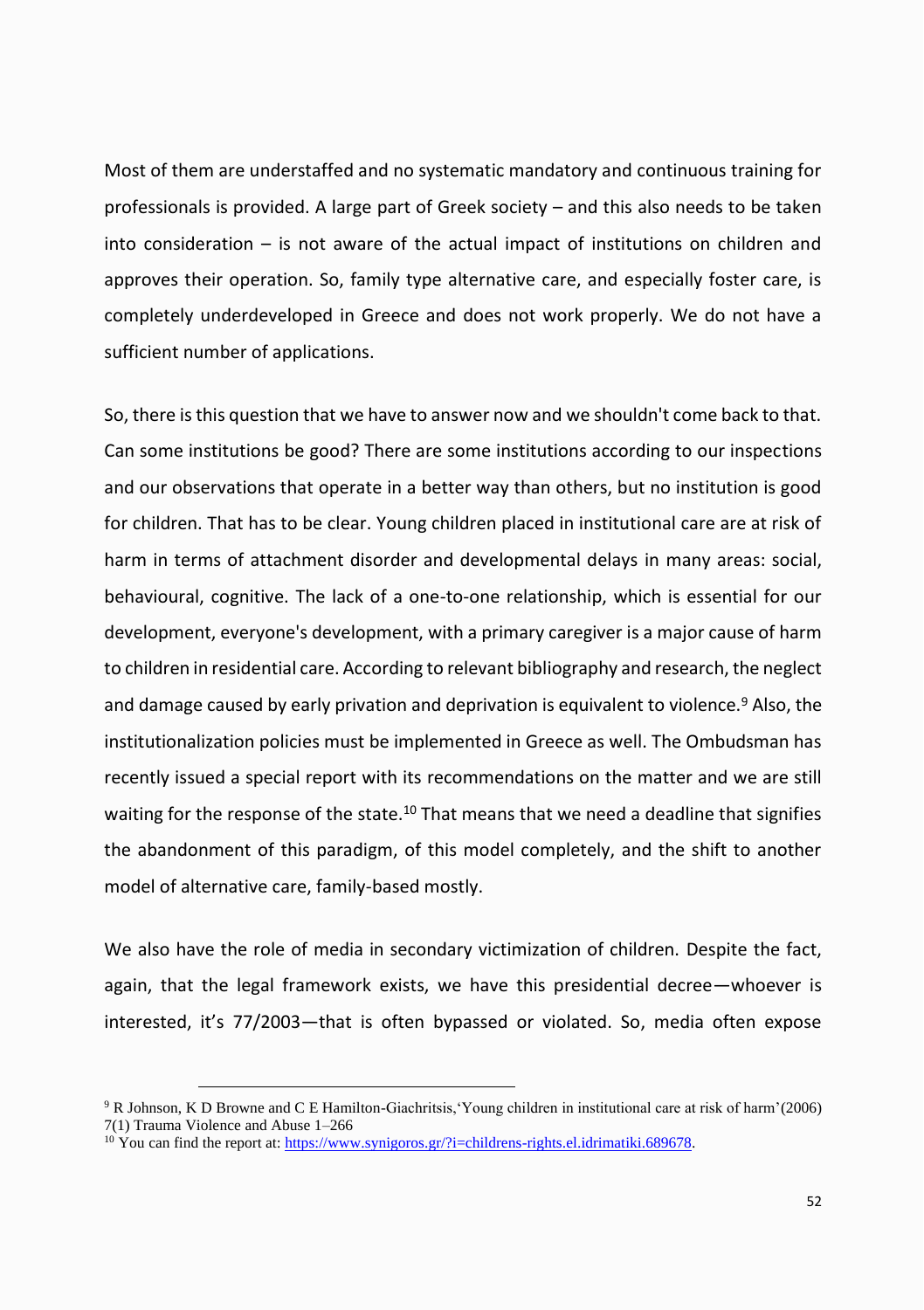personal data regarding child abuse, personal details, and, therefore, the child is identified by their peers and their community in general as the victim. That, of course, completely undermines their resilience and their ability to reconstruct their identity in a proper way. The Ombudsman has intervened several times, many of which were successful, but not before the exposure of personal data of the child to the public had taken place.<sup>11</sup>

What about protection by Community Services? After abuse, many families need a follow up and that has to be discussed and it is a part of preventing the further victimization of the child. Looking at charts describing the number of social workers per municipality in the 14 largest in population municipalities in Greece, we can observe that there is no uniform practice and that these services are considered to be understaffed and do not operate under a uniform framework of responsibilities and protocols. Of course, specialized systematic training is also not provided to our social workers here. In many cases, the social services report that the families need a follow up, but the municipality of Athens said that even though more than 100 families – vulnerable families – need a followup and proper support, only 20 of them can receive such because of the problems I just mentioned.

Finally, the data illustrates that the number of psychologists per municipality, which is important for the support of children, is low, even in the largest municipalities of Athens and Thessaloniki. The number in local government services is not sufficient but, furthermore, the staff is insufficient in mental health services as well. These services are also disproportionately distributed in the country. Therefore, they cannot cover the needs of the child to support the child in their further development after the incident and the report of abuse.

 $11$  For instance, se[e https://www.synigoros.gr/?i=childrens-rights.el.kakopoiisi.627970.](https://www.synigoros.gr/?i=childrens-rights.el.kakopoiisi.627970)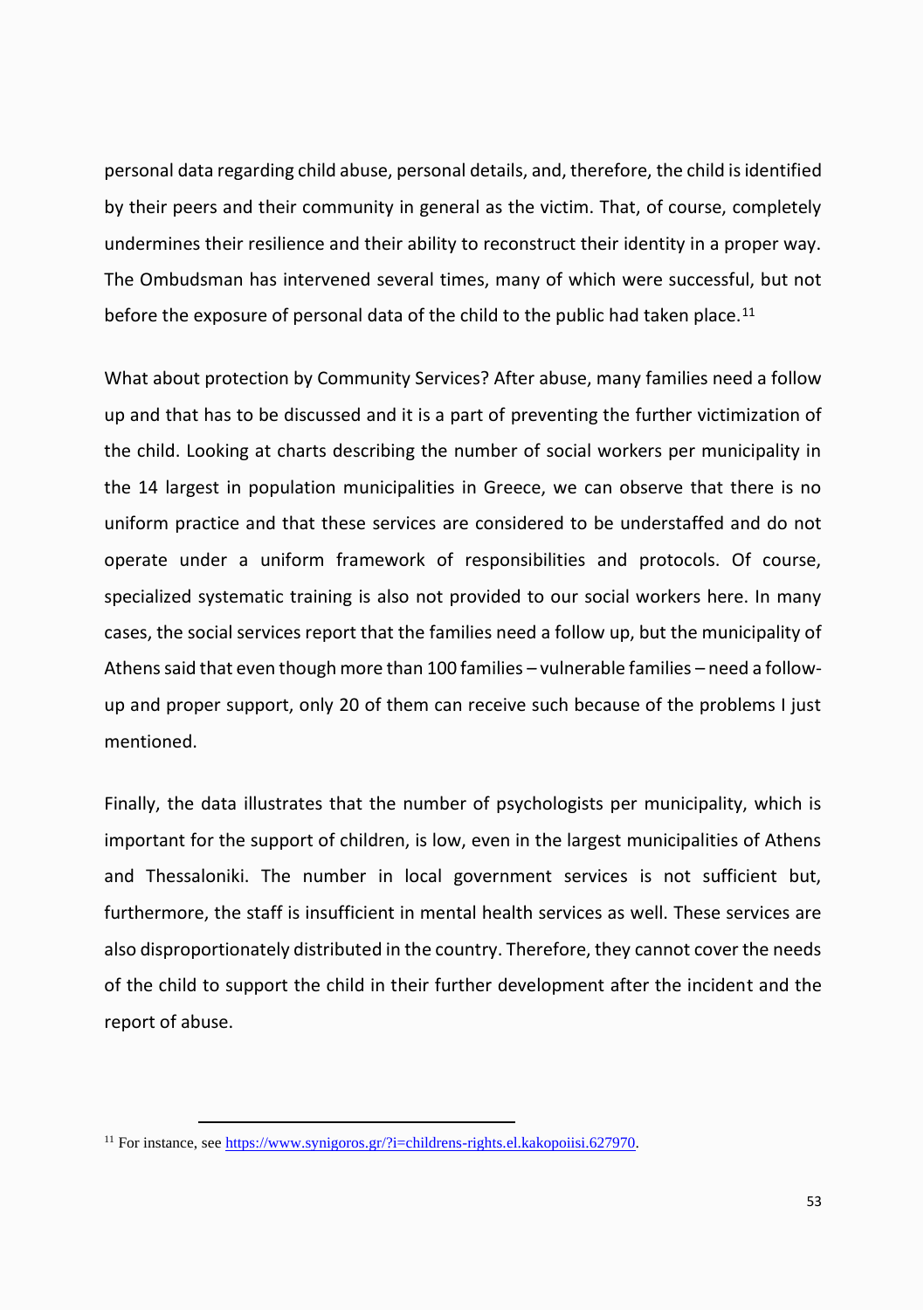In order to connect these dots and to build a child-centred approach and a new paradigm, we will need a coherent, robust strategy for children's rights; we will need staffing and uniform protocols and training and services; we will definitely need the operation, not the legislation, but the operation of children's houses, and the proper supervision and training of journalists and other media staff.

**Audience question: Drawing on the recent case of child pornography in Greece, we saw again that media representation causes problems and exposure not only for the child, who might be projected as a victim – not a survivor –, but also for the defendant. These are ongoing cases and by representing the two sides of a case in a specific way, we're influencing the public regarding the outcome of the case before the court has the time to actually issue a judgment. So, what do we need to do to maintain this balance between the two sides of the case?**

As in the case of the testimonies that are received several times, we do undermine the judicial procedure and the investigation into the truth, which, according to our criminal law and our legal framework is a very fundamental principle. I agree, but my part, our role as a department is to, above all else, defend the child's rights. And in the case of the little girl you discussed, the missing report was also known to everyone, and it had the photograph of the child attached to it. So, everyone afterwards knew who the child was, where she resided, who the family and the mother were and all the other details.

Of course, we also have other concerns that I didn't share with you today, because they constitute details, but there are several concerns with regard to where does this information come from. Is it the authorities? Is it the institution? Is it the family? Is it the journalists' research and investigation? Whose is it? So, there are some institutional issues and sanctions that should be imposed in certain cases, and that has been one of our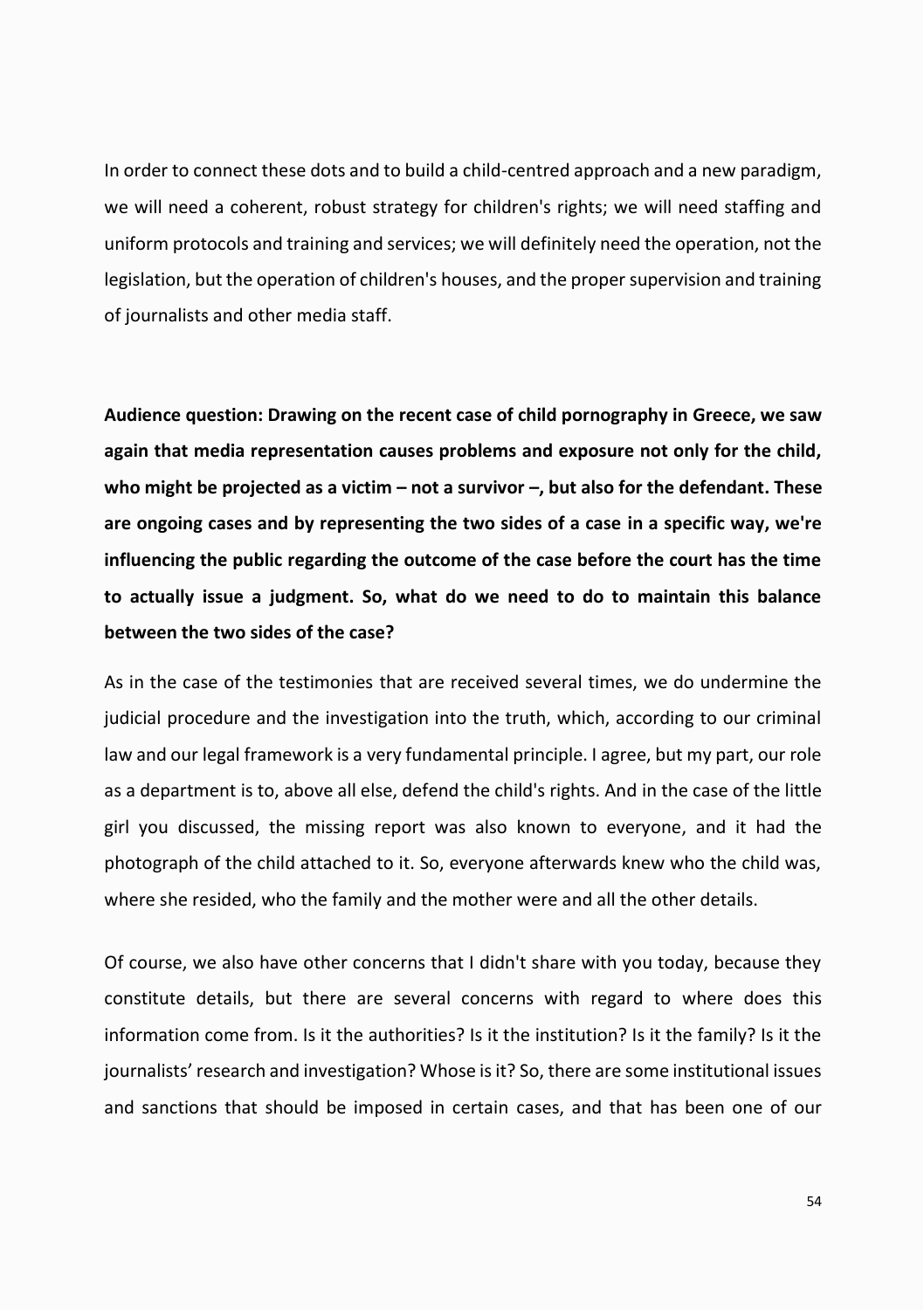concerns. Our first reaction to what happened was to also share this concern with the prosecutor of Thessaloniki—the prosecutor who is responsible for the protection of minors, of course—and we did see some reflexes coming from the prosecutor's office with regard to how this information, these details link to the public. So, yes, we do undermine the investigation of truth.

Above all else, we care about letting the child rebuild their identity in society and the world using the right materials, because it's very easy for all of us to play the role that is expected of us. If we trap ourselves within the victim's identity, then we will stay there. We have to deconstruct dominant representations and stereotypes with regards to institutions and as to whether informing the public about the details of a personal case can really contribute to awareness-raising and protecting one's child and children in general; or whether, of course, it has a severe impact that's non reversible in some cases. So, we have to insist on training and awareness-raising of journalists, to fight the outstanding issues of mentality in Greece. There was some information leaked by institutions in several cases and we have to be a little bit stricter with training systematically and in a mandatory way all the people who are related to children's protection.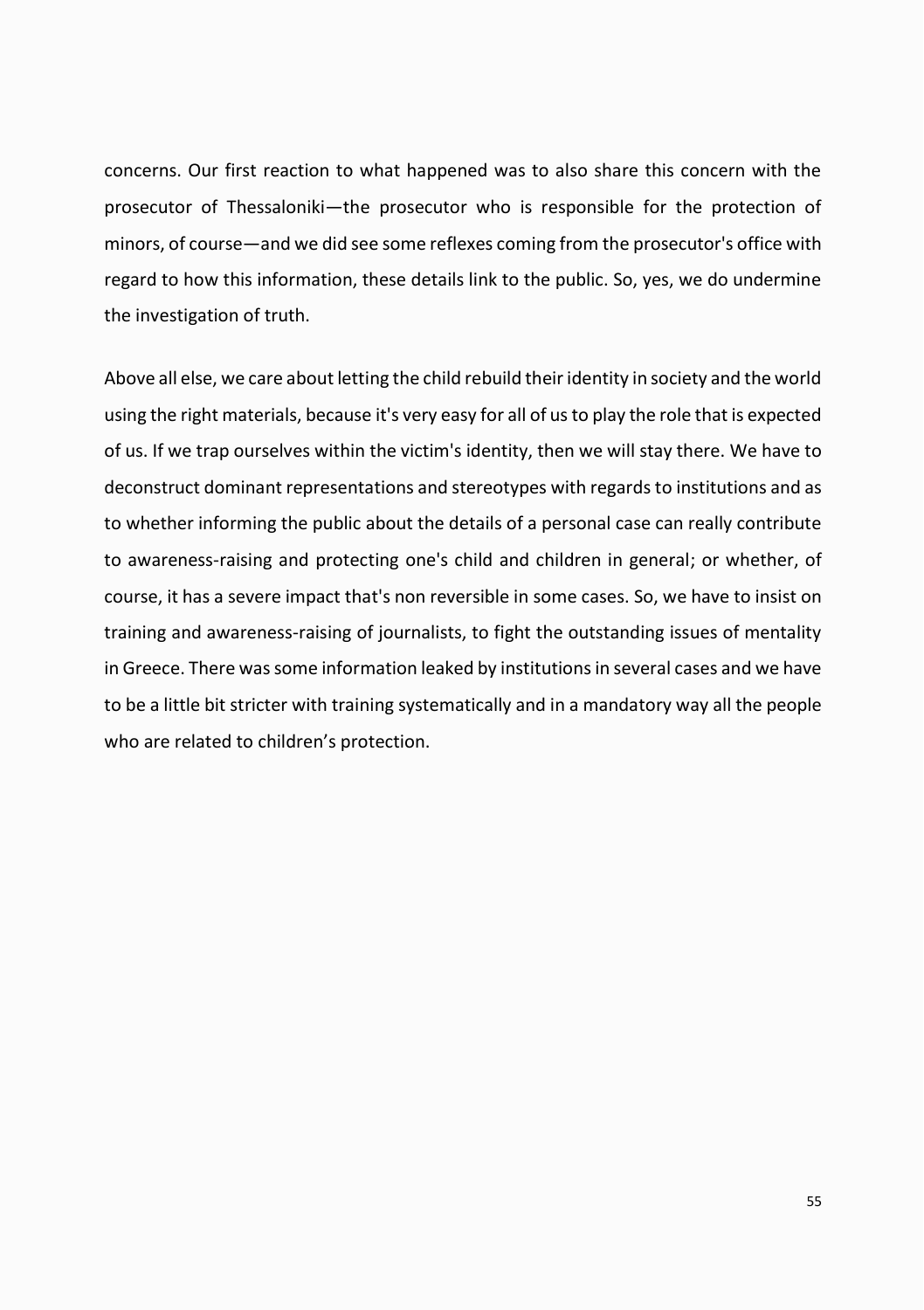### *Risks Of Child Victims Of Intra-Family And Gender-Based Violence And Solutions In The Best Interests Of The Child: Experience From The Monitoring Work Of The Committee On The Rights Of The Child*

**Benoit Van Keirsbilck**, Director of Defence for Children International – Belgium, Member of the Committee on the Rights of the Child

First of all, the legal framework has already been recalled by Theoni Koufonikolakou before, concerning the most relevant articles of the CRC and she did mention article 19, of course, which is the basis when it comes to violence against children. I would add article 39, which is, for me, very important to promote the recovery and reintegration of victims; and then, of course, the Optional Protocol on the sale of children, child prostitution and child pornography, which is, unfortunately, also very important for the work in the frame of this project.<sup>12</sup>

So let me just record briefly the role of the Committee. The Committee on the Rights of the Child is the monitoring body, which is in charge of monitoring, ensuring that states that have ratified the Convention do implement it in the right way. Which are the means used by the committee to do so? First of all, the most common monitoring process is to analyze state reports. So, the states have to draft the report, send it to the committee normally every five years and the committee gathers these state reports, alternative reports and issue recommendations, after having heard the civil society, the UN agencies, children, groups of children are very important, and of course, the representative of the state. After this process, the committee issues recommendations. So, the committee

 $12$  The Optional Protocol to the Convention on the Rights of the Child on the sale of children, child prostitution and child pornography entered into force in 2002, it has so far been ratified by 177 countries (including all EU Member States). The full text and further information about the Protocol can be found at: [https://www.ohchr.org/EN/ProfessionalInterest/Pages/OPSCCRC.aspx.](https://www.ohchr.org/EN/ProfessionalInterest/Pages/OPSCCRC.aspx)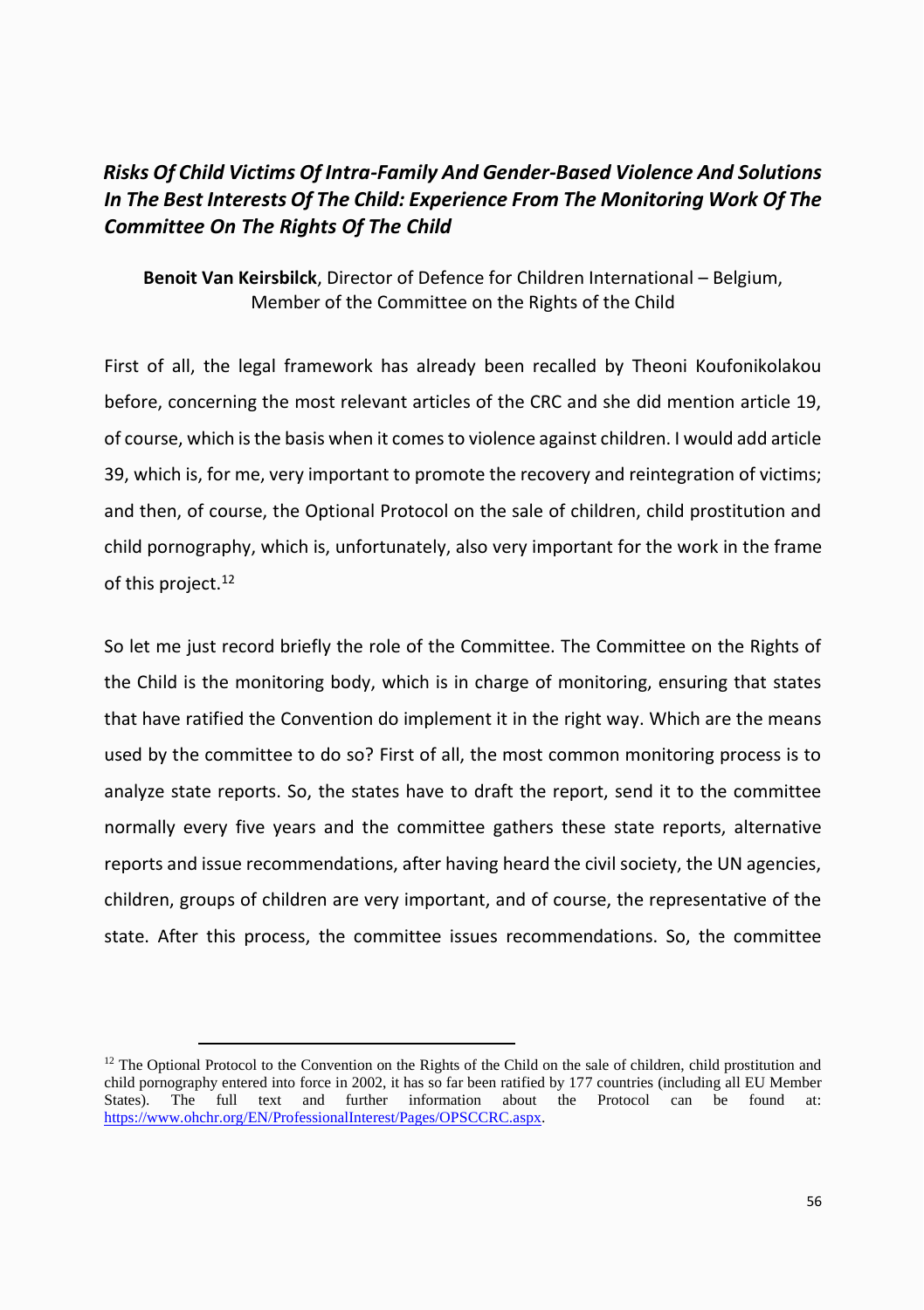drafts recommendations and at the end of the process those recommendations prove to be really important.

A really important means of the Committee to implement and follow the monitoring of the Convention is to adopt a general comment. A general comment is an interpretation of some topics of the Convention and gives the views of the Committee on how we should apply different articles of the Convention. Then, the Committee organizes the date for general discussion—the next one will be in September and we'll deal with alternative care, which is a very important moment to gather all stakeholders and try to have a common discussion on one specific and important topic. And when it comes to our topic of violence against children, of course, the field of alternative care is very important too.

Then, the Committee receives individual complaints and conducts inquiries. This is certainly possible in the states that have ratified the terms of the optional protocol and I should recommend the representative of states that haven't ratified this protocol to advocate for its ratification, because this is a very important tool for civil society, to bring individual cases and complaints to the Committee, when the procedure at national level has not delivered a good result concerning an individual child. Finally, the Committee also conducts inquiries when there is grave or systematic violation of children's rights. And so, these could be a very powerful tool for the states, for NGOs to identify when there are huge reporting gaps in the legislation or the implementation of the legislation and when your advocacy at national level does not deliver and give good results, I think that it is a very important way to try to improve the situation.

So, just a quick snapshot into a few general comments. There are already now 25 general comments, so those already cover a broad range of rights and issues. I want to mention general comment number 13, which is key in our work now. It deals with the right of the child to freedom from all forms of violence. It records that violence occurred in the family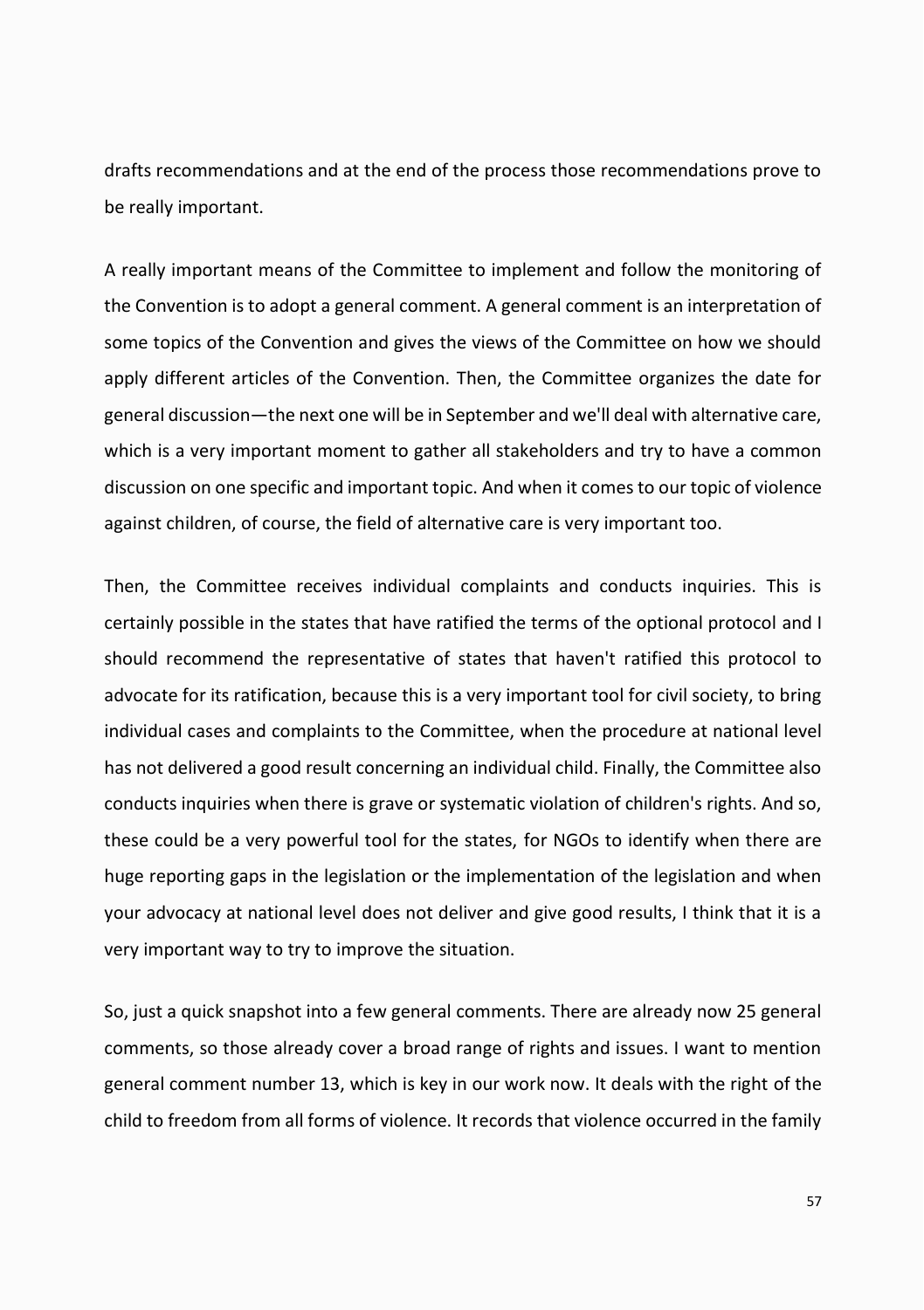and this is probably the environment where most and the highest level of violence does take place and so it's very important to have a look at that. It also stipulates that one has to fight against all forms of violence and there is a very broad range of violence, not only physical, but also psychological and other forms of violence, actual institutional violence. The states have to adopt all appropriate measures and it explains at length all the right measures that states should approve and implement and there is a range of interventionprevention, identification, reporting, referral mechanisms that should be in place at national level. So, I encourage you to have a look at this general comment to see how to implement article 19 of the convention.

Then, there is general comment 20 on the rights of the child during adolescence. This is a more recent general comment and it's an important one too, because it deals with a time of the life of a child where we assume that there is less vulnerability because the child is a bit older but it's not always the case. There is a lot of risk and vulnerabilities attached to this age, adolescence, and especially for groups of children that are subjected to violence and abuse; the general comment mentions girls, the LGBT community, migrants, Roma and others. Clearly, the focus is on gender-based violence, traditional concepts of masculinity, and also traditional harmful practices that are used in some communities. It also calls upon states to scale up institutional programs to prevent, rehabilitate, and support adolescent victims.

Then, a quick view into general comment 22, which deals with a group of children who also identify as being at risk of violence, we're talking about migrant children who were really at risk of high level of gender-based violence, sexual violence, other forms of violence, so trafficking for sexual labour and exploitation, and who need a specific response, specific support and sometimes specific services to support them when they face this kind of violence.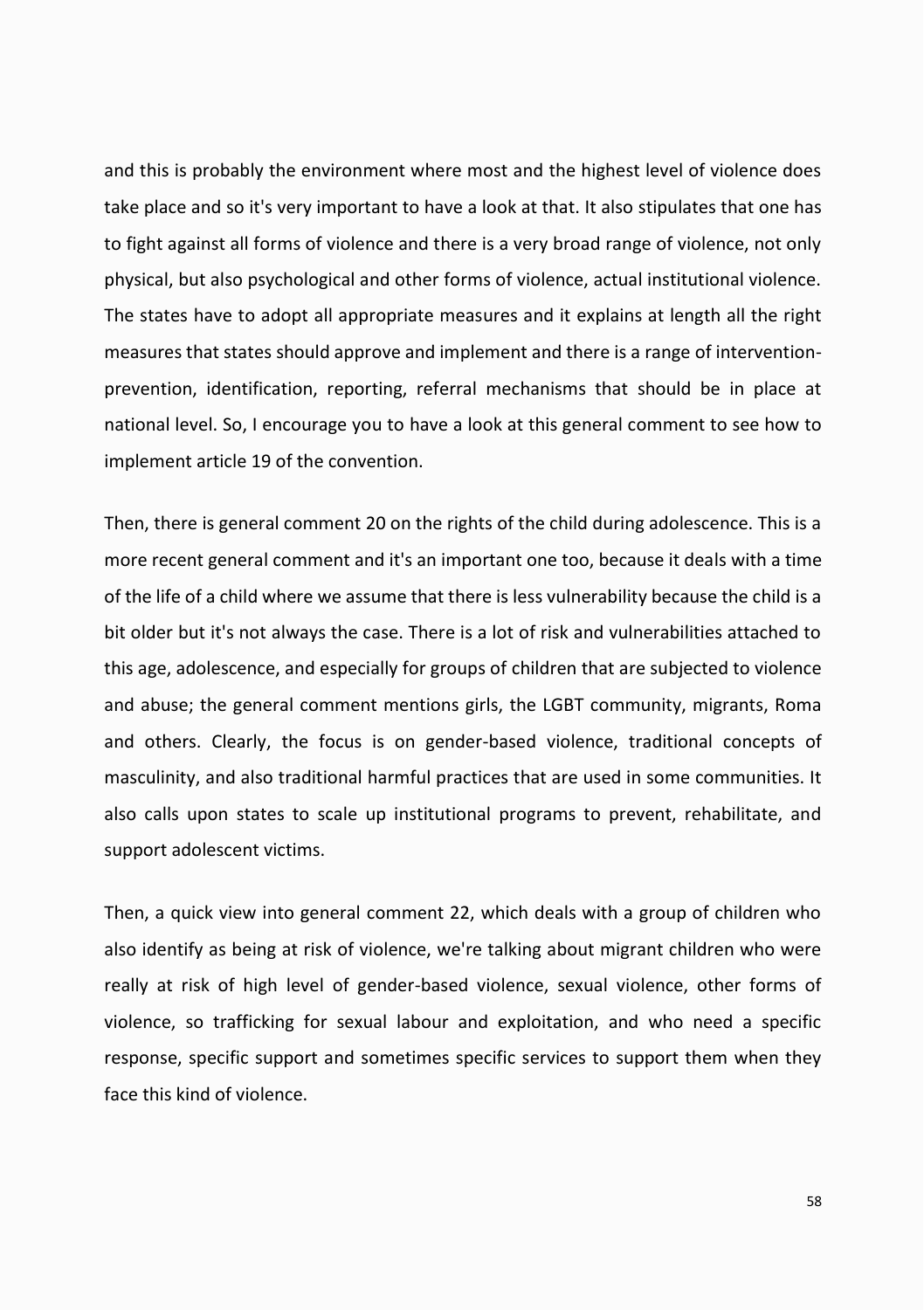Moving on, I would like to enter into a few of what we call the concluding observations (COBs) concerning the different states. So, I gathered some of the recommendations from different reports' concluding observations, which deal with violence against children to see what kind of recommendation the Committees issue concerning a state. Before presenting this content, I would just like to record the importance for civic society to use this mechanism to try to draft reports and to come up with a concrete question and concrete recommendation that you would like to see in the final concluding observation concerning your states because this will be a very important tool that you can use in your work and advocacy work. If you prepare your report as well as possible, you will see your recommendation reflected in the final observation and you can follow up on that. It's not only you as an NGO saying that in your country, it will be the right of the child who says that, so the state will be more highly likely to continue advocating at national level.

So, a few of the important recommendations. First, violence against children is identified as one of the nine clusters in the reporting guidelines. So, that means that every state has to report on how they implement and what is the state of the policy of the state when it comes to responding to violence against children. There is, usually or most of the time, reference to the SDG, the Sustainable Development Goals, and especially goal 16.2, which asserts that states have the duty to fight against violence against children, and, of course, the Committee always urges States to adopt legislation which really addresses the issue of violence, and to repeal inadequacy of registration, because very often there are gaps in the legislation.

Then, sometimes the Committee deals with the level of penalties when they feel that the level of penalty is really too low when it comes to violence against children or offenses against children, because it gives the impression that it's not a really important offense. The Committee has often asked states to repeal legal provisions that excuse perpetrators of domestic violence – this still exists in some countries, meaning to recognise a cause of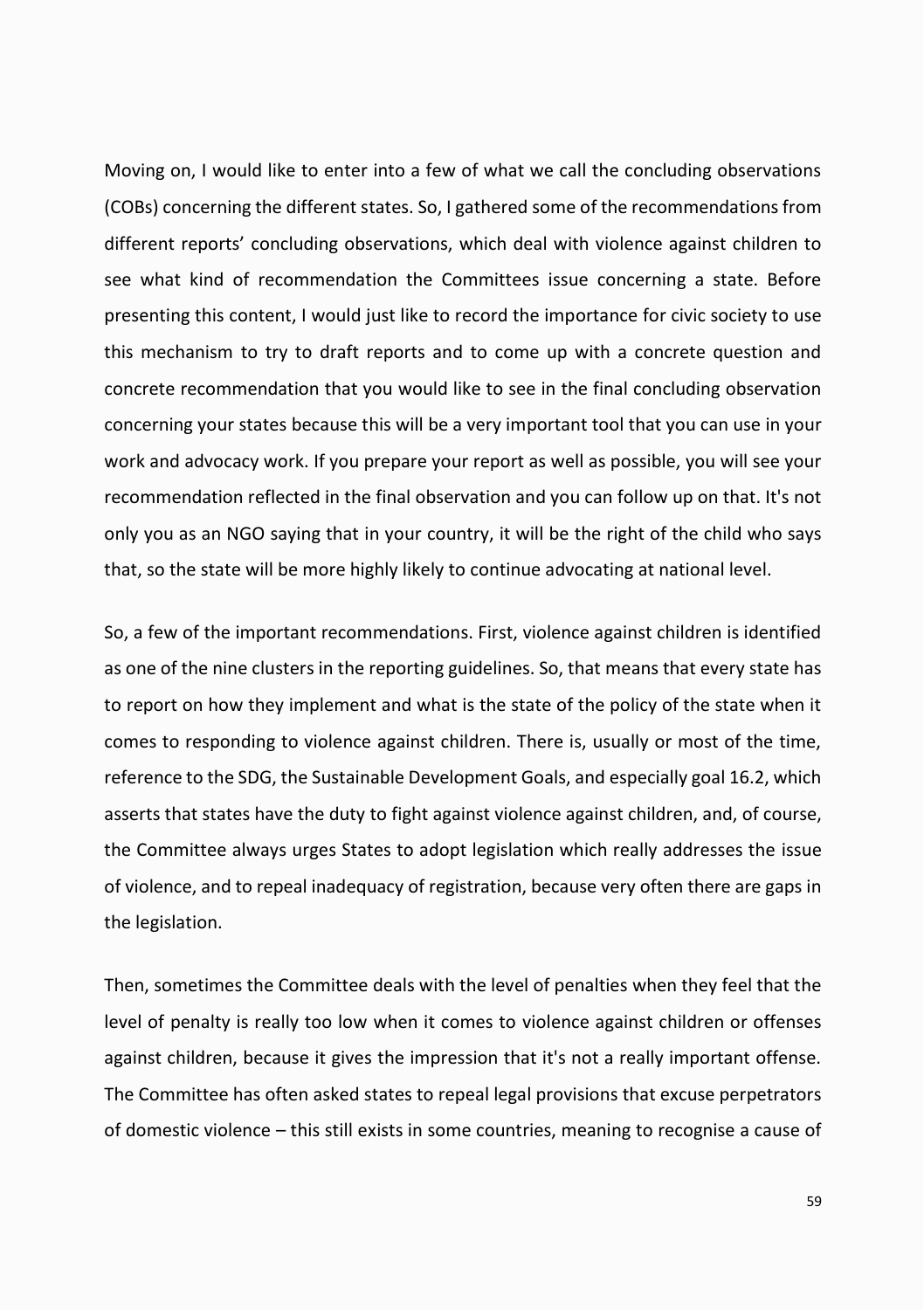excuse for the perpetrator, which is a shame; to repeal all legal provisions that authorize, condone or lead to child sexual abuse and criminalize marital rape – so, here again, there are gaps in the legislation and the Committee calls upon states to set up a minimum age of sexual consent as that's not the case in all states; and, to repeal all legislation treating child victims as offenders. We know that this is a huge problem – identifying a victim as offender, it's even worse and it's a part of the victimization.

Very often, the Committee recommends the adoption of national plans of prevention and I heard in the intervention before that every country needs to have such plans and needs to establish specific child protection units. And so it has been mentioned in other speeches that we need professionals that are specifically trained to deal with the victims and children and you do not address your child in the same way as you address an adult. And then, there is the need to allocate enough resources to address the root causes of violence. This is also part of the recommendation of the Committee: the establishment of reporting and complain mechanism, which are effective, efficient, independent, and which will give a solution to the child. It's not only a principle, it's not only on paper, it has to be implemented and accessible for children. So, you need to inform children, to support children to use those complaint mechanisms.

Establishment of independent inquiry, investigation, prosecution, punishment of perpetrators, all this is also very important. So, a compensation scheme to support the victim and to repair the damages should be afforded to the victim. Of course, the prohibition of all corporal punishment by law is very well known but still not the case in some, even in some European countries, and being seated in Belgium I can say that it's not always the case. The establishment of complaint mechanisms that are safe and confidential, strengthening and expanding awareness-raising programs and then fighting against some forms of harmful practice, among others, FGM—i.e. female genital mutilation.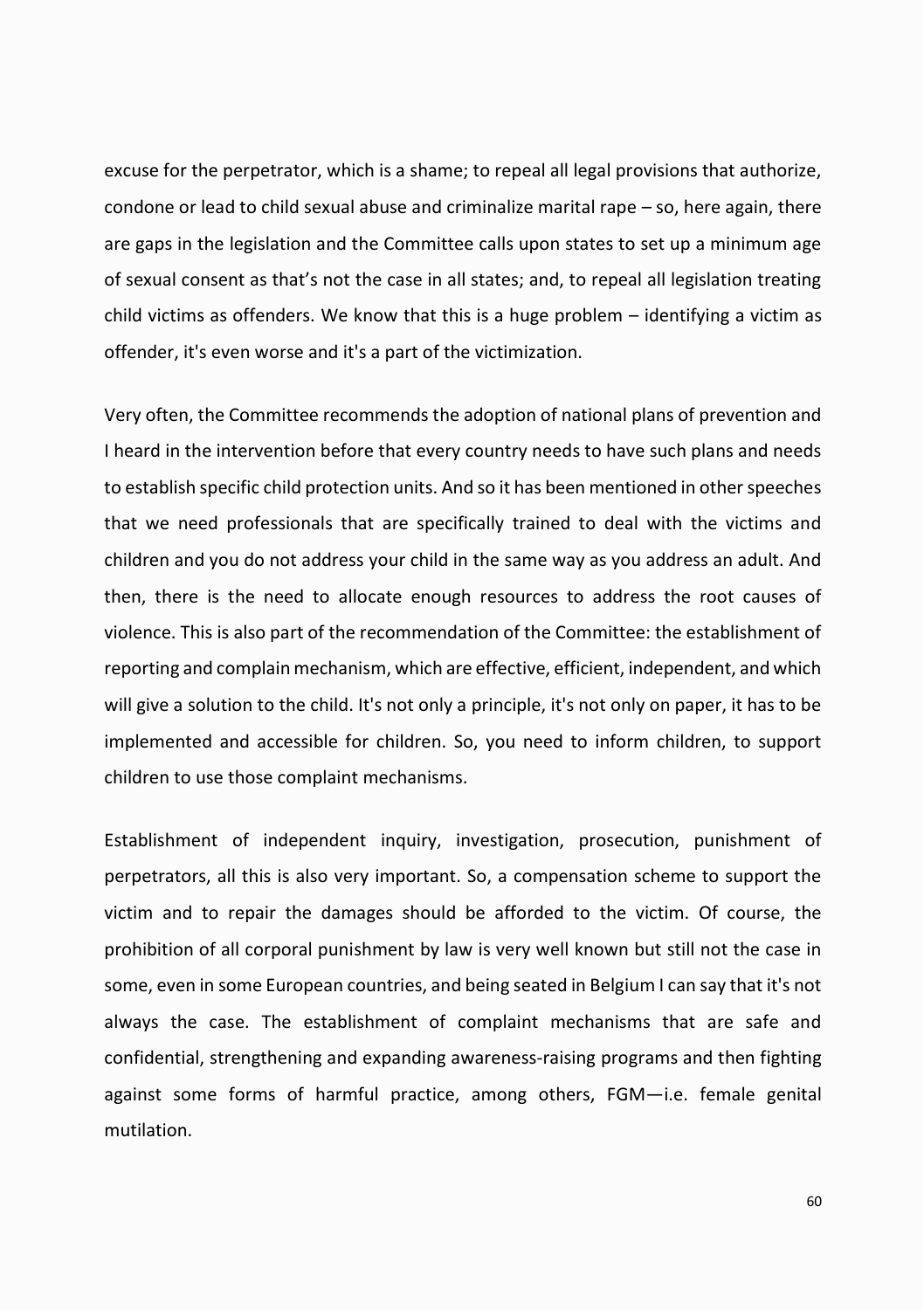Then, a few other issues that are also important: mechanism procedural guidelines to ensure the mandatory reporting of cases of sexual abuse and exploitation; child friendly and effective reporting channel; regular training of professionals and early detection and reporting. Finally, concerning the COBs: paying more attention to the gender dimension of sexual exploitation and abuse and attention given to the existence of a helpline and other support mechanisms. So, these are the recommendations that are issued by the committee and that should be implemented by the states.

I will end my presentation on that. As I mentioned, there is the possibility to submit a digital communication complaint to the Committee. And at least in one case, there is a decision stating that one state had to evaluate the risk of a violation of the rights of the child when the state was willing to deport a family to a country of origin, there was a risk of violation of the subject of female genital mutilation in the country of origin and, in that case, the Committee concluded that there was a failure to consider the best interest of the child in this specific situation. So, that's an example that shows that if you see a situation that does not render a good result at national level, then you can use this mechanism and the inquiry mechanism that is also attached to this optional protocol as a mechanism that allows you to bring corrective complaints and not only with reference to one case of alleged violation of children's rights, but more global situations.

## **Audience question: Should the reconciliation between the perpetrator and the victim be repealed by law?**

Difficult question, as a matter of fact, and I think it will, of course, depend on the context of the situation. We know that the justice system very often does not deliver all the solutions and all the protection that the child deserves and certainly not from the perspective of the child. When violence against the child occurs in the family, we also have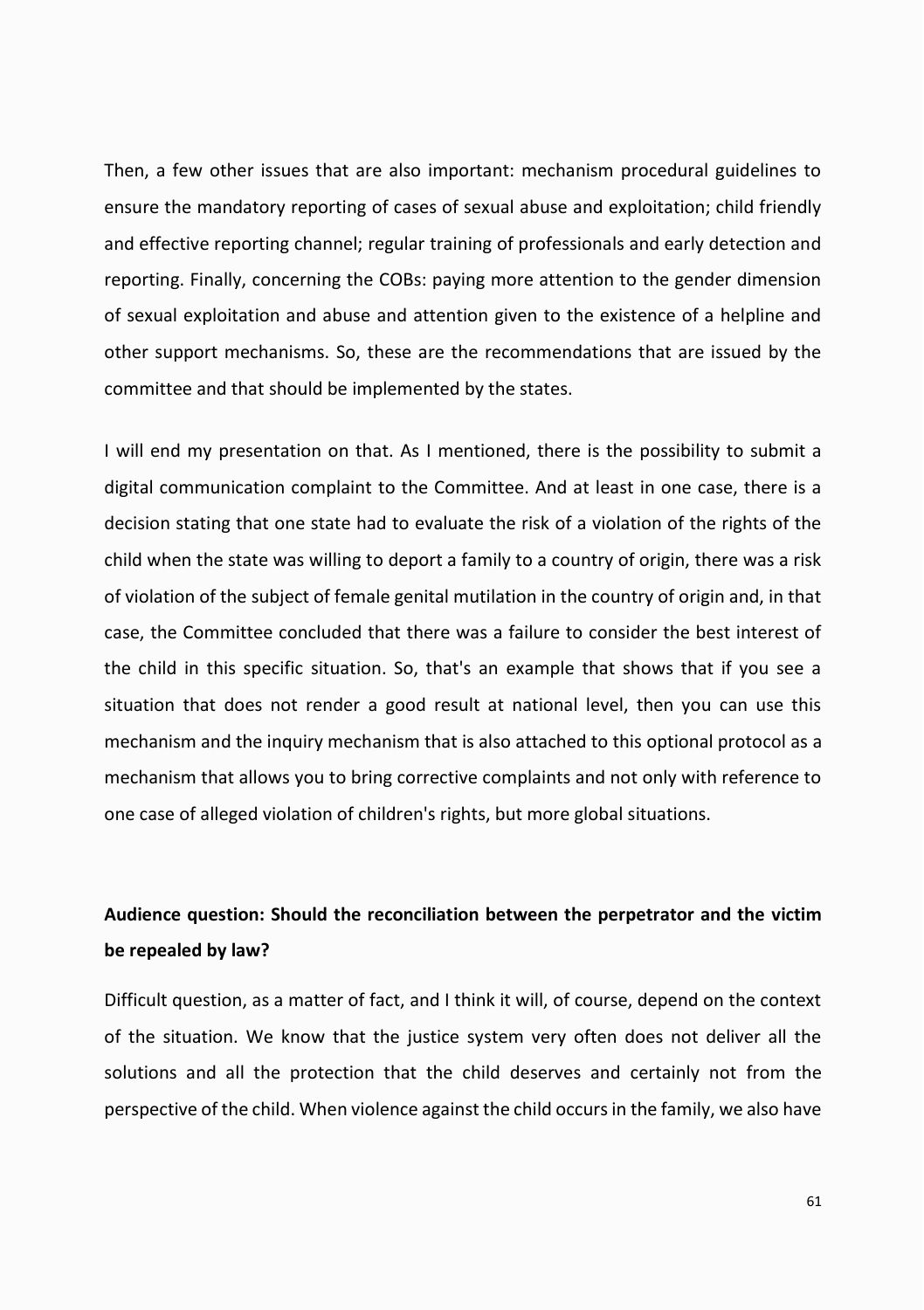to recall that members of the family remain -and may be- important for the child. So, if there is a legal procedure and the perpetrator is sent to prison or separated from the family, of course, the consequences are felt by the child, him or herself.

So, I think that in each case we have to assess the situation as an individual risk assessment and see if, in this case, another approach and mediation and further support to the child would bring about an appropriate solution. It's difficult to answer globally, in general, but I think that if we take an individual situation, we may arrive to the conclusion that while protecting the child, trying to rebuild the relation and rebuild good relations with the rest of the family is important and, then, I would finally say that, for me, it's also very important to work with the perpetrator, because at one point, s/he will have contact with the family or with other children and we don't want them to repeat the crime and the violence. This is it, in a nutshell.

### *National perspective on the implementation of international standards guiding risk assessments for child victims of violence: The role of social services in the criminal justice system in Italy*

**Isabella Mastropasqua**, Director Office II, Juvenile and Community Justice Department, Italian Ministry of Justice

Art. 609 decies of the Italian Criminal Code - "Communication to the Juvenile Court" (supplemented by Law 66/1996, Law 269/1998 and subsequent amendments) – establishes the intervention of the Juvenile Justice Services in the event of sexual offences (articles 600, 600-bis, 600-ter, 600-quinquies, 601, 602, 609-bis, 609-ter, 609-quinquies, 609-octies and 609-undecies committed to the detriment of minors, or for the crime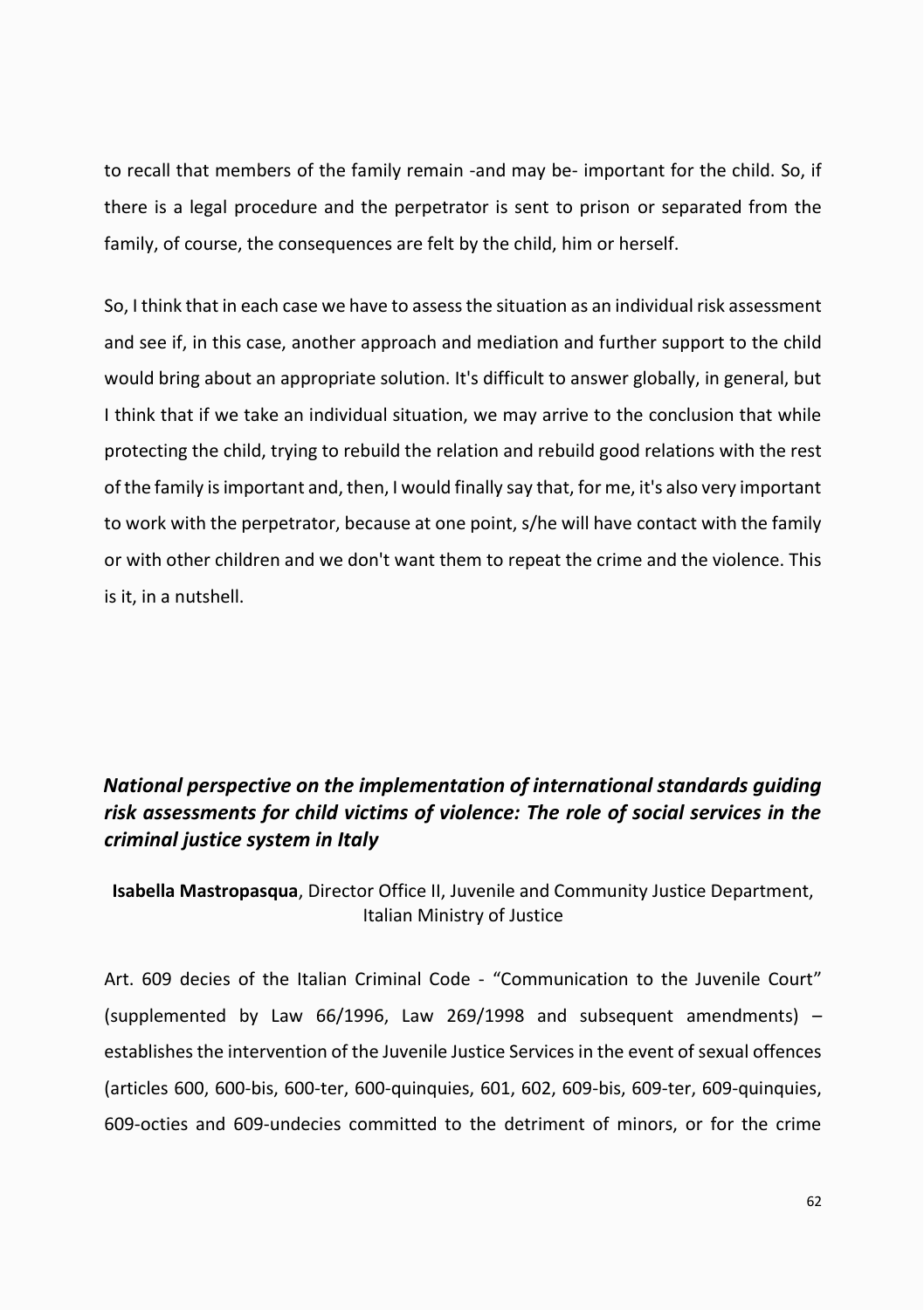provided for in article 609-quater or for the crimes provided for in Articles 572 and 612 bis).

Additionally, emotional and psychological support for the offended child is ensured at all stages and levels of the proceedings through the presence of the child's parents or other persons chosen by the minor, as well as that of groups, foundations, associations or NGOs with proven experience in supporting the victims of the offences referred to in the first paragraph. These entities are registered in a special list of persons entitled to this role, with the consent of the minor, and are admitted by the prosecuting judicial authority.

Paragraph 3 specifies that, in any case, the child is guaranteed the assistance of the juvenile services of the Administration of Justice and of the services provided by the local authorities. Paragraph 4 specifies that the services specified in the third (3) paragraph are also used by the judicial authority at every stage and level of the proceeding. According to this article and in the absence of a specific provision, all the services which are potentially responsible for taking care of minors are generally tasked with offering support to child victims of sexual offences. Not-for-profit organisations, health services, local authorities, juvenile justice services are all entitled to provide support and help even when they do not receive specific instructions.

In line with the faulty transposition into Italian national law of directive 29/2012 on victims' rights, there is still a lack of a structured, systematic approach to cases of child victims of sexual offences. This has led to different practices being implemented at a local level as a result of specific local policies. In line with these specific local policies, there exist extremely different practices for taking care of child victims from a social standpoint in Italy.

There are three different modes of intervention: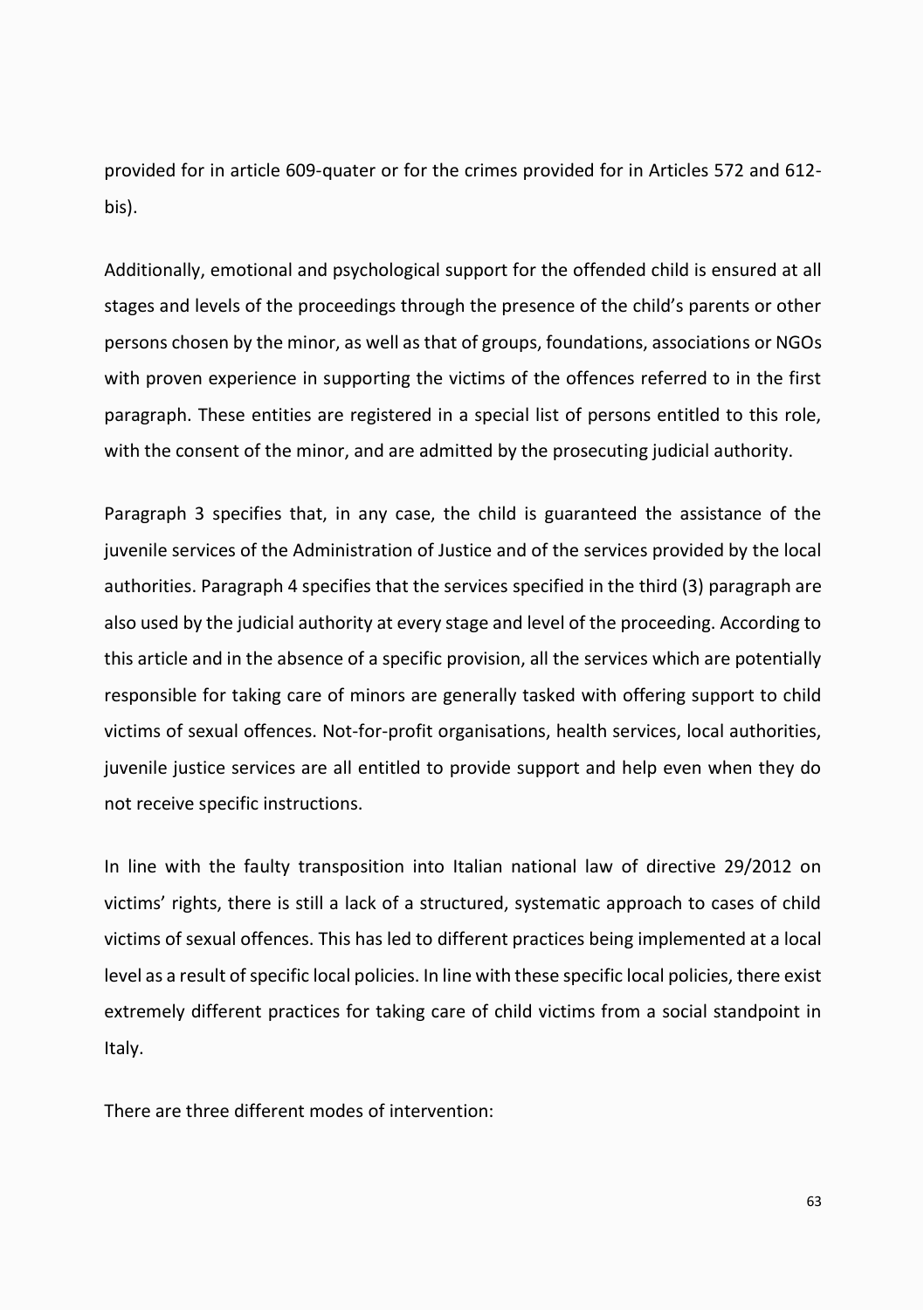• Full delegation to specialised health and community services, as they are considered to be more competent when it comes to dealing with the complexity of the phenomenon.

• Integration of justice and community services, based on operational protocols defined at a local level that ensure a multidisciplinary and multi-agency approach so as to make the most of the specific institutional competences and to guarantee a holistic approach.

• Full delegation to the Justice services, as a result of a lack of local services or because these are not considered to be adequate by the local juvenile judiciary.

The limits of this complex organisation are clear and I will try to summarise them, as follows:

• An uneven service offering throughout the nation with serious repercussions for support services and with the risk of causing inequalities.

• The new jurisdiction, in juvenile justice services, over often young victims has not been adequately supported in terms of additional skills required to assist such significantly different users (working with adolescents and children and with trauma is not the same).

• The differentiation of the place of care makes it difficult to collect data and monitor the phenomenon.

But beyond these critical points, it is necessary to highlight that there are many good practices developed at a local level in the field of integrated care and restorative justice practices. Also at a national level, a working table at the Ministry of Justice on victims' rights represents a significant step towards establishing a harmonised course of action.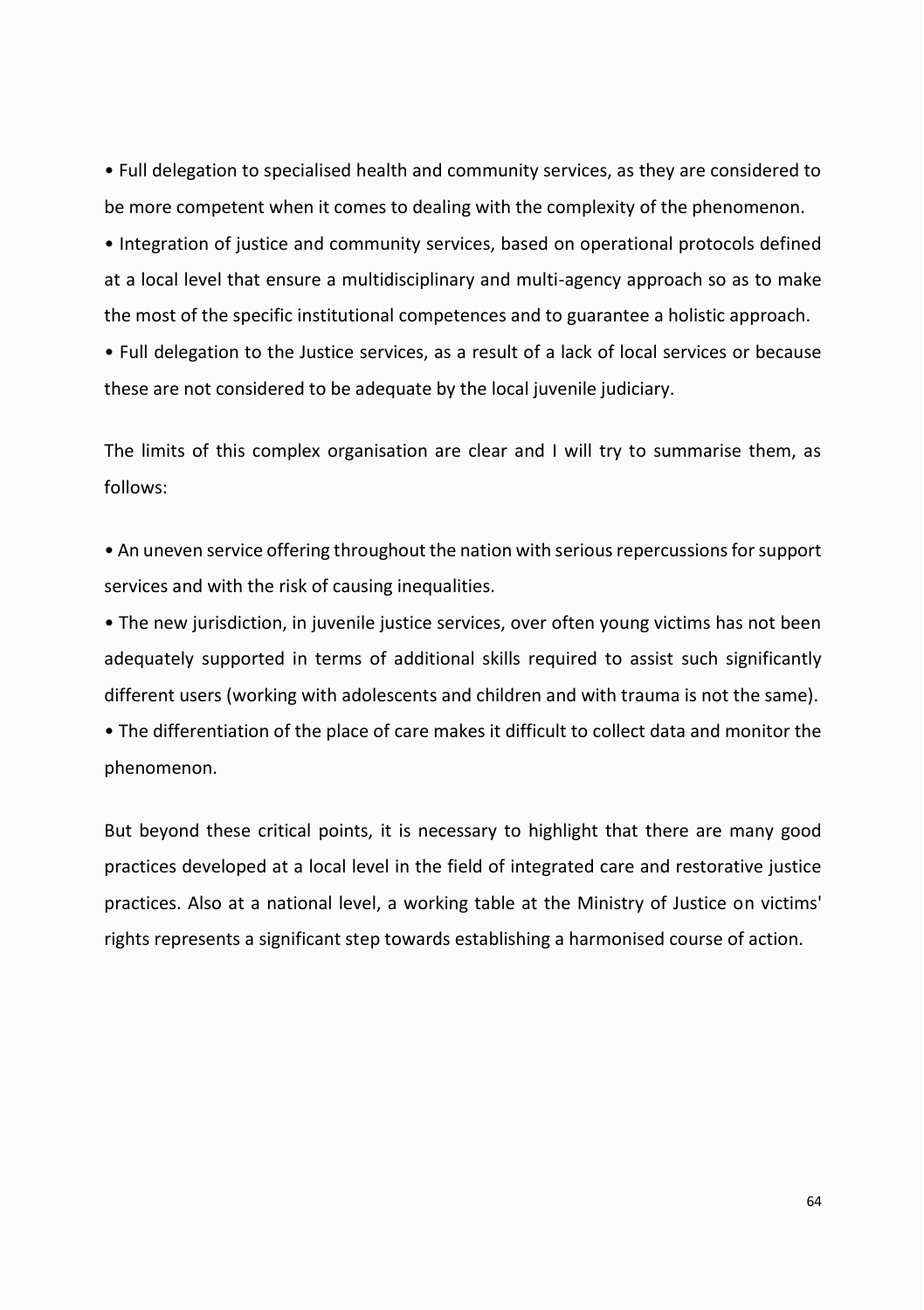## **Day 2, Panel 2: Risk assessment of child victims of violence: Approaches and methods**

### *LASTA - Multi-Professional Risk Assessment Method implemented in Finland*

**Taina Laajasalo**, Chief Specialist and Forensic Psychologist, Finnish Institute of Health and Welfare

I'm going to talk about a multi-professional risk assessment method we are currently implementing in Finland. It's called the LASTA, or the LASTA-seula method. We have a sort of a second version of this method that we are now implementing. Just to give you some context about our national situation, we have a national Barnahus project that was launched in June 2019 by the Ministry of Social Affairs and Health and it is coordinated by the Finnish Institute of Health and Welfare, where I work. We are doing this work with the five university hospital districts which have their own sort of Barnahus units, and they are called Forensic Psychiatry and Psychology Centres for Children and Adolescents in Finland, but they do their work the way the Barnahus unit should work. They use multi-professional meetings, the premises are child-friendly and the aim is to prevent secondary victimization, as well as use evidence-based methods in the investigative phase as well as in the treatment phase. However, the work I'm going to present to you is sort of complementary to our Barnahus model. So, we are doing this implementation of the LASTA risk assessment model as part of our Barnahus project and it is tied to our larger Barnahus model.

First, a couple of words about how we deal with child maltreatment and violence directed towards children in Finland. All types of violence towards children are prohibited in Finland. It has been so since the 1980s. In 1984 all types of violence, including even minor disciplinary actions that contain any type of physical abuse were prohibited by law. I think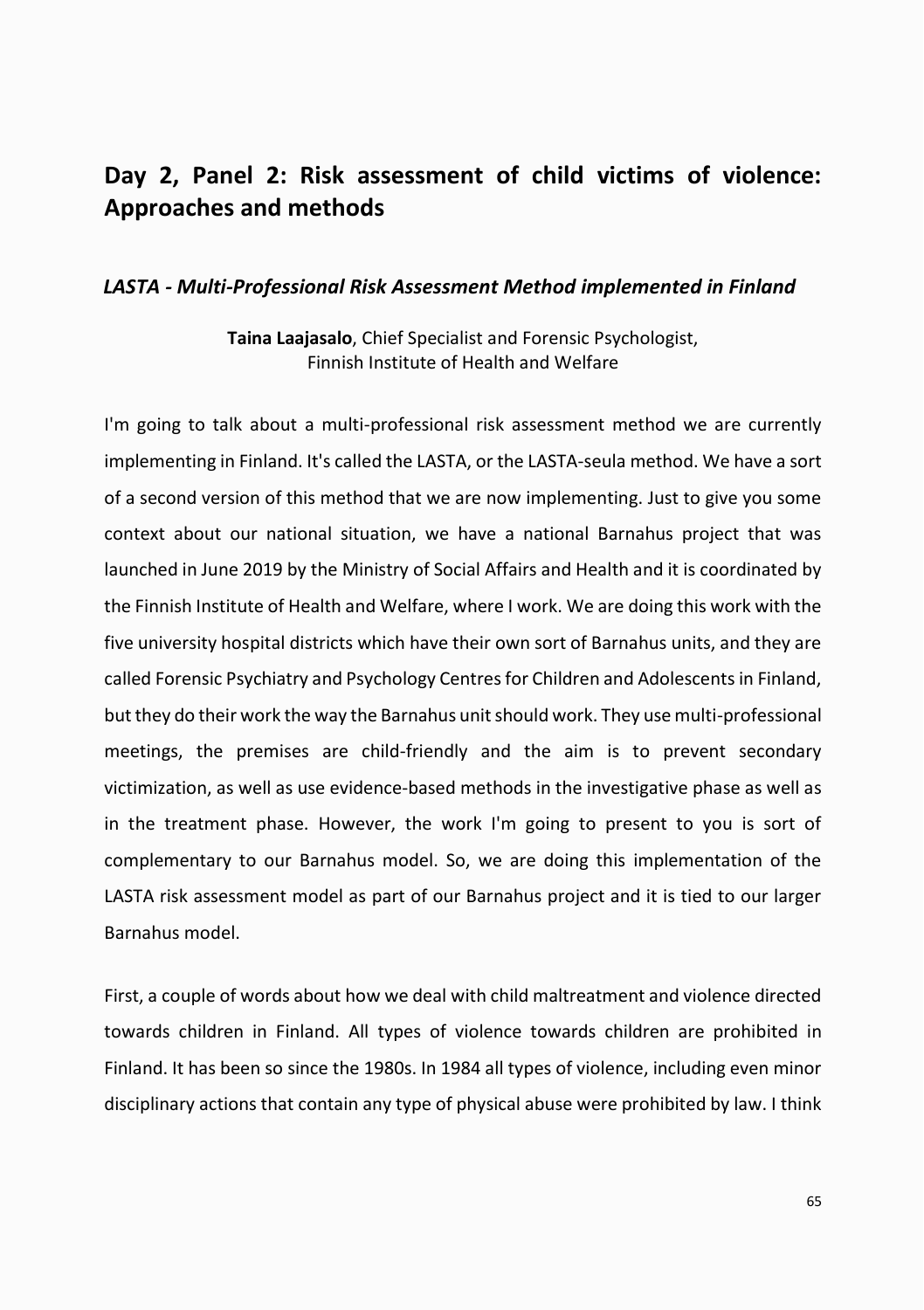we were the second country in the world to include this statement to our criminal law and the duty to report violence towards children has been made stricter and stricter over the years. And currently, the situation is that it is mandatory to report all types of violence to child protective services and nearly in every case, you also need to make a report to the police. And while we think this is good—we have this sort of zero tolerance policy—it is very taxing for our service providers. So, the number of reports made at a child protective service and made to the police regarding violence towards children is increasing. It has been increasing for decades, and it continues to do so. And we know from surveys with victims that this isn't due to increasing amounts of violence directed towards children; it's just that we are more aware of this issue, it is strictly prohibited and we have a very strict duty to report. So, we have a large number of cases.

What this means is that we have severe delays in processes. I think this is not unique to the Finnish context and many of you can relate, but currently, the average duration from the report to the court verdict is years; it is, on average, two years or more. And of course, this is an unacceptably long delay. So, we have delays, and the services are struggling to cope with the amount of cases. And while we think that it is good that we have such strict reporting policies, on the other hand, we think that these lengthy pre-trial investigations that are conducted by the police are not always in the child's best interest. In many cases, we think that it would be in the child's best interest, for example, for the family to work more closely with the child protective services. But while the pre-trial investigation is ongoing, and the police is involved, it isn't always easy to do so. So, these are the sort of problems we are trying to tackle. And for this reason, we think that we need early holistic, structured decision-making tools. I do think that these would be beneficial in many countries, but I think,, we have our own issues that are tied to our national legislation and the themes I just explained, and I think, for that reason, this is of utmost importance for us just now.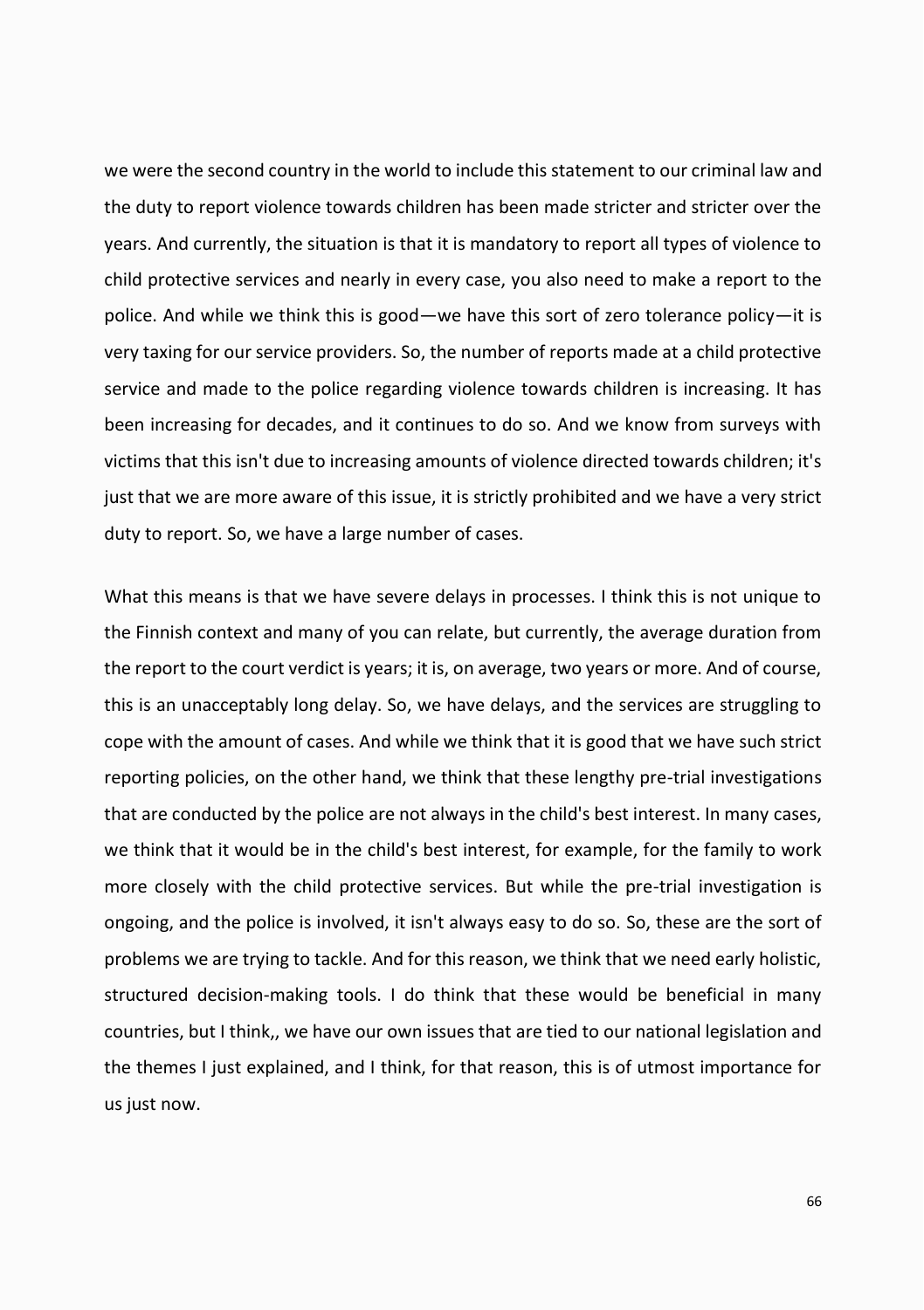What we try to do is to fit together in this structured decision-making process the different kinds of needs that the children have, when there is suspicion of violence or violence that has been substantiated. So, there are the care needs, protection needs, treatment needs, and so on. And of course, this idea is also at the heart of the Barnahus model as well. So, we have created the LASTA tool to improve information flow and cooperation between different parties already at the earliest stage after the report of abuse has been made. In the next slide, I will explain to you what this tool consists of, but I think an important point to be made here is that this tool should be utilized at the earliest stage, even before the child is interviewed and right after the report of abuse has been made. This is meant to be a way to ensure that the best interests of the child are approached from a variety of perspectives, be it judicial, child protection, physical or mental health.

So, these preliminary assessments, LASTA assessments, utilize this form that was created based on an extensive literature review. It contains risk factors which we know from a lot of research conducted over the years to increase the risk of a child being abused, either physically or sexually or emotionally. It includes items related to the child characteristics. For example, whether the child has some sort of somatic illness or suffers from developmental delays or has a diagnosis of conduct disorder – these are items that we would be interested in when conducting this assessment. It includes items related to family characteristics, for example, whether the parent has a mental or substance abuse disorder that might be related to risk of abuse. It also includes items related to prior service use, for example, whether the family has been involved with child protective services before or has been involved in abuse assessments within the police before; whether there have been calls made to police regarding domestic abuse, things like that, or whether there have been suspicious injuries; whether there are fractures or unexplained accidents that you can see from the child's healthcare records that could be sort of red flags, if we think about the risk of abuse.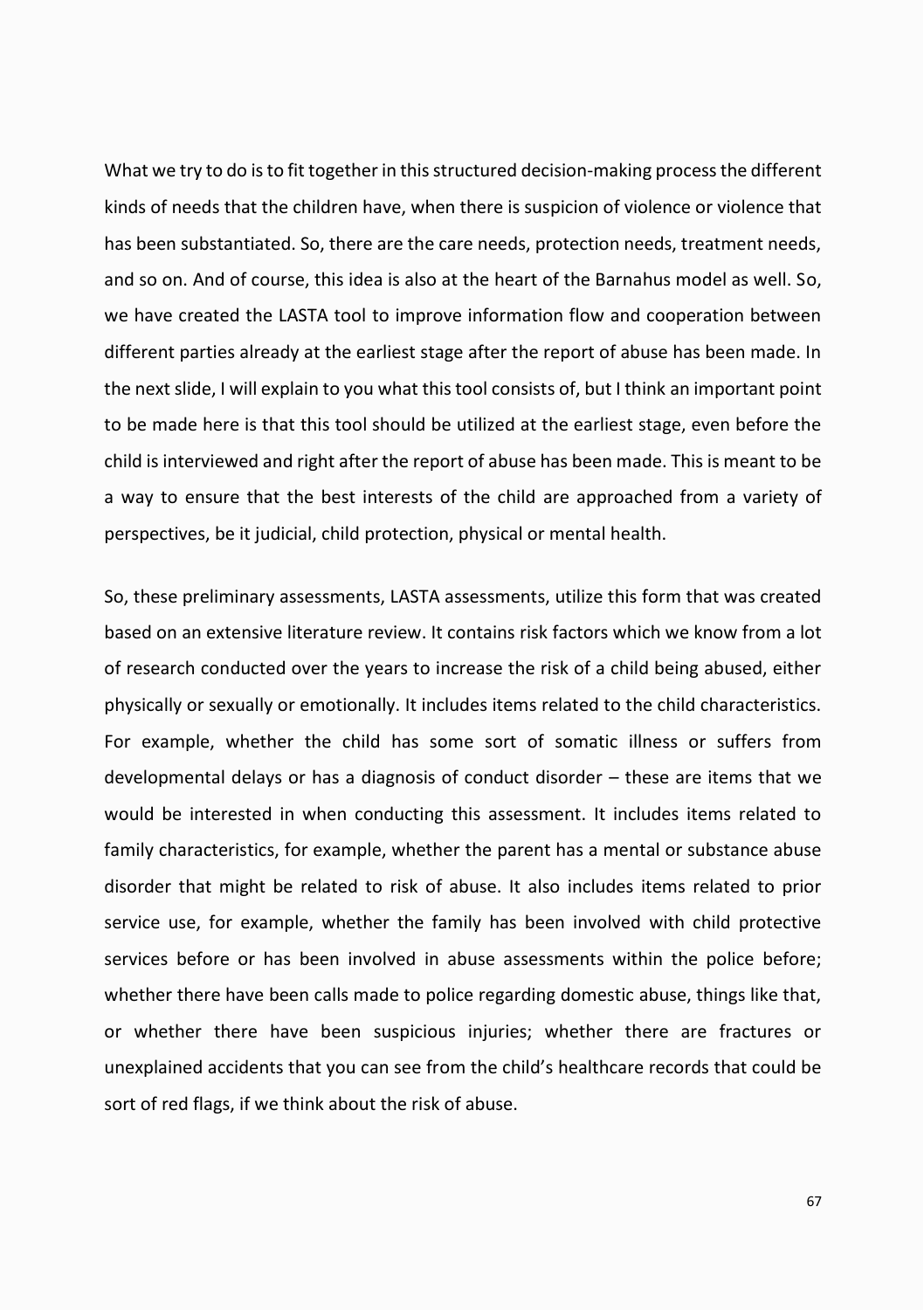This information is collected from police files, child protective records and healthcare records. And it is collected by the Barnahus staff or a specifically appointed LASTA coordinator in some areas. In many cases after the information has been collected and after the form has been filled out, this knowledge is utilized in a multi-agency meeting where the police, the prosecutor and healthcare and child protective services jointly make decisions. And these decisions might involve issues such as when it is best, for example, to send a child to be interviewed in the Barnahus Centre by a forensic psychologist, or when perhaps the police can conduct an interview. In Finland, both these parties can be involved in interviewing the child. Also, what can be discussed is when it is best to cease the pre-trial investigation and instead let the child protective services take the lead. For example, if we have a parent who is actively seeking help, after, for example, pulling a child's hair after being exhausted or something like that and there are no risk markers in the records. It might be decided that in this particular case, it is best that child protective services take the lead and the lengthy pretrial investigation involving the police is not the best way to move. Also, decisions can be made as to what kind of support to give to the child and family. Of course, in some cases, this might involve – in acute severe cases, for example – placing the children in outside care.

The form is quite long. It is, I think, currently a bit too long. It's 4 pages and this has caused some issues on the field. Some professionals say that they don't have time to gather all this information, or they want to amend it, make it a bit different. We are trying to be flexible, but on the other hand, we feel that we also need a way to collect national data on how this model is used and what kind of information is gathered. From a research standpoint and from the point of view of developing our services, I think it's important that we have a flexible but still structured enough system.

And while I already explained the items, here are some examples. For example, one item relates to possible recurring absences from healthcare visits. In Finland we have a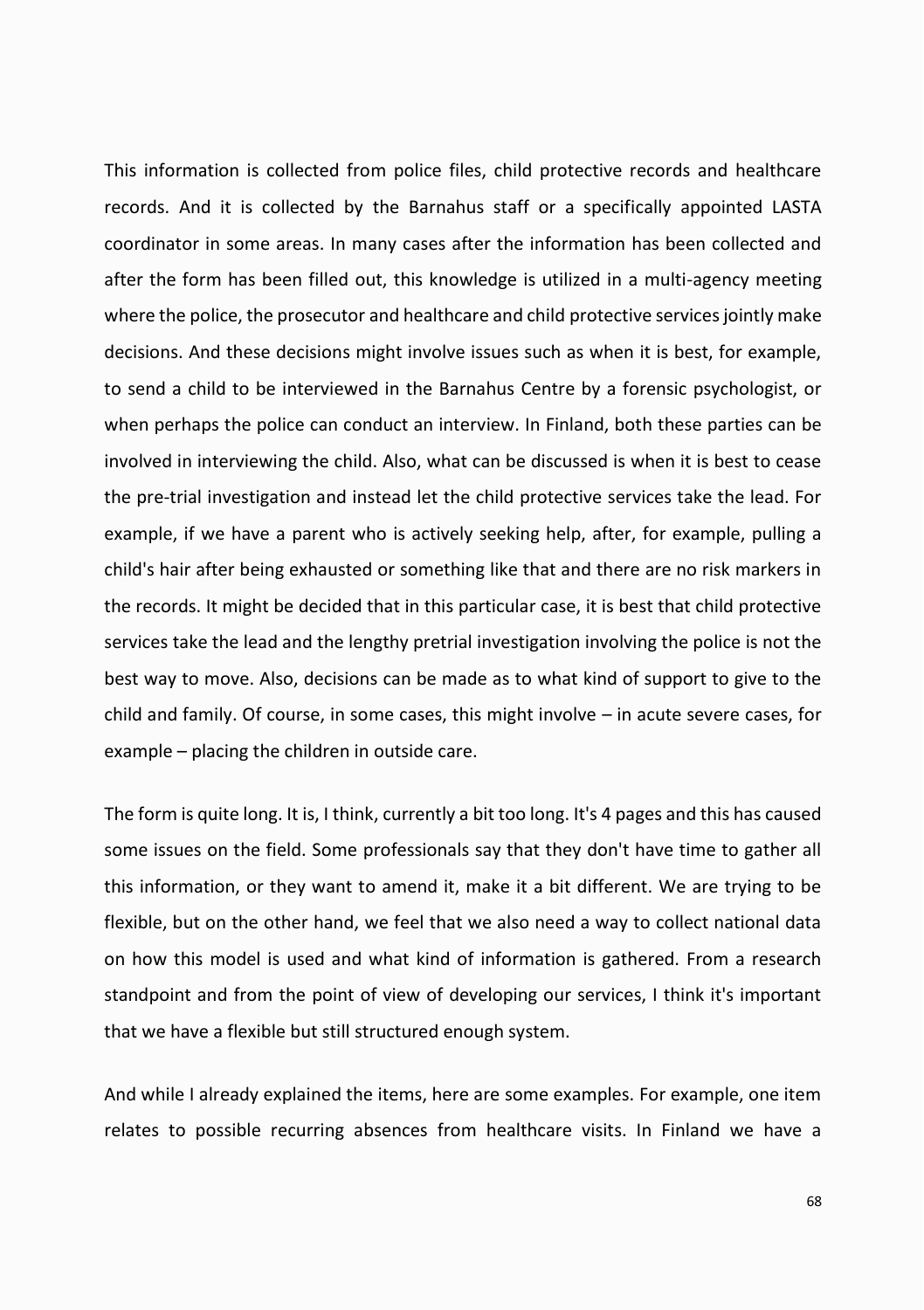healthcare system where the great majority of children visit a nurse at least yearly. We know that being absent from these meetings or not going to the dentist, for example, in some cases, might be a sign of something being wrong with the child and the family. Another example item: does the parent have a positive attitude towards physical punishment in the upbringing of their children, and of course, it needs to be specified where this information comes from, whether there have been child protective services, emergency home visits, and so on. After this background information is gathered, decisions are made, for example, regarding the need to have a physical, somatic examination of the child and whether it needs to be urgent.

As a summary, what we think of this work so far, we are implementing this, and it seems to improve the information flow between different authorities. We in Finland also have a very shattered system and I think this is one way to tackle that problem. On the other hand, we only have this limited experience and we definitely need some validation studies on how this model actually works. We need to conduct scientific research before we can be sure that this is actually helpful for the children and for the professionals. But already now, in some cities, in some areas of Finland, this has become normal practice in cases of suspected child abuse. Not all of these areas use this LASTA form as such – some have modifications, but the basics are the same. They go through the information from the healthcare files, from the child protective services files, from the police files, go through the risk factors and then make joint decisions. We think that it supports both the police and the prosecutor in making better informed decisions regarding the investigation, but it also supports a more nuanced assessment of the needs of the child in terms of protection and care and treatment.

However, we do have some remaining problems with implementation and one of them is that there are some legislative barriers, which hinder the scaling up for this practice. For example, sharing the child's healthcare records and information derived from healthcare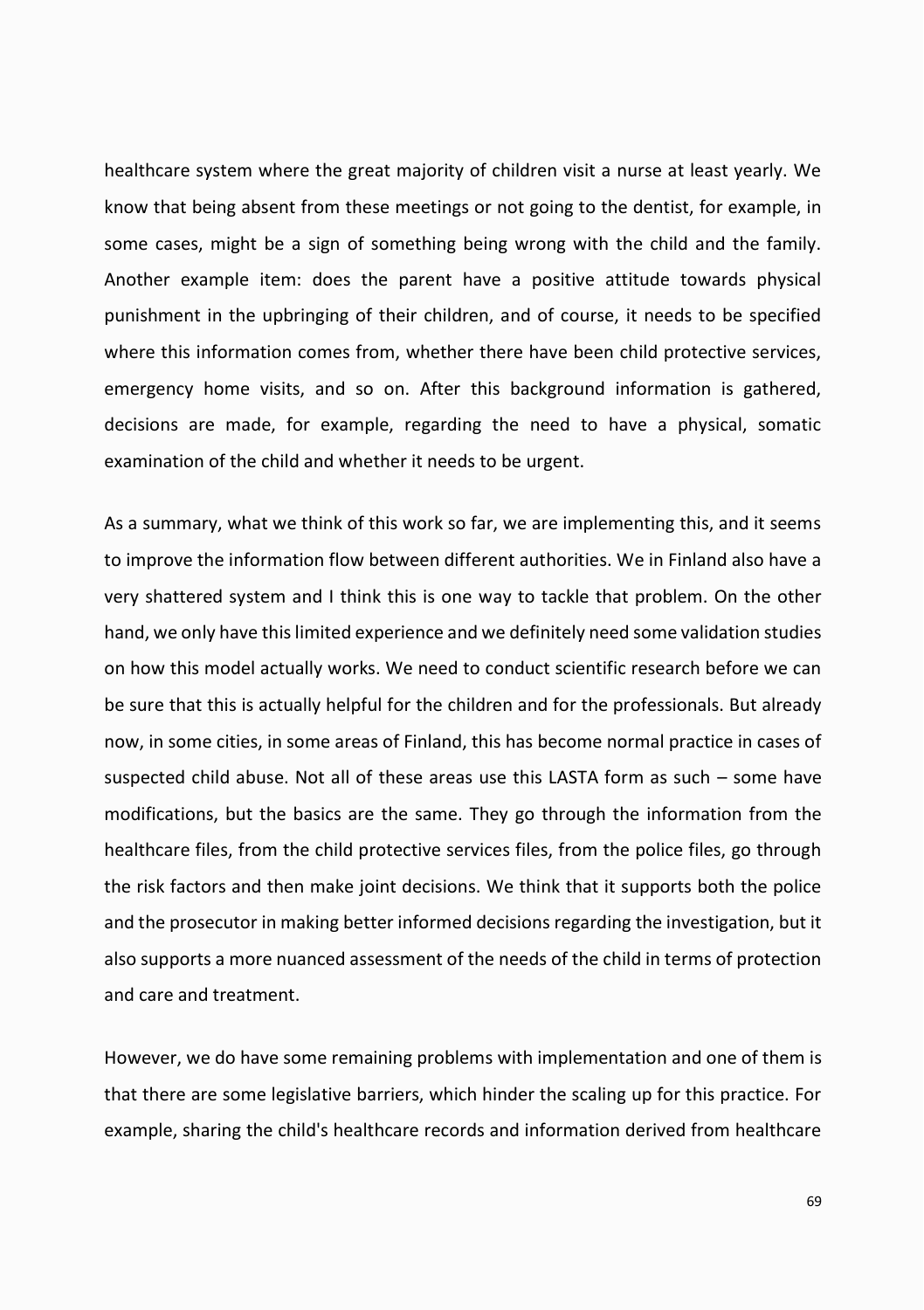records is not always possible in every case, although we think that this information is quite vital when we try to make risk assessment or structured judgments. So, this is something we need to tackle. Also, collecting the information takes time, it takes resources. So, if we want to scale this up on a national level, so that this would be available for most cases of abuse, we would definitely need quite a lot of new resources.

#### **Audience questions**

**1. You mentioned that the knowledge of the LASTA model is utilised in multi-agency meeting as well with police members, prosecutors, and so on. Were any trainings organised for this type of multidisciplinary experts in order to help them to cooperate better and to better implement the LASTA model?** 

We are now building, not a very thorough training, but some sort of video material that will help the professionals using the LASTA model because different districts have different challenges. Somewhere, for example, it has been easy to get a prosecutor to be very involved in the work, and in other parts, not so much so. Or in some districts and areas, they have been very creative and really thought out new ways of how to gather the information, how to utilize their resources wisely. But then again, some of our lawyers said that 'here, you have this one issue that you have not considered, and this is not permitted in our current legislation'. So, there are these different kinds of issues that emerge with implementing this model. And I definitely think that some sort of training would be beneficial, although I also believe in a sort of bottom-up implementation where we also really engage in dialogue with the professionals utilizing it, not just state that this is how you should do it.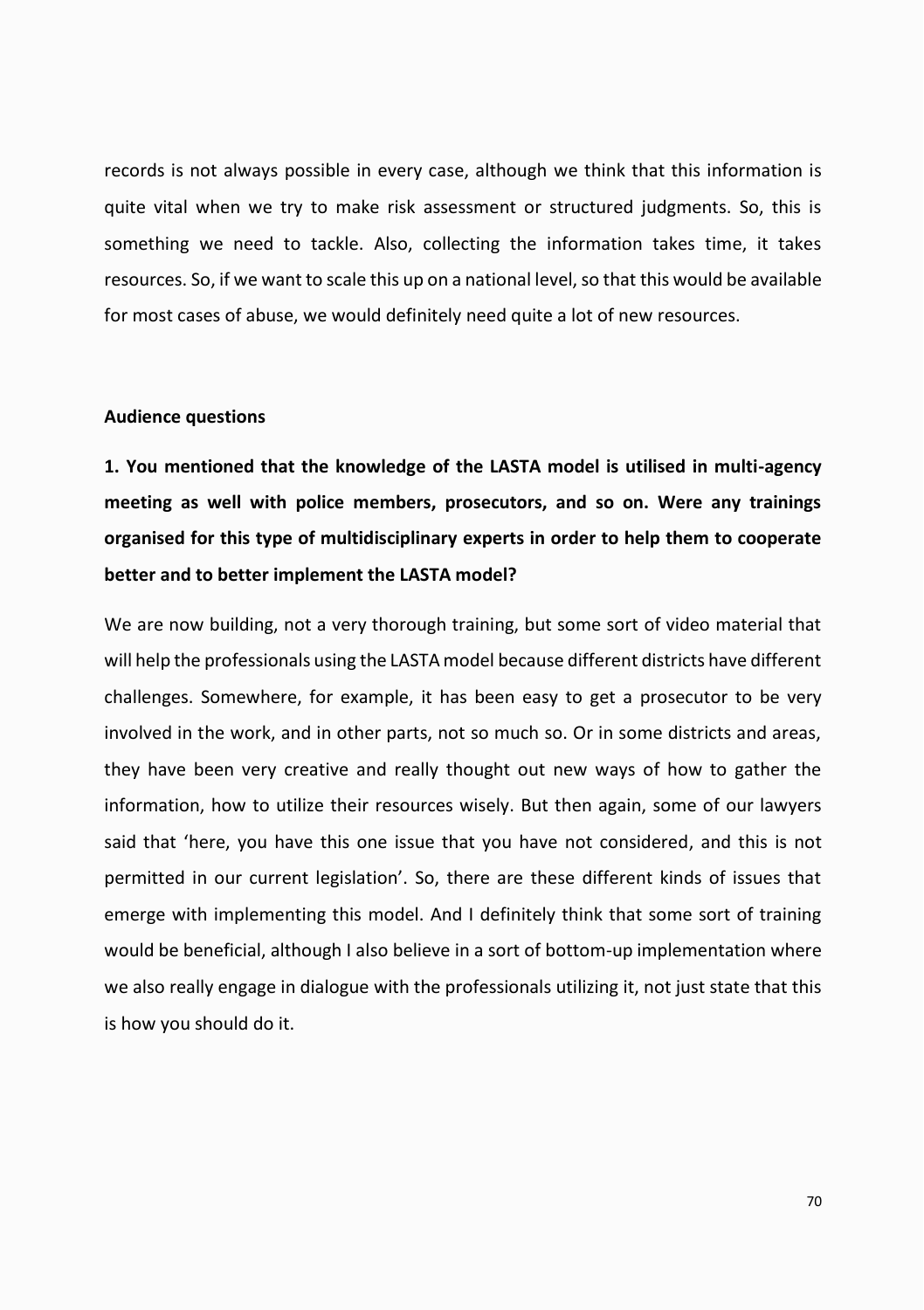## **2. in case the child victim becomes later adoptable, does the authority that verifies the adoption procedure have access to the information in the form?**

That's a very good question more generally, who has access to the information in the form. The adoption official would not have access to the form in our system. This is one of the issues that we are discussing almost on a daily basis—who should be able to view this very sensitive information. I think that it would not be a good idea for the information to be available too freely, because it is very sensitive—you have very sensitive health care information and information about the family. But then again, when you do all that work and gather all that material, it might be beneficial, for example, to child protective services, also in some other instances not only related to cases of alleged abuse. So that's a very good question.

### *Multi-disciplinary risk assessments of a Family Support Center in Belgium*

**Sabrina Reggers,** Family Justice Centre in Limburg, Belgium

My presentation is also on a practical level, on the Family Justice Centre in Limburg, Belgium.<sup>13</sup> Just to make it clear, we don't own the whole of the building, we only have a part of a floor in the big building. Limburg is part of Eastern Belgium.

What's the Family Justice Centre in Limburg about? It's a multidisciplinary team of professionals and various services who work together under one roof to tackle domestic

<sup>&</sup>lt;sup>13</sup> More information on the Family Justice Centre can be found in the official website: [www.fjclimburg.be.](http://www.fjclimburg.be/)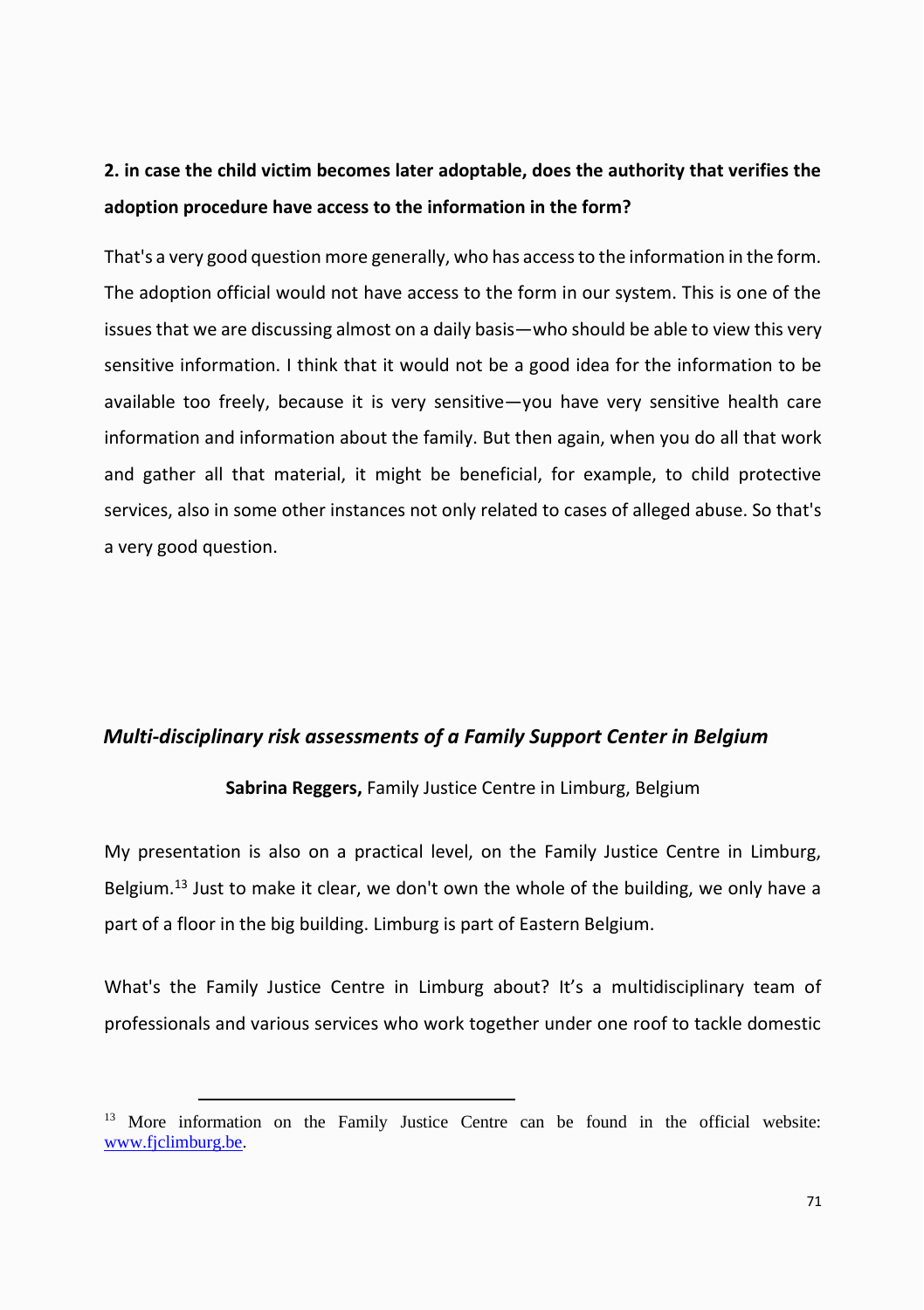violence in a coordinated and systemic approach when possible. At the moment, we are a centre that works on referrals and not directly accessible yet by clients, but those who are referred to us can come to obtain all the help and the services that they need to put an end to the violence, to help them enhance their safety and also to increase offender accountability.

Why are we doing this? Because when you look at people all around the world, everyone shares the three same core values: Family Safety, and Health. These values are all endangered by domestic violence, a common and highly underreported problem with complex and dangerous dynamics. Because, if a child or a person is robbed on the streets and has been hit, or something that's also very traumatic, there are small chances that that person will ever encounter the offender once again in their life; but in domestic violence, those involved often stay in each other's environment, they stay parents, they stay partners and ex-partners also. Domestic violence has a devastating impact on children. And I would like to highlight the ACE study, the adverse childhood study, which shows those devastating impacts on children and the intergenerational transfer that occurs often. Domestic violence also has a great social cost, and we see that many services are involved. And it transcends policy domains, policy levels, and competencies of professionals.

Now, what are we actually doing? The Family Justice Centre is a concept that comes from the United States of America but starts to also find common ground here in Europe and the main idea behind Family Justice Centres is to take the best of what you already have and bring it all together. In our case, that means putting together the police department, the public prosecutor, social services, youth services, municipalities, the probation services, victim support services, the youth services for child abuse, and also the agencies on mental health care and substance abuse. We bring all of that expertise together under one roof. Our goals are to reach for sustainable safety for the whole family – so not only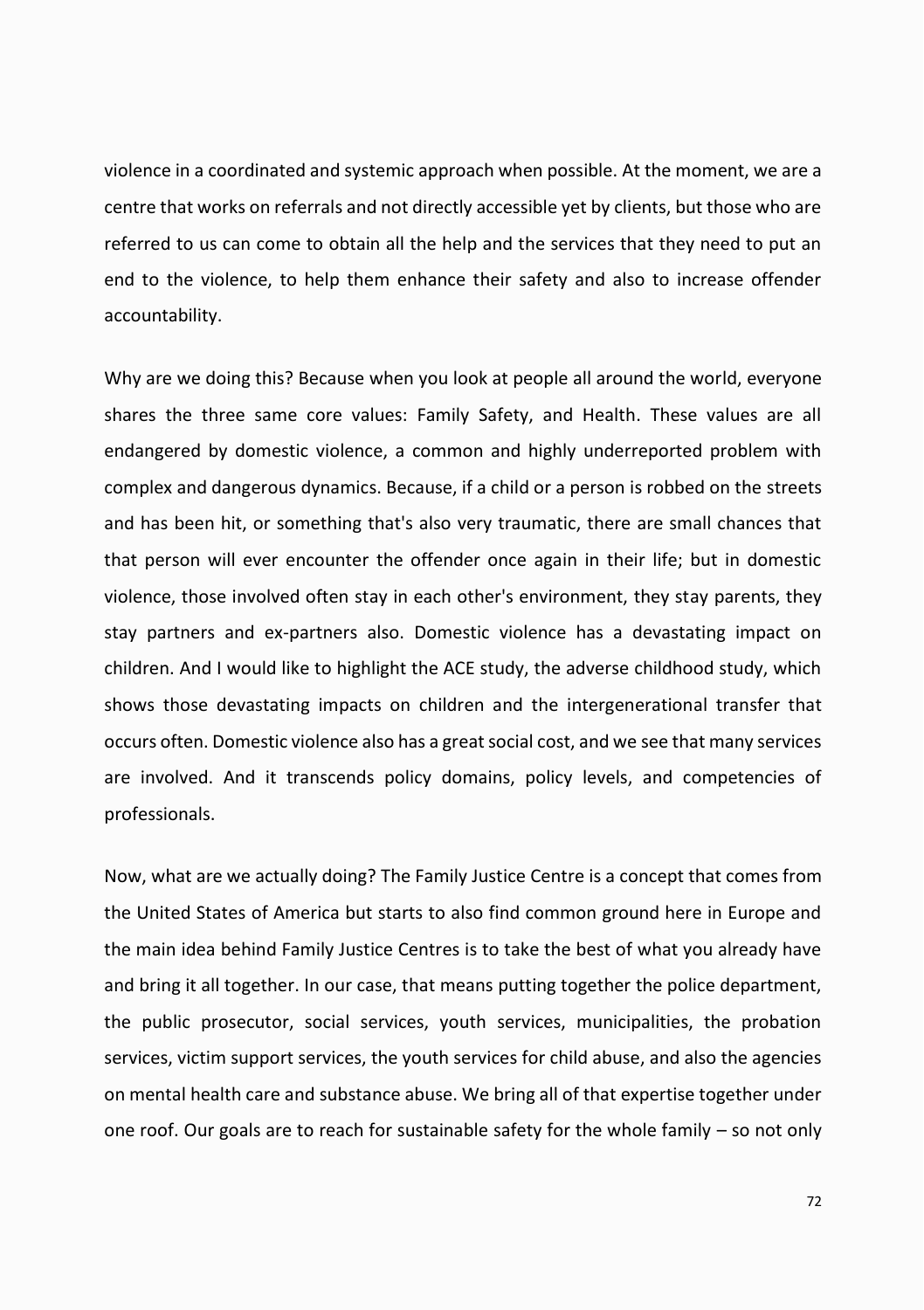for the child, but for all the persons involved. We want to be proactive and offer help to those who encounter domestic violence. We want to prevent violence and gain a clearer picture of it.

Which cases come to our centre? We have a chain approach for the complex files with the high risk multi-problem families where you really need the coordinated approach between welfare, police and justice. That's actually 1% of all of our cases; 99% come from police reports. So, in our region, and we work for about 333,000 inhabitants, every time that there's a police report, when there's an incident, and the police intervenes, or when a victim goes to the police station and makes a statement, they will always draw up a report. That report will always be sent within seven days to the police professionals in our Family Justice Centre and together with the public prosecutor they will build up a case and they will do a risk assessment. The public prosecutor will also check with the mandated youth facilities whether the minors are already known by those services, whether there's an active trajectory with them, and so on.

But this risk assessment is very general. It's not only about a child, of course; we look at the situation of the children: were they involved? Did they witness? Were they in the house? Were they a witness? Were they directly hit? But we also look at the grownups involved: is this the first time that domestic violence happens? Are there other previous cases? Is there substance abuse? What do we know about financial problems? What about housing? So, we try to get a really broad perspective already about the family. What is also important is that we don't do a risk assessment every time a police intervention occurs – that is, the first time we draw up a report, a case file –, but the next time that police has to intervene, we update our risk assessments. So, we don't start from scratch every time again, we try to make continuous risk assessments so that the information does not get lost in the process.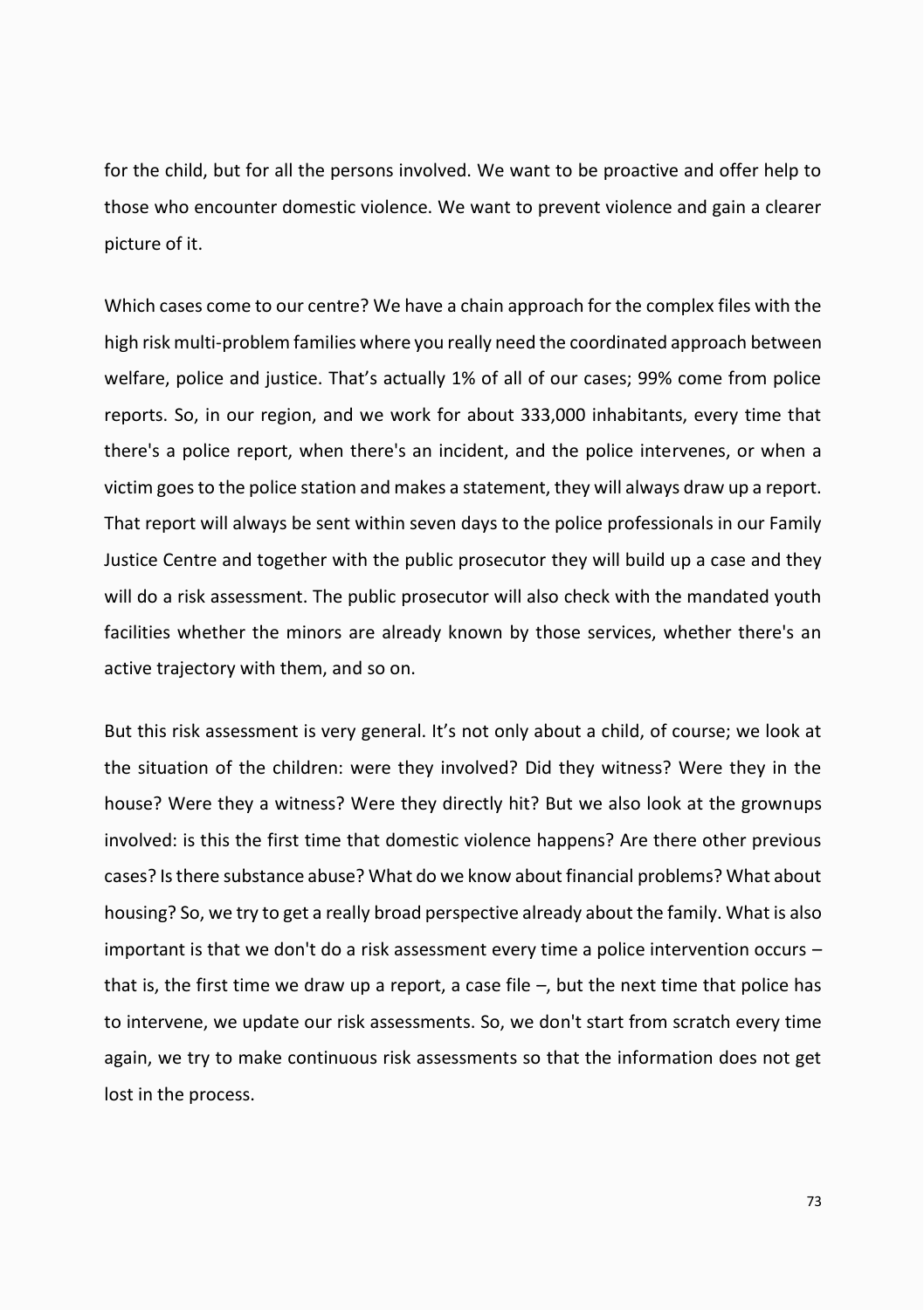So, we put together all the information that the police and the public prosecutor have, and they do a triage of the cases into low, mid or high-risk situations. Unfortunately, we don't have the capacity to work on all cases. So, in the low-risk cases, a letter will be sent from the public prosecutor's office to both the perpetrator and the victim with a brochure stating that there is something going on and that police had to intervene. To inform them that that's not okay, you should try and get help about it and you can find the services that can offer you that help in the brochure. In the mid to high-risk cases, we inform the clients that their case has come to the Family Justice Centre, and at that stage, we will ask all our partners involved—so, also youth services, the municipalities, mental healthcare workers, all of our partners: do you know these people? What do you know about them? Is there an active trajectory in your organization with them? Do you have relevant information that you want to share with all the other partners? So, we share the need-to-know information about the people involved, not the 'it would be nice-to-know' information – it is very important that we stick to the need-to-know information.

Then we do an assessment—is the Family Justice Centre the best partner to offer those people help or not? If, for instance, a case comes to our centre in which a child was hit by one of their parents, of course, they should be offered help. They should be offered a trajectory, but if we are informed by our child protective services partners that they already know the people involved, that they already are working with the child, then it's sometimes best for us not to get involved. We let them know, of course, that we share information, but it's sometimes best not to offer an extra trajectory, because from our point of view, it wouldn't be that efficient. Above all, it is not victim-friendly to have them come to another centre to share their story once again. In the same situation, if they are not yet known by youth services, then, of course, the public prosecutor's office and the police will take the responsibility and make sure that the case goes to the mandated facilities.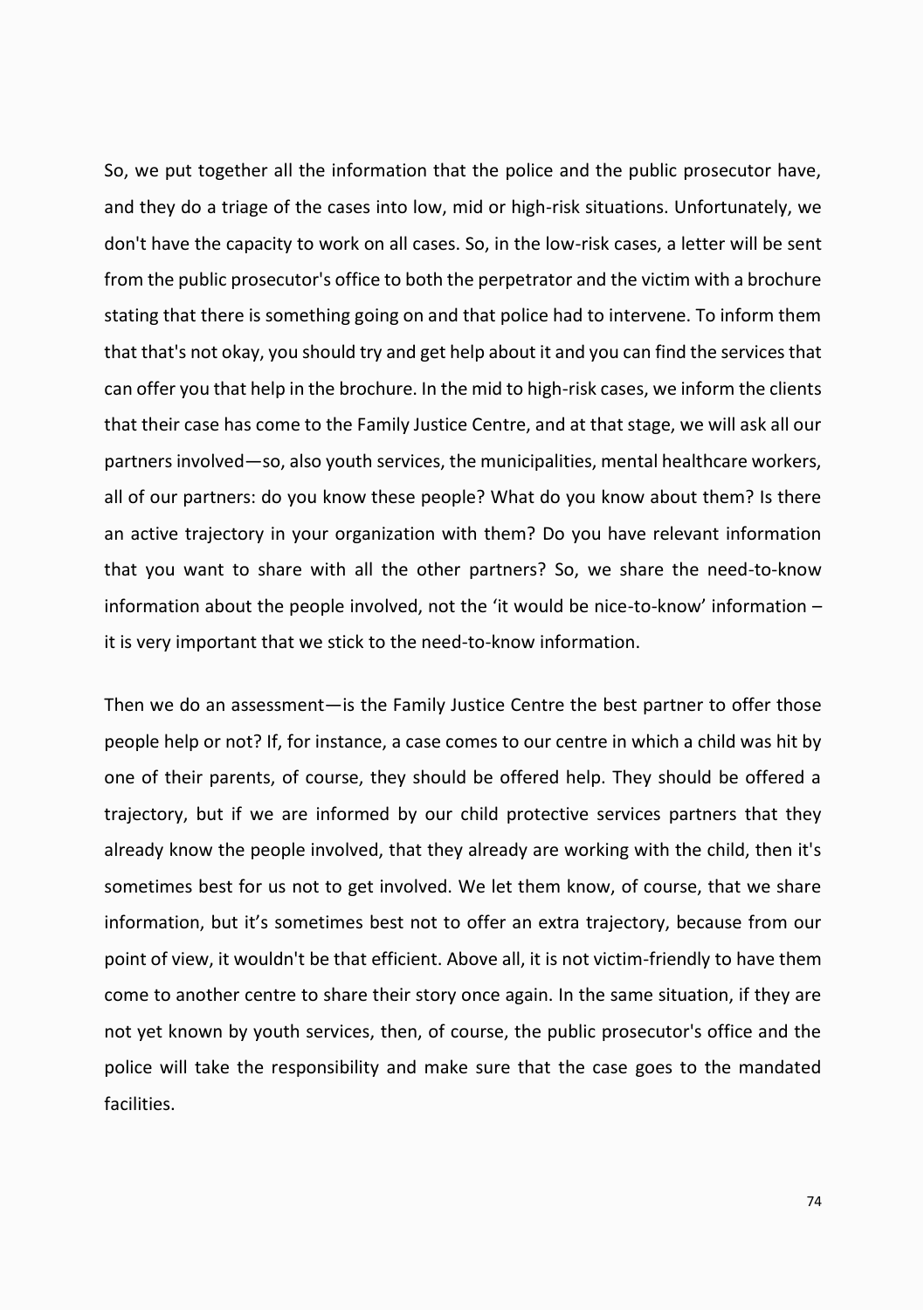Again, in the same situation, where the child got hit during a heated argument between the parents, there might already be a trajectory with youth services. Those professionals might tell us: 'Hmm, we want to keep our focus on the child, but yet there is something going on between the parents, perhaps it's good that someone talks with them about the dynamics between them as a couple, about the violence between them as a couple. And we would like to keep our focus on the child. Is it perhaps possible that you as a Family Justice Centre open up that discussion with the parents?' Then, we will hear the question, and normally, we will always say yes and start our own trajectory with the parents.

We started three years ago. And in three years, we have 4150 unique client systems, because we see that this type of multi-agency cooperation really has an impact, because we see that there's a risk assessment continuously done in all families that are known by police for domestic violence, that there is special attention given to the children in those families, that we share information that we all have a piece of the puzzle that we bring together, that there is a care offer. We had a short evaluation study done and we had a very positive outcome, stating that 50% of our clients are satisfied and 50% are very satisfied; also their partner organizations know more about each other, and they are more satisfied with the multi-agency cooperation. How can we train on multi-agency cooperation? In the course of one of our previous European projects, we had a book drawn up about child abuse and multi-agency cooperation and how you can implement it. It was available in 11 languages, among which, if I recall correctly, were also Greek and Italian.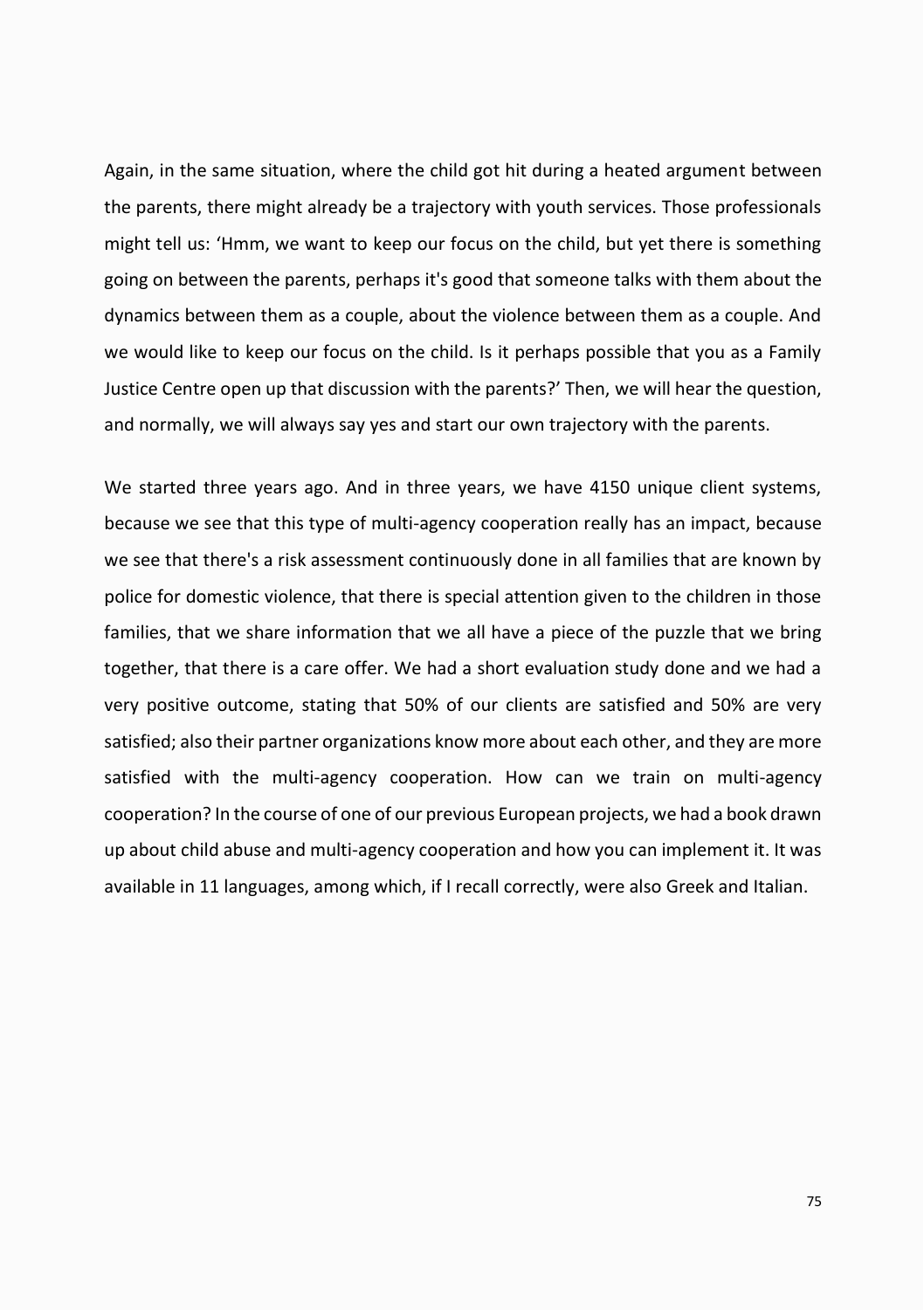# **Audience question: Can you pinpoint or maybe refer to a certain phase of the entire process of the risk assessment that can be improved or changed in the nearby future?**

In our region, we have a lot of challenges coming our way. Actually, if you asked me a couple of months ago, I immediately would have said the legislative point of sharing information; but a new legislation was passed that made it possible for all professionals to share information on these cases. Now, I think the prevention and the sensibilisation of all professionals involved is very important on what impact domestic violence has on someone's life, especially the impact that it has on children and how much and in how many domains of their lives it affects them from youth until their old age.

## *Identifying methods and gaps in risk assessment throughout the criminal procedure in Greece: a case study*

### **Dr Stella Karapa**, Forensic expert witness, Psychologist-Child Psychologist (MSc, PhD), Addiction Treatment Counsellor, Greece

Thinking of a case to present at this workshop, I decided to select a recent case, which serves as a better description of what is going on right now in the system and is also one that has been completed. We have had a big movement in the last month in Greece and the whole country has been shocked by the revelations of victimization in different fields of social life and professional life, such as in sports, where it all started, in theatre, in other sectors as well. I also selected this case, because I wanted to stress that most of the time what we also see in abuse and children's victimization is that the perpetrators are people that they know and who have direct access to children.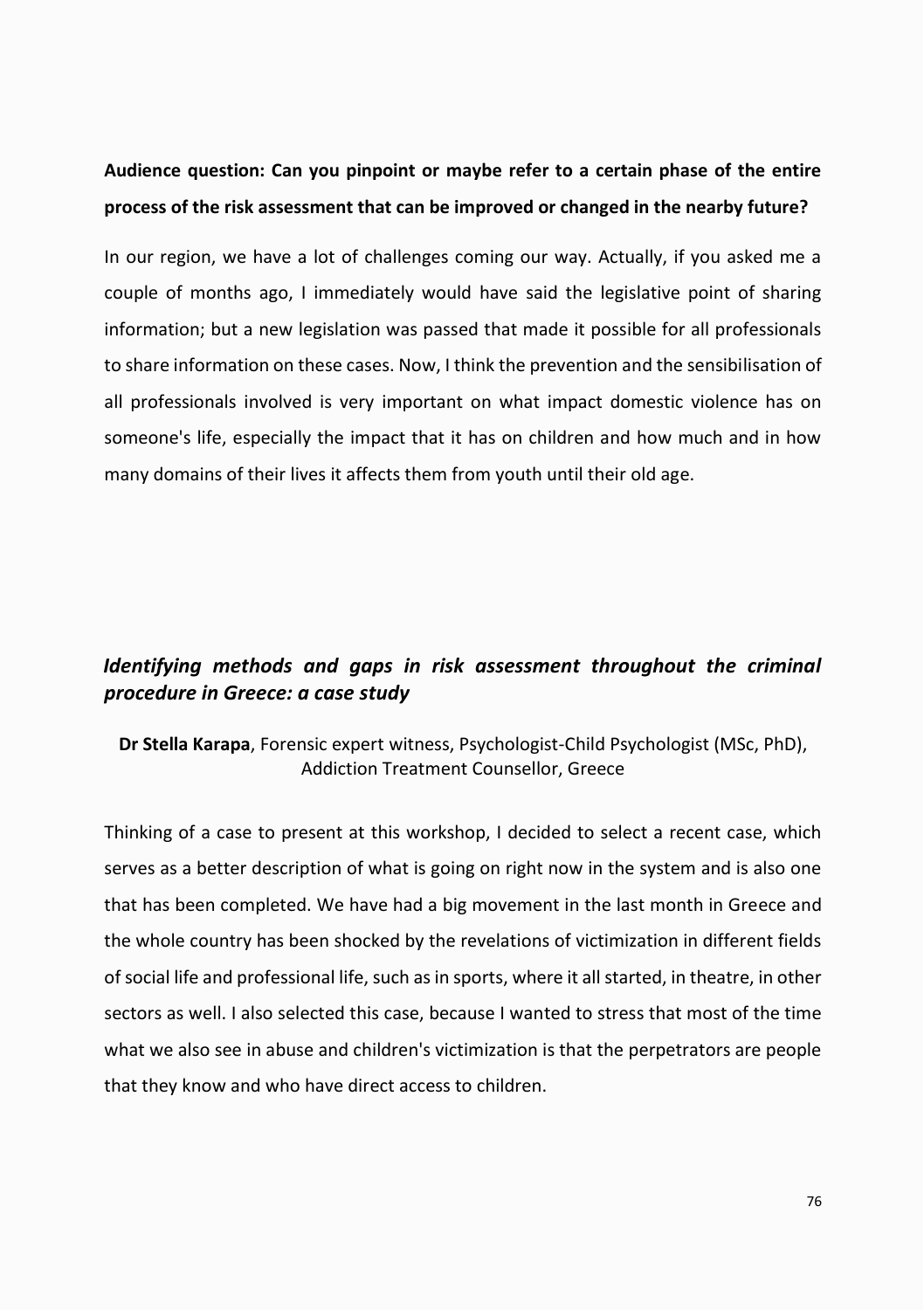I have selected my initials for the case study so as to avoid any similarities with real names and situations or any associations. The case will look into the different aspects relating to different steps of the procedure until we have a final court decision.

The case is about a girl, let's call her 'SK' who was 14 years old at the time and who was sexually abused by her coach. The incident took place in a sports summer camp. The coach waited for most of the girls to fall asleep and then he went to this girl's bed and proceeded to some illegal actions of sexual abuse. It was a really horrifying experience, all the more because this was a person of trust. During the incident, there were more children and adolescents involved because they were present – some of them were sleeping, some of them were not. And all this experience, as we understand, has victimized more than that one specific girl. The girls heard the specific girl that was victimized crying and then she told everyone that was in that specific summer house, what had happened. So, all of them – around 10 girls – decided to stay there, inside that house, without anyone searching for them.

The girls initially agreed that they should be silent and to not reveal to anyone what had happened. The youngest one, who was actually trained by her mother otherwise, thought that this was not a good idea and that someone else should be informed and she called her mother and talked to her about what had happened. And the interesting part was that that girl actually told her mother "do not call our coach when you come to the campus, you come straight to me."

So, one of the mothers went there, and there was a revelation of what had happened. Initially, the coach admitted in front of everyone - in front of the girls, that is – that this was an unfortunate incident, that this was a misunderstanding and that this is going be something that everyone is going to remember and laugh about in the long run. At that point, that parent - the youngest girl's mother- contacted the rest of the parents and they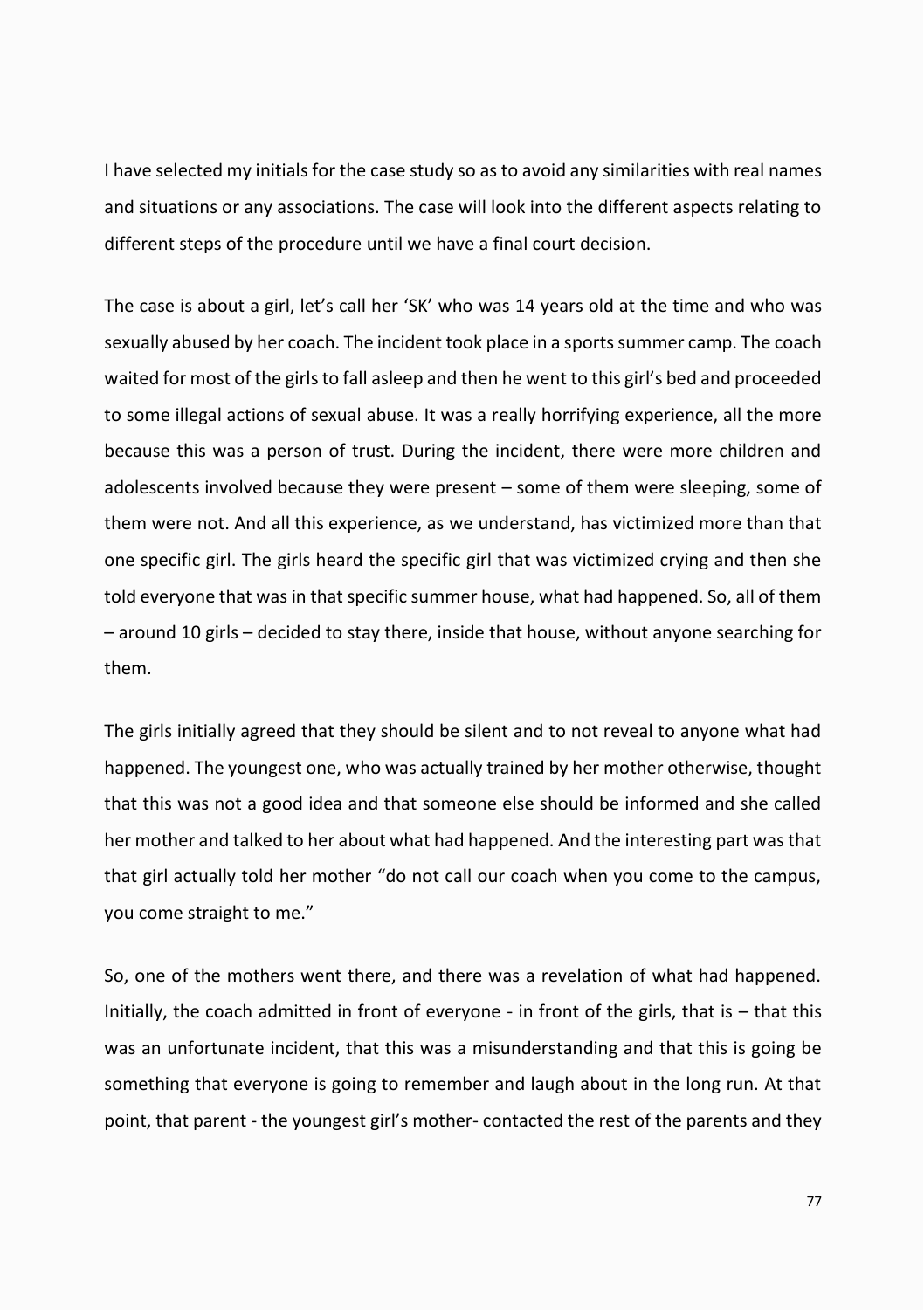sent a signed consent form for that specific mother to take the children with her and away from that environment. Everyone, including the girl, the victim, was taken home.

This incident took place in August. There was a delay in reporting it because they did now know where to go and what to do. This is one of the first problems that the parents and the public encounters – that is, they are not aware of a specific number to call, apart from going to the police, which has a specific number, in order to get some instructions about what to do next. So, the parents visited a lawyer, if I remember correctly, in late September.

In October, I was contacted to have a first assessment of the adolescent. So, I used some specific protocols and some specific techniques for the clinical interview of an adolescent that has been victimized. According to these criteria, it was estimated that this was a positive case of sexual abuse and that we should charge and report it to the authorities. I was of course in cooperation with a lawyer, but, as you understand, all of these steps were actually based on private initiative and no public services or sectors at this point. So, together, we contacted the respective police department, and I was the one who had the first discussion with the police officers there, and we booked an appointment so that the girl would be interviewed by the police officers that were assigned the case.

The girl was accompanied by me and her parents to the headquarters of the police department of the city of Thessaloniki, where the basis of that specific department is or used to be  $-1$  don't know what is happening right now. And that department was a very friendly environment. But, as you understand, that friendly environment was on the third or fifth floor. So, before we reached that floor, the girl was searched by police officers, while there were people passing by that were transferred there as they were being arrested. So, you understand that it was evident to the girl that something big was going on there. Apart from that, when we reached the top, a few female officers interviewed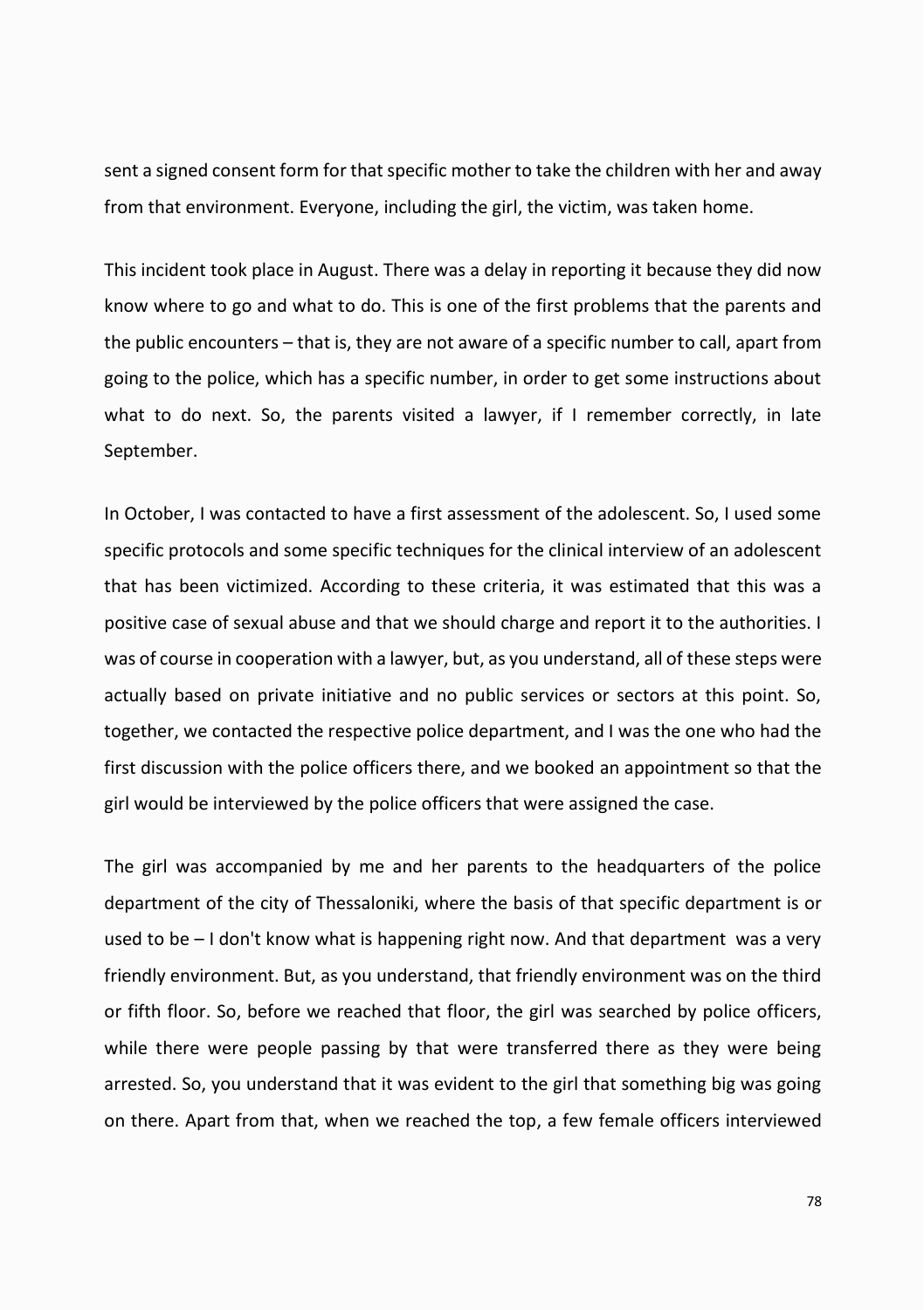the girl without my or anyone else's presence. They were really friendly, and as I found out through our discussions, they were trained to deal with such case; but again, the training was due to their personal initiative, like other degrees and forms of education that they had selected to add to their CV. After that, the other girl witnesses were also called to testify and have the first interview. When the file was complete with all of the interviews conducted, it was sent to the judge so as to talk about the charges that were to be brought against the person prosecuted. This was actually the easiest part and the most organized of all.

It was when we left that gate and the services that help and support the family and the victim throughout the process, and we reached the court and the legal processes, that we actually met specific problems. Problems that we see in every, I would say, type of case in Greece. For instance, the court hearing was postponed twice. So, we had been awaiting trial for years, which is something that does not allow the child, the adolescent, the victim in general, to move on and to have closure with that specific, traumatic experience. We reached the court where the testimony of the girl was read. However, the final result was that the court was not persuaded about the guilt of the alleged perpetrator and he was found innocent on the lack of evidence.

Nowadays, adolescents use a lot the media and their mobile phones. So, it was inevitable that one of the girls would have recorded the discussion that had followed that specific incident on that night. And after many months of feeling really bad about doing that, as she knew that this was illegal, she decided to reveal that to the girl and to me as well. So, there was actually some material that provided certain proof of the coach's conduct, which was eventually not accepted by the court on the grounds that this material constituted a product that violates personal data. So, after all these, more or less, three and a half years that we had been working on that case – and I can say for sure that this is quite quick compared to what is going on in general in the legal system in Greece –, this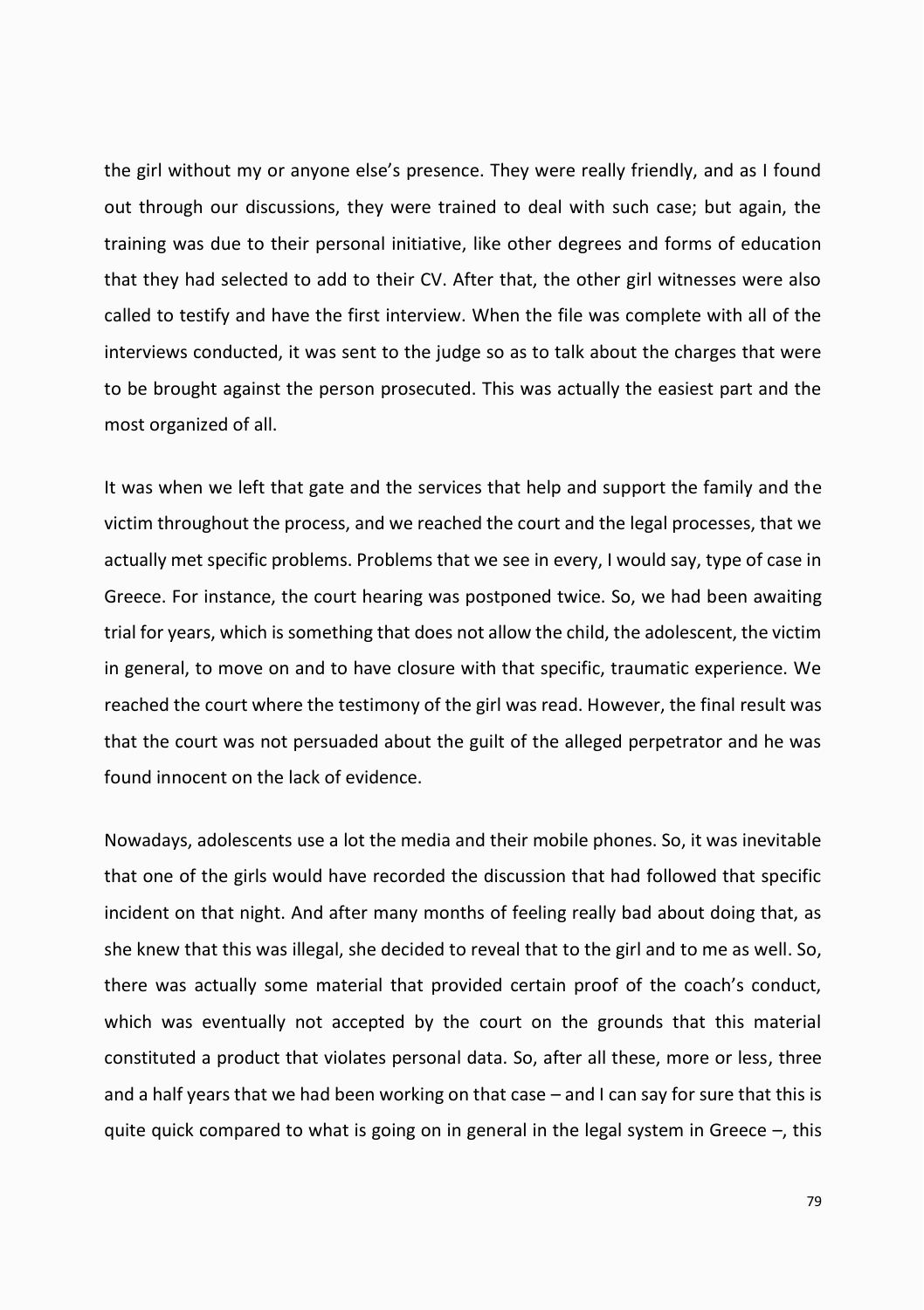adolescent realised that, after having found the courage to do something, to talk, after having been interviewed by me and then by police officers, in the end nothing happened.

So, I believe that we have different gaps in the procedure. Different processes heavily rely on private initiation. This is why it would be very important to see how different approaches and more effective techniques could be implemented in the Greek context and, with reference to this specific case, what could have been done differently, and what should be suggested for the future. Looking at the practice of Finland and Belgium presented in this workshop, we see that the collaboration that we were talking about as the gap in Greece has been highlighted in both cases. And I think that it's really important, as in the case of Finland, that there is access also to the official documents and a really close collaboration among the authorities, especially among the first line carers of the system. We need to try to be optimistic and to see how we can adopt some practices to improve things in Greece. Also, we need to focus our attention on the long-term evaluation and assessment of different cases, so as to be sure that the cases and the children that come in contact with the system are being protected throughout their development. Finally, we need to see how to reduce bureaucracy and how to lessen the waiting time for children and adolescent victims.

#### **Audience questions**

**1. In such cases, for a fair settlement of the case, a medical examination is necessary as soon as possible. How can a such medical examination be obtained quickly without revictimization?**

In relation to that specific case or, in general, when a medical examination is needed, and how we can help? This is why I believe that it's really important to have a first line service that is really popular to the public so that people know that 'we should go there first'; and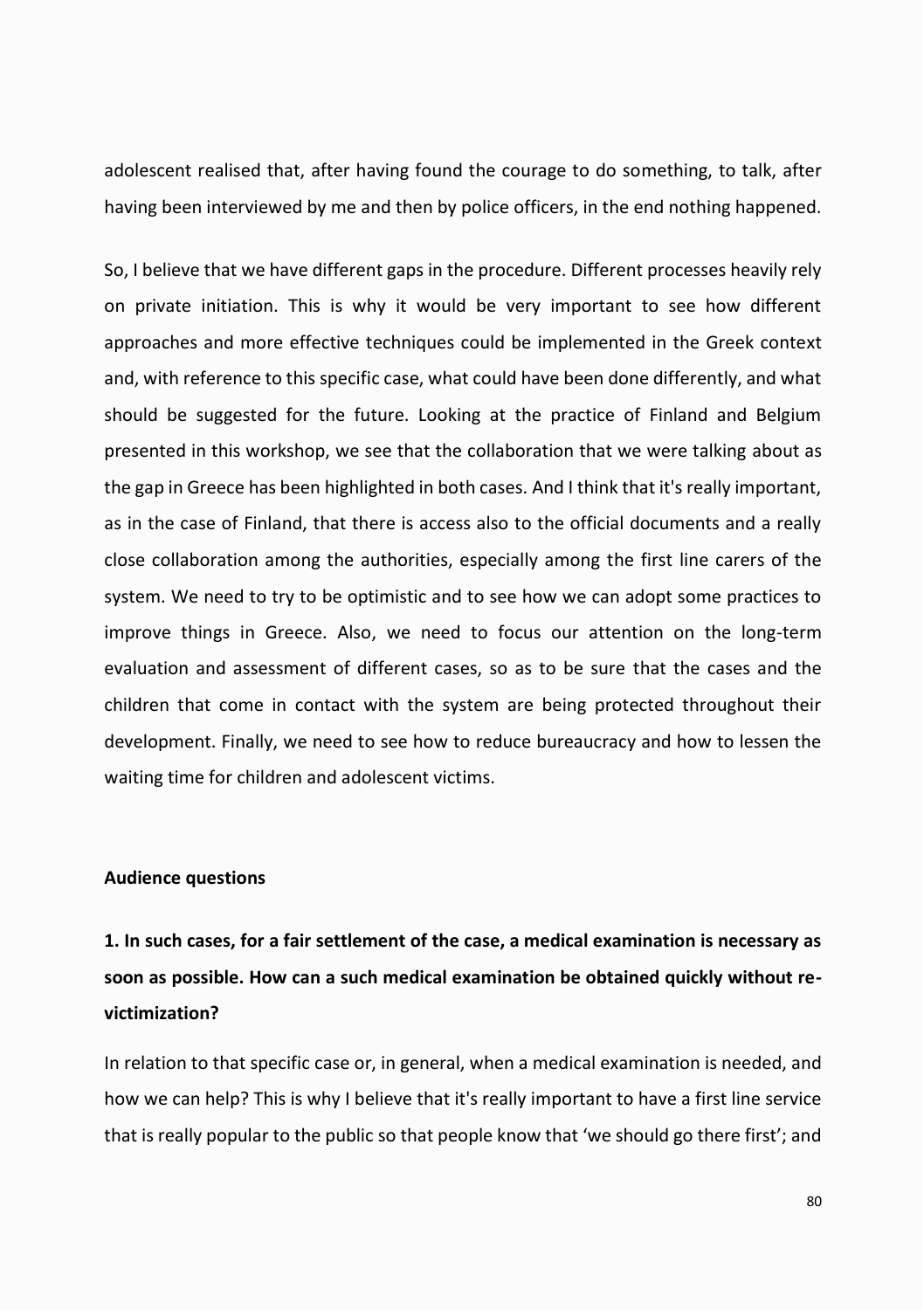there should be personnel and people that are trained so as to accompany the victim throughout that process, because in general, as you understand, this is not an easy procedure. It's never going to be easy. However, when you undergo the said procedure in the right time, because you know where to go, when you have the support of professionals that are there to hear your emotions, to go throughout the entire ordeal and give you strength, it is something that for sure is going to make that process better.

**2. To what extent can we take best practices from other countries and implement them in our national legislation and national systems? Because, of course, the legislation and all the procedures are different from country to country. Are we somehow limited in terms of how much we can get inspired? How can we avoid the possibility of failing to successfully implement those practices that we can identify because of different procedures, guidelines, steps, spaces, and so on?**

When we talk about the Greek example, what we, as Greeks and practitioners, really know is that the problem here is not a problem of legislation. We have a very good legislative system and the laws are nuanced. What I've seen from my experience, the real problems are the shattered system that we have, and the bureaucracy that we sometimes encounter. So, if we have a specific protocol and a central service; if we have direct connections with all the involved stakeholders and also taking advantage of the technology nowadays; I believe that this is going to make a difference. So, it is about reducing time, it is about making the procedures for children and adolescents faster, and work from the very beginning to the end with a cooperative network. This is a problem that we have in Greece. Apart from that, I believe that we can find the right people in the right places to implement best practices from other States.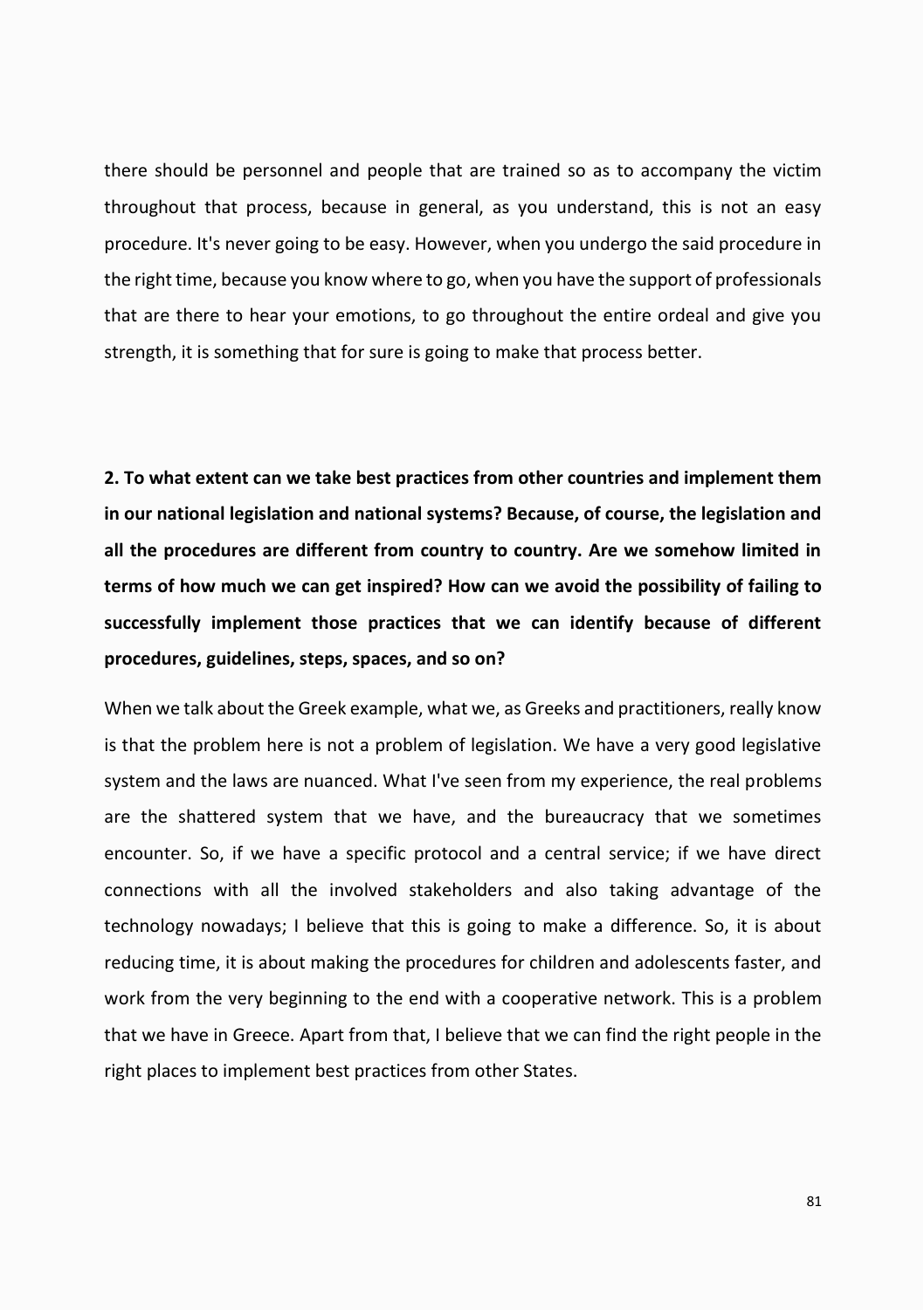# **Individual assessment of child victims of crime: E-PROTECT Methodology**

**Ruxandra Popescu**, Romanian Centre for European Policies (CRPE)

The Individual Assessment Methodology (IAM) was developed in the context of the E-PROTECT project and aimed to enhance the protection of children who were victims of crime, taking as a reference the EU directive and its transposition to legislation and practice, of course, in selected EU member states—namely, Austria, Bulgaria, Greece, Italy and Romania.<sup>14</sup>

When it comes to the EU directive 29/2012, the directive sets forth a number of steps that should be taken in national legal frameworks and practices in order to protect the rights of victims of crime. Specifically, it provides for an individual assessment of all victims of crime to identify their specific protection needs. For children, in this regard, the directive presumes that such protection needs to exist due to their particular vulnerability, of course. So, the directive provides a number of operational elements to be considered in order to determine the protection measures that should be taken into consideration and emphasize that the victim should be directly involved in the process.

However, if you are looking at a national context, we see that the individual assessment which should be carried out, in practice falls under the competency of member states and can ultimately depend on the way professionals interact with victims. So, the present methodology aims to provide guidance for professionals that are involved in the individual assessment of child victims' needs. The methodology specifically tends to describe all the provisions and principles that are enshrined in key international European legal texts,

<sup>&</sup>lt;sup>14</sup> The methodology can be found in 5 different languages (EN, BG, EL, IT, RO, DE) on the E-PROTECT project's website, at [http://childprotect.eu/#/en/resources.](http://childprotect.eu/#/en/resources)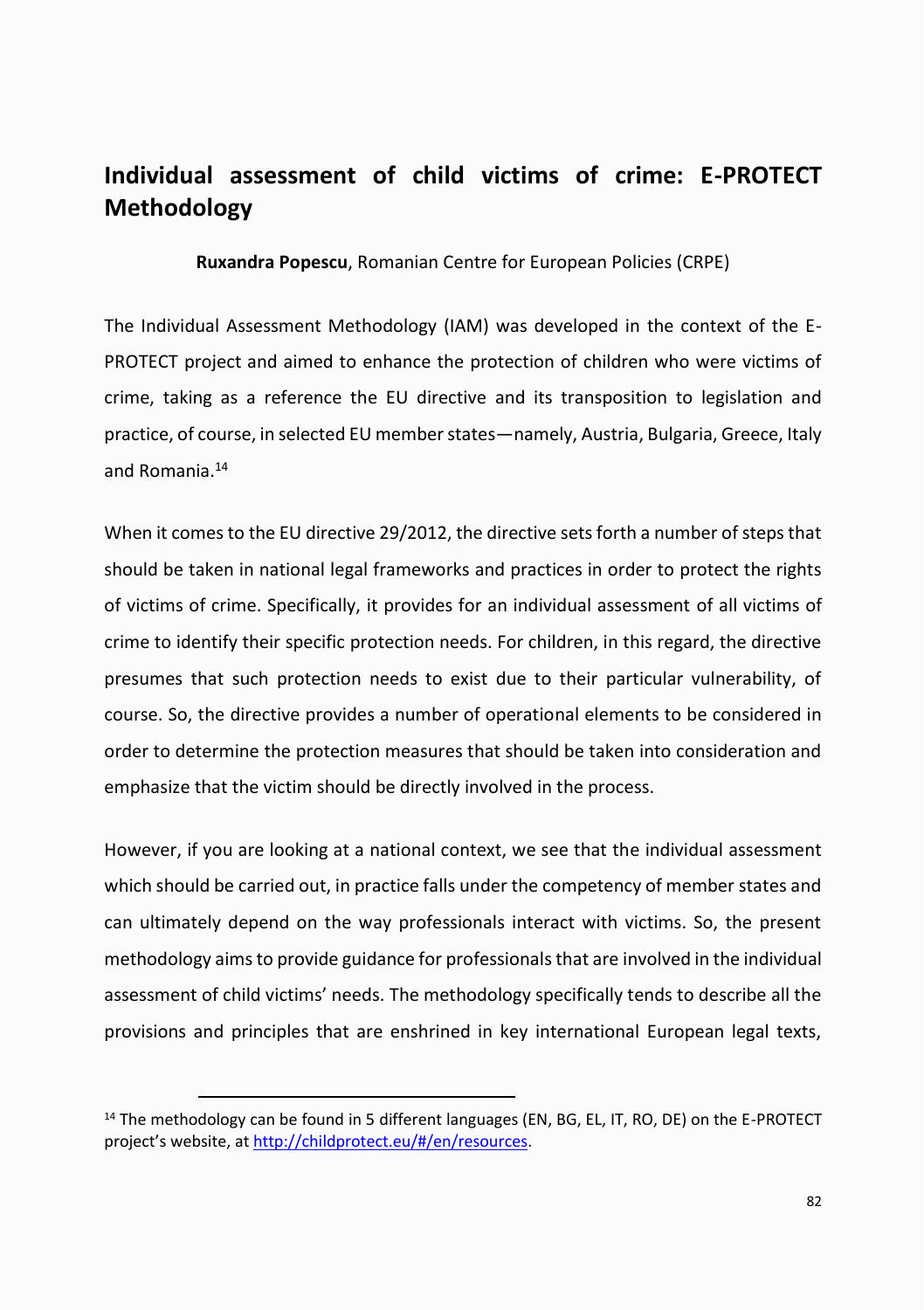which must be used as a reference in the protection of child victims of crime in order to review the different elements to be taken into account when undertaking an individual assessment of a child's needs; to highlight promising practices which may be used for information that can be replicated across member states; and to provide guidance and identify further sources for information and training that can be accessible to all relevant professionals.

To provide you a little bit of context, the methodology was one of the main deliverables of the E-PROTECT project. It was developed in the context of implementing the first phase of our cooperation as a consortium, and it aims to enhance the protection of children who are victims of crime taking as reference the EU directive and its transposition into legislation. This methodology particularly took into account the different analyses that were carried out during the implementation of the project. It was primarily developed from an extensive consultative process that was done with relevant professionals from the five member states involved in the implementation of the first project. So, in each country, we had various seminars – with approximately 15 to 25 professionals taking part in each one of them –, which enabled us to draft the first form of the methodology and to collect views on the daily experiences and practices in assessing the needs of child victims that are involved in criminal proceedings, but also to identify promising practices and pinpoint existing gaps.

Just to go through each chapter, the methodology primarily follows the chronological order of the steps that should be taken to ensure a quality individual assessment of the protection and support the needs of child victims, in line with the child rights approach, rights-based approach, respectful to child dignity, aiming to avoid secondary victimization, and including children as full actors in this process.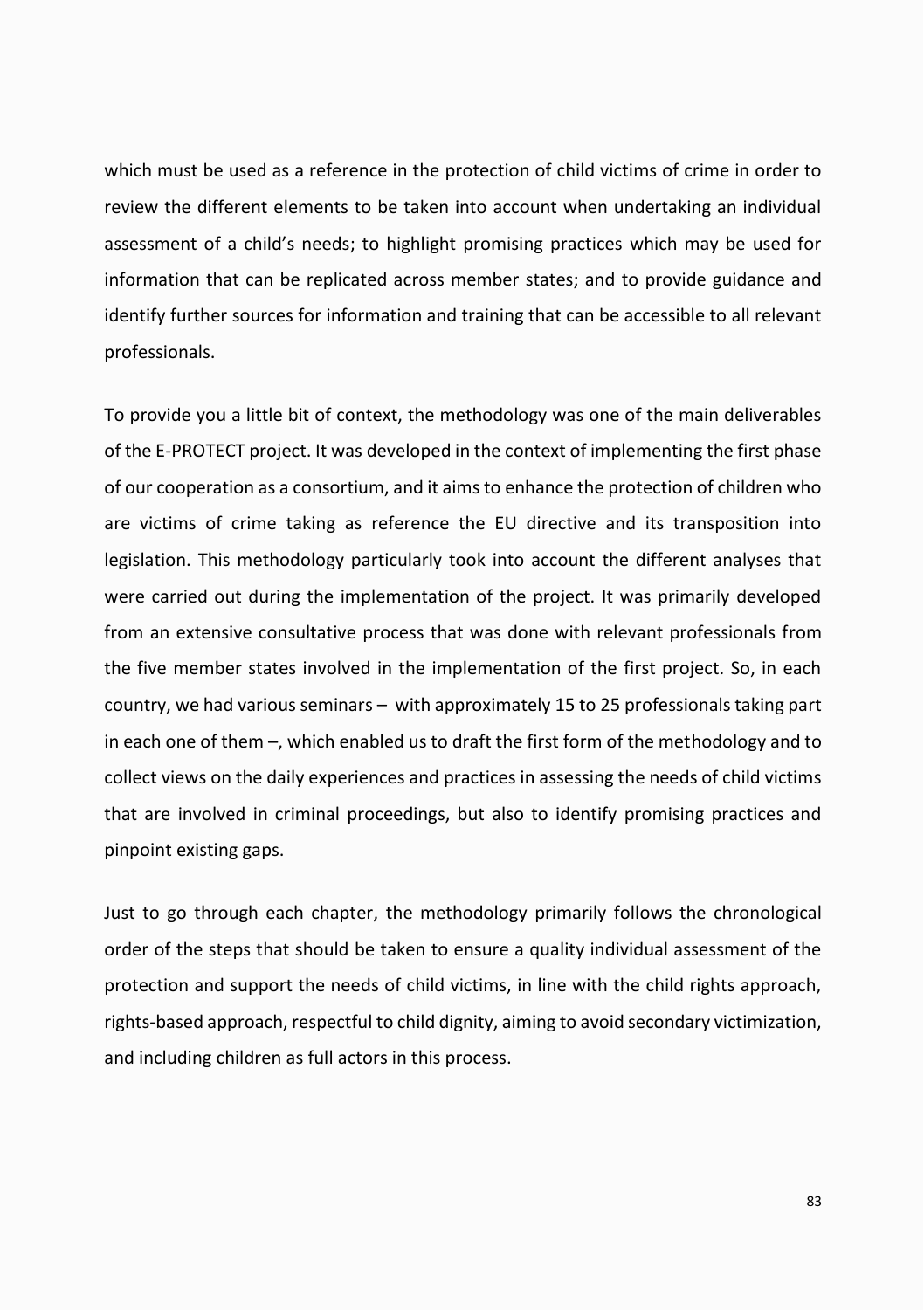Chapter one refers to child sensitive justice. This chapter gives an overview of relevant international standards and provides conceptual clarity of the child rights-based approach and its key elements. The objectives of this chapter are to explain what the key international European legal texts are that are protecting child victims of crime, to demonstrate how the principle, the rights, the standards, provided in the legal texts should be translated into quality standards for professionals. And we also have one important objective of highlighting the key principles that are enshrined in strategic documents, such as the European directive of victims of crime, and also the Convention on the Rights of the Child.

Chapter two refers to the multidisciplinary and inter-agency cooperation in individual assessment. This chapter tackles multidisciplinary and multi-agency cooperation which needs to be put in place right from the beginning of the assessment process—so explaining its relevance and also suggesting ways to establish and promote such a cooperation. Here, we have three important objectives. These would be to propose avenues and concrete approaches to overcome these challenges and make cooperation more effective, to understand and build on the role of the third person.

The third chapter is named procedural safeguards of individual needs assessment and concentrates on the procedural safeguards to be put into place prior to and during the individual assessment. One of the key objectives would be to review the procedural safeguards that need to be put in place for the individual assessment in order to prevent secondary victimization, and the second objective would be to examine how the safeguards need to be applied with an approach that is respectful of child victims and their rights as children, of course. This chapter focuses on the first set of considerations and the safeguards that are required when the individual assessment is conducted. Of course, while each case is unique, we have a number of safeguards that are particularly important

84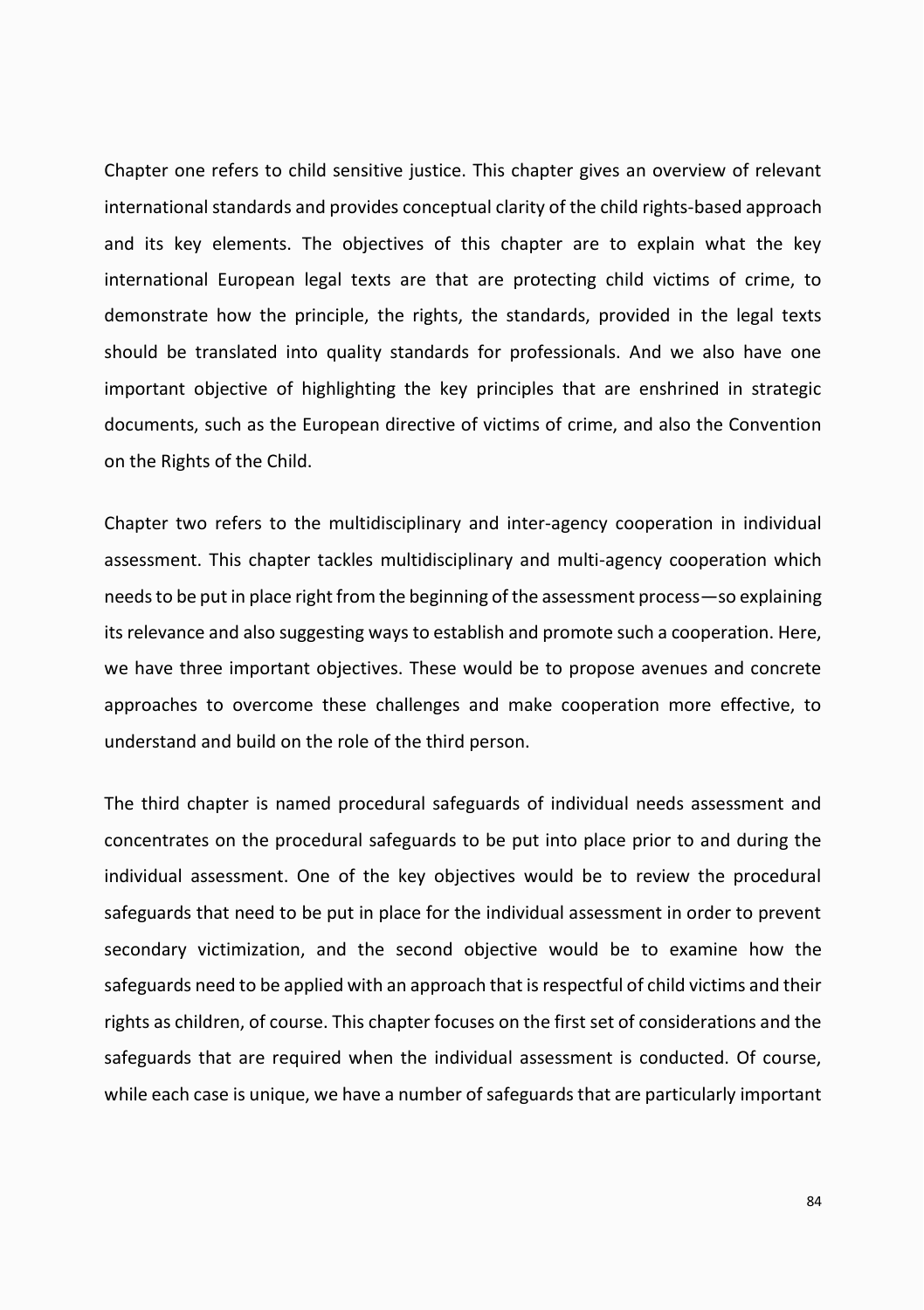for all child victims, bearing in mind their stage of development and the fact that they need support in exercising their rights.

The fourth chapter discusses the determination of the best interests of the child. This chapter examines how to conduct the individual assessment. We focus on relevant approaches to interacting and communicating with child victims. We have several key objectives here: to describe the importance of hearing the child's view and taking them into account; to provide guidance on how to enable the child to participate in the individual needs assessment process; to discuss principles of child-friendly communication; to present elements to be considered by certain professionals, elements that should determine the possible short- and long-term effects on children who have been a victim of crime.

The last chapter of our methodology focuses on the training needs of professionals and officials. This chapter focuses on considering the multiple training needs of professionals that are involved in the process. So, it is a really important one and tackles several objectives, such as explaining the importance of training of officials and professionals working with and for children, demonstrating what training entails and describing practical options for ensuring the ongoing training, initial training, continuing education and collaboration with civil society.

There are possibilities of finding out more about each chapter of this methodology. An important activity of our project is to organize virtual events, events that were meant to be about a specific chapter of the methodology. So far, we've organized three virtual events that focus on the first three chapters of the methodology. We are in the process of organizing two more, chapter four and chapter five. I'm sure that you will find out more about the opportunity to enrol and to, of course, attend the event if you follow our social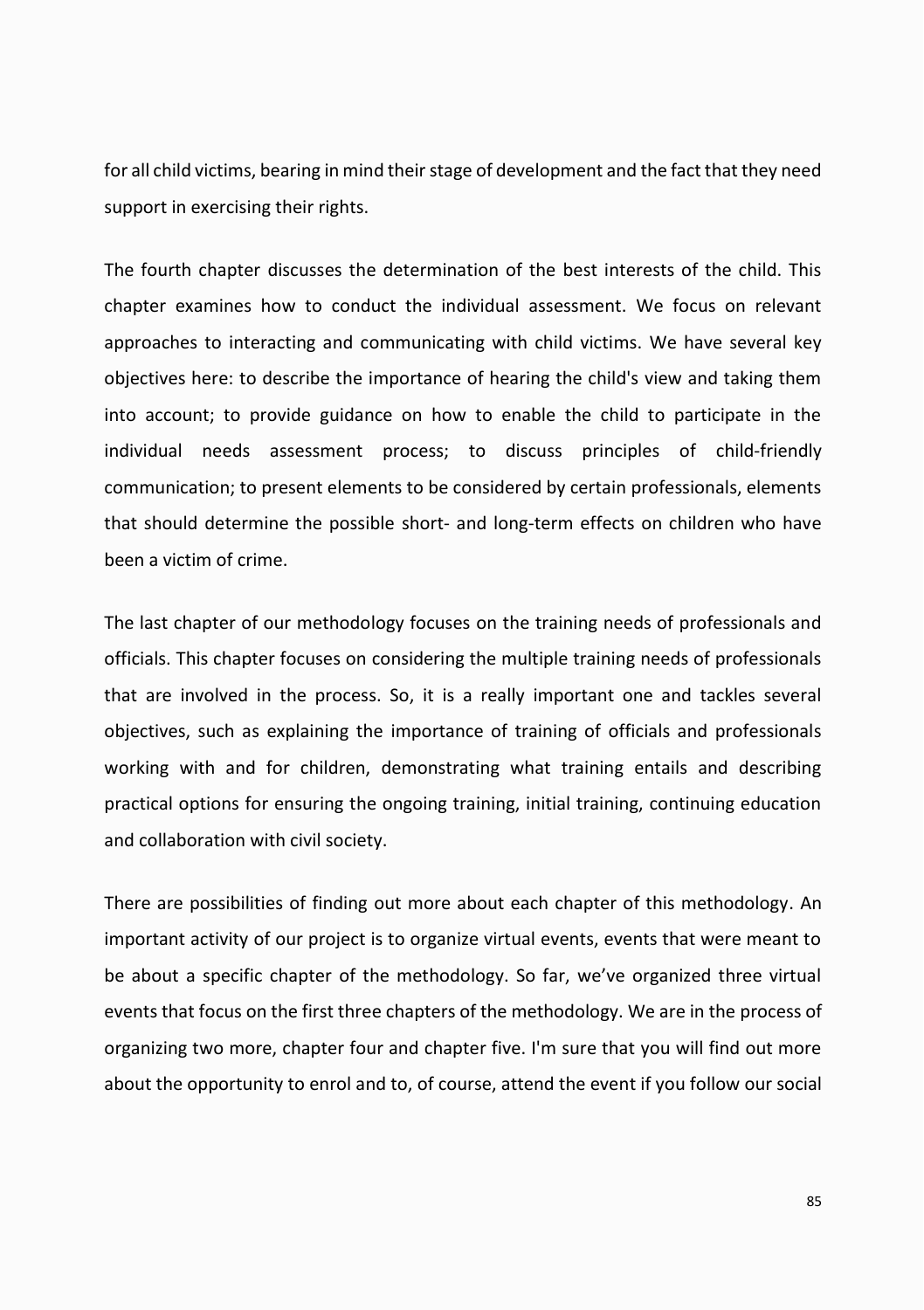media accounts. There you can find updated information about the specific dates and specific modalities of registration.

Child protection is not a new key point on the global legal agenda. Multiple legal instruments under the European or international framework focus on the advocacy of the rights of the child and the promotion of its best interest as a founding value in human rights law. Through this lens, a European Directive on the protection of the rights of victims of crime could not be envisaged as a complete legal document, unless explicitly regulating the status and protection of child victims. Thus, Directive 2012/29/EU (Victims Directive) specifically stipulates the legal standards for the treatment of child victims of crime during criminal proceedings.

Funded by the European Union, the E-PROTECT project endorses the idea of child vulnerability and aims at enhancing the advocacy of child rights, at raising general awareness on child victimization and at inspiring the creation of a network connecting the main actors of child protection. Towards this direction, 5 organizations from 5 EU Member States – Bulgaria, Austria, Greece, Italy and Romania – who are taking part in this project, share the same goal: to promote child protection in their countries and to provide an insight to the national practices regarding child victims participation in the criminal procedure.

The current report looks at the individual assessment of child victims during criminal proceedings described in Article 22 of the Victims Directive. In the unique case of Greece, the notion of child victimization gains more prominence in light of the recent political, economic and social developments. Both the financial and refugee crises had a tremendous effect on the rights of children in the country; as the country's debt reached unprecedented levels, child poverty climbed up to 55.1 % in 2014 (UNICEF Greece, 2017). At the same time, the country's position as the "threshold" of Europe to the Middle East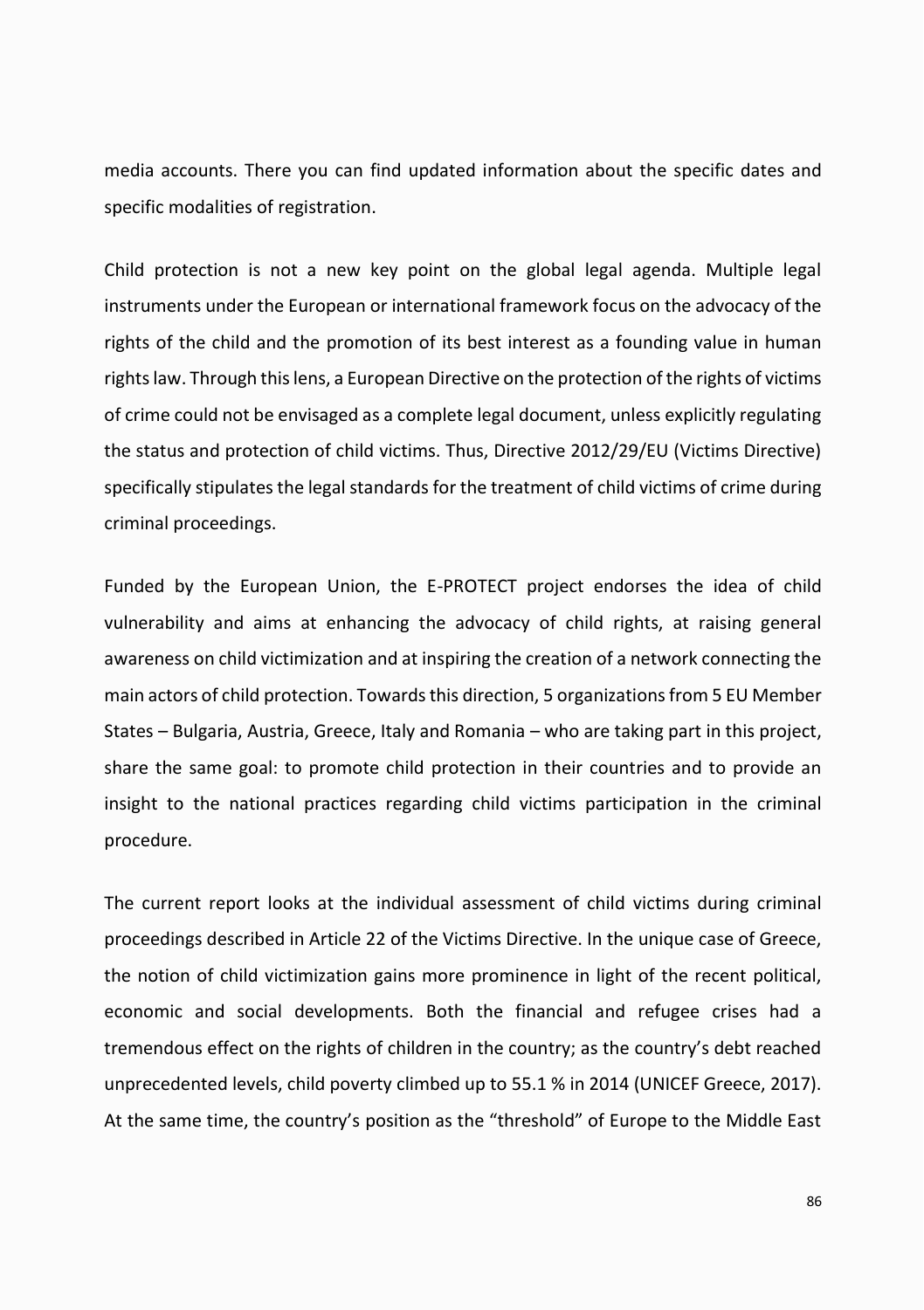has led to a continuous and immense inflow of immigrants seeking asylum in the European Union, among them a significant number of unaccompanied minors, who are residing in the country under adverse conditions, thus rendering the risk of child victimization more and more imminent (UNHCR, 2015; FXB, 2017).

Hence, the introduction of a new practice for the identification of the individual needs of child victims of crime and the implementation of tailored measures for each case, in accordance with the Victims Directive, is rather an urgent action and a welcome amendment in the national legislation. This is slightly ironic, considering that the transposition of the Victims Directive in the country did not occur until June 2017, less than six months before the creation of this report. Thus, the current discussion tackles the specifics of the individual assessments conducted in cases of child victims of crime in the Greek territory, not under the light of the Directive, but mainly within the framework of the pre-existing legal situation in the State.

First, an overview of the statistical data regarding child victims of crime in Greece, as well as the main institutions commissioned with the protection of child victims will be provided. The following chapter focuses further on the organizations and authorities responsible for the individual assessments during criminal proceedings in the country. Once this necessary background is established, the reader will have the opportunity to gain an insight into the ΙΑΜ adopted and implemented in Greece and the difficulties arising, along with the practical and legal implications of such assessments, as reflected in the criminal case and everyday life of the minor. A holistic view on this part was achieved through individual interviews, 12 in total, carried out with the most important stakeholders involved in this procedure in the country. Final remarks of the report pay special attention to the fundamental proposed amendments, with the purpose of ameliorating the protection of child victims of crime in Greece.